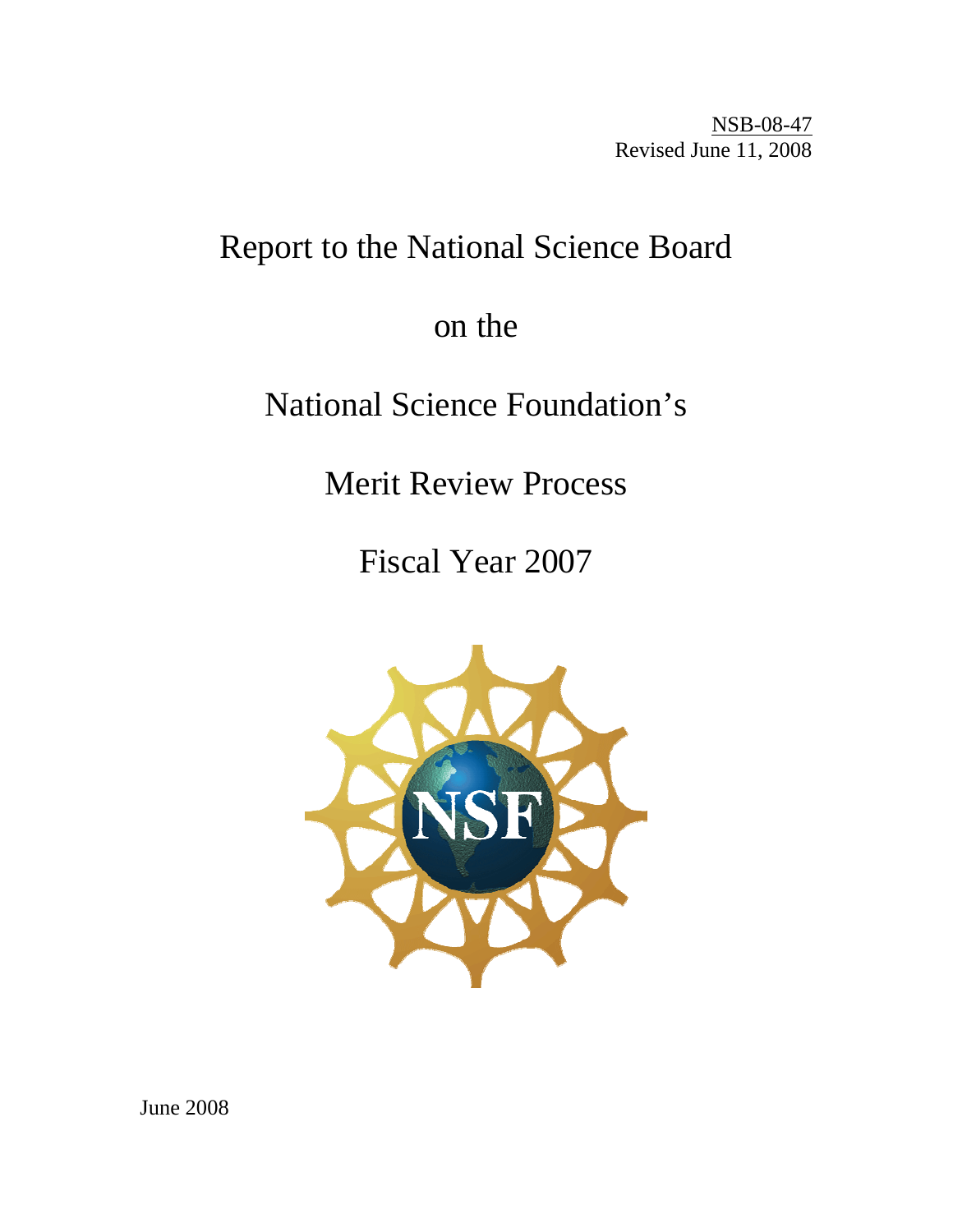# **TABLE OF CONTENTS**

| Ι.   | <b>Executive Summary</b>                                                | $\overline{4}$ |
|------|-------------------------------------------------------------------------|----------------|
| Π.   | Introduction                                                            | 6              |
| III. | Proposal and Award Data                                                 |                |
|      | A. Proposals, Awards, and Funding Rates                                 | 6              |
|      | B. Types of Awards                                                      | $8\,$          |
|      | C. Awards By Sector/Institution                                         | 9              |
|      | D. Time to Decision (Proposal Dwell Time)                               | 10             |
|      | E. Data on Research Grants                                              | 11             |
|      | E1. Research Grant Proposal, Award, & Funding Rate Trends               | 11             |
|      | E2. Research Grant Size and Duration                                    | 11             |
|      | E3. Number of Investigators Per Research Grant                          | 12             |
|      | E4. Number of Research Grants Per PI                                    | 14             |
|      | E5. Number of People Supported on Research Grants                       | 15             |
|      | E6. Average Number of Months of Salary Support for Single & Multiple PI | 16             |
|      | <b>Research Grants</b>                                                  |                |
|      | E7. Investigator Submission and Funding Rates                           | 17             |
|      | E8. Early and Later Career PIs                                          | 20             |
| IV.  | <b>Merit Review Process</b>                                             |                |
|      | A. Merit Review Criteria                                                | 21             |
|      | B. Description of Merit Review Process                                  | 22             |
|      | C. Program Officer Award/Decline Recommendation                         | 24             |
|      | D. Review Information to Proposer and Appeal Process                    | 25             |
|      | E. Methods of External Review                                           | 25             |
|      | F. Data on Reviewers                                                    | 27             |
|      | G. Reviewer Proposal Ratings and Impact of Budget Constraints           | 29             |
|      | H. Program Officer Characteristics and Workload                         | 31             |
| V.   | <b>Special Activities on Merit Review Process</b>                       |                |
|      | A. Quality and Transparency                                             | 32             |
|      | B. Impact of Proposal and Award Management Mechanisms (IPAMM)           | 33             |
|      | C. Potentially Transformative and Interdisciplinary Research            | 37             |

*FY 2007 Report on the NSF's Merit Review Process — Revised 06/08*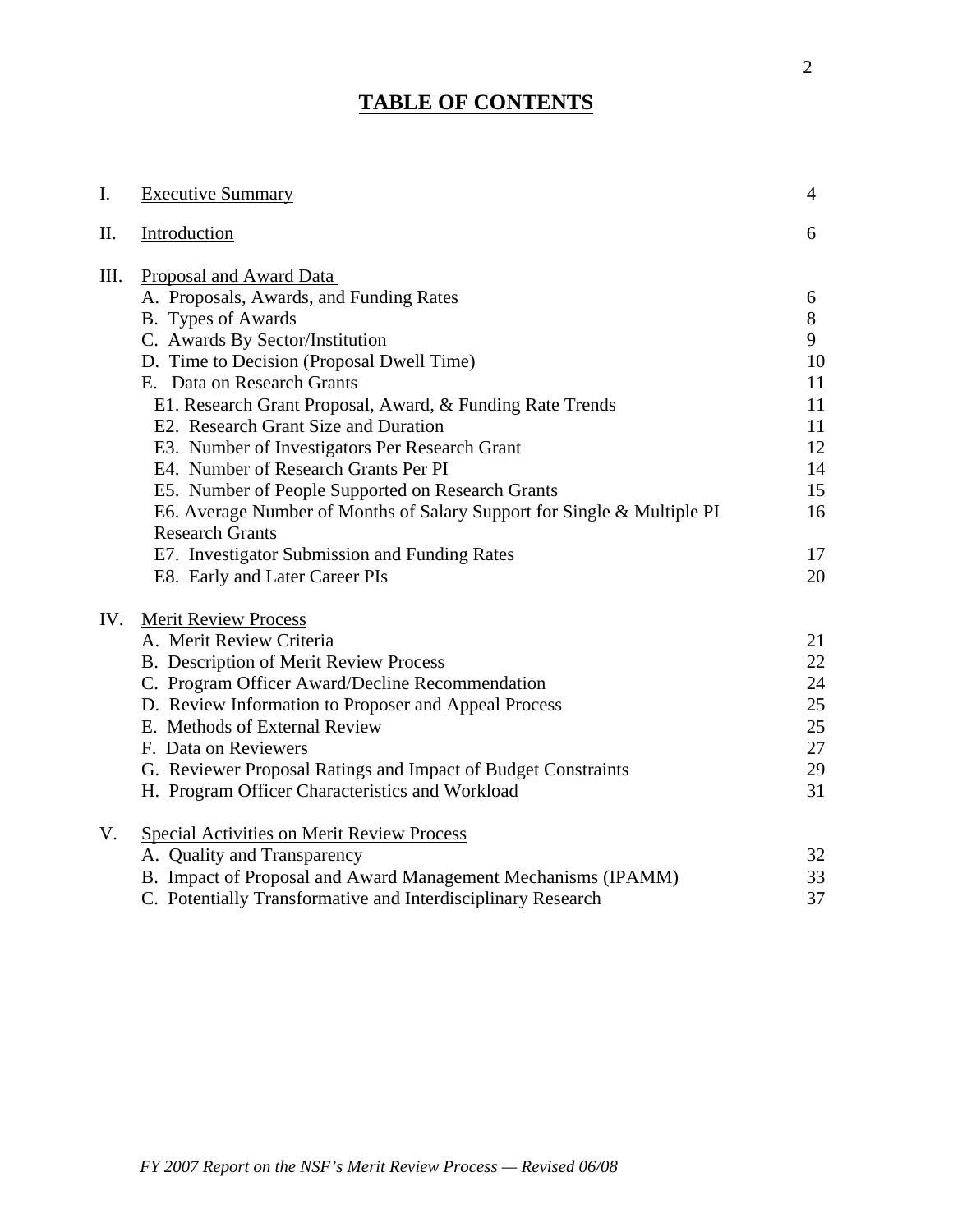# **APPENDICES**

| VI.          | Appendices                                                                                            |    |
|--------------|-------------------------------------------------------------------------------------------------------|----|
| Appendix 1:  | Proposals, Awards, and Funding Rates by Directorate or Office                                         | 35 |
| Appendix 2:  | <b>Preliminary Proposals</b>                                                                          | 36 |
| Appendix 3:  | Proposals, Awards, and Funding Rates by PI Characteristics                                            | 37 |
| Appendix 4:  | Median and Average Award Amounts for Research Grants by<br>Directorate or Office                      | 38 |
| Appendix 5:  | Average Number of Months of Salary Support for Single and Multi<br>PI Grants by Directorate or Office | 39 |
| Appendix 6:  | Number of People Involved in NSF Activities                                                           | 40 |
| Appendix 7:  | EPSCoR: Jurisdictions, Proposal, Award, and Funding Data                                              | 40 |
| Appendix 8:  | <b>Small Grants for Exploratory Research (SGER)</b>                                                   | 44 |
| Appendix 9:  | Merit Review Process Oversight Mechanisms                                                             | 46 |
| Appendix 10: | Requests for Formal Reconsideration of Declined Proposals                                             | 48 |
| Appendix 11: | Average Number of Reviews Per Proposal by Method and<br>Directorate or Office                         | 49 |
| Appendix 12: | Methods of NSF Proposal Review                                                                        | 50 |
| Appendix 13: | Distribution of Average Reviewer Ratings                                                              | 51 |
| Appendix 14: | Accomplishment Based Renewals and Creativity Extensions                                               | 54 |
| Appendix 15: | National Science Foundation Organization Chart                                                        | 55 |
| Appendix 16: | Terms and Acronyms                                                                                    | 56 |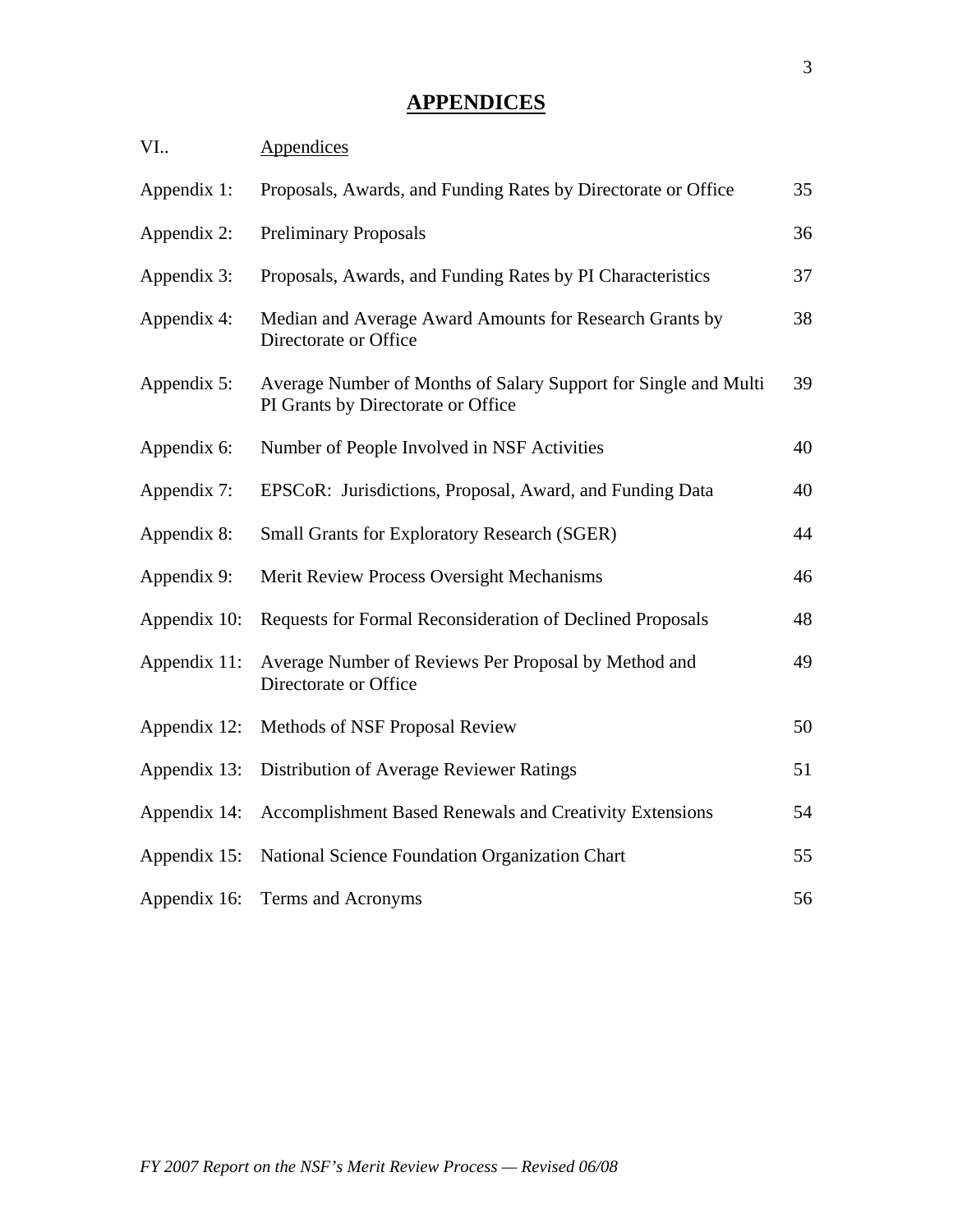# **FY 2007 Report on the NSF Merit Review Process**

# **I. Executive Summary**

This annual report to the National Science Board includes data on proposals and awards and other pertinent information, as well as descriptions of special activities that NSF has undertaken in support of the merit review process. Longitudinal data are given to provide a long-term perspective.

In FY 2007, NSF received a total of 44,577 proposals, the highest number of proposals to date. This is a 5 percent increase over the number of proposals received in FY 2006 and a 50 percent increase from the 29,508 received in FY 2000.

The Foundation made 11,463 awards in FY 2007 resulting in a 26 percent proposal funding rate. The current funding rate is a significant decrease from the FY 2000 funding rate of 33 percent, but the current rate has been approximately unchanged over the last five years. However, as indicated by data in Appendix 1, the average funding rate varies by NSF Directorate. Although not included in this report, there is an even greater variation of funding rate by program.

The average annualized research award size was \$146,270 in FY 2007, which continues the gradual annual increase in award size that was interrupted in FY 2006 with a drop to \$134,565. The average award duration remains approximately three years.

The Foundation continues to exceed its "time to decision" goal of informing at least 70 percent of Principal Investigators (PIs) of funding decisions within six months of receipt of the proposal. In FY 2007, 77 percent of all proposals were processed within six months.

In FY 2007, NSF completed the Impact of Proposal and Award Management Mechanisms (IPAMM) study of the trends, impacts, and causal factors associated with the recent declines in proposal funding rates and the simultaneous increases in proposal submissions. An update on this study is included in Section V. Also, as a result of the study several graphs have been added to this report to provide longitudinal information relative to PI submissions. These data, which are provided in Section III-E, show that about 14 percent of investigators submit four or more proposals during a three year period and on average, an investigator submits 2.2 proposals before receiving an award. The funding rates for PIs (number of awards received by an investigator divided by the number of submissions from that investigator) have decreased from 43 percent in FY 2000-02 to 36 percent in FY 2005-07.

In March 2007, the National Science Board released its report *Enhancing Support of Transformative Research at the National Science Foundation* (NSB-07-32), which provided recommendations to the Foundation for promoting transformative research. On September 24, 2007, NSF released an Important Notice regarding the support of potentially transformative research. The notice was sent to presidents of universities, colleges, and heads of other NSF awardee organizations. It announced a change in the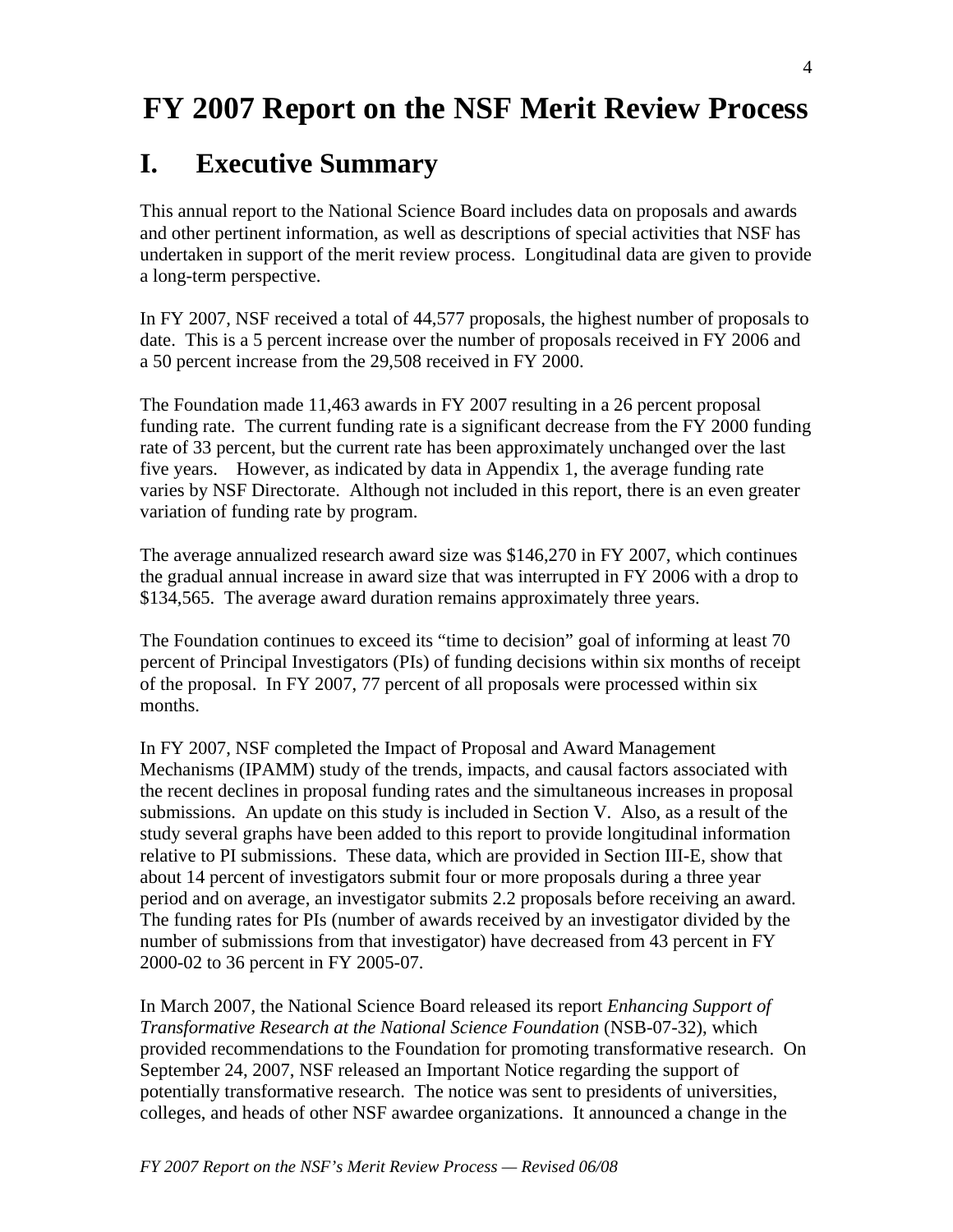Intellectual Merit review criteria to include specific reference to potentially transformative research. Furthermore, NSF formed a working group responsible for developing a framework and implementation plan for new funding mechanisms to facilitate potentially transformative research. The working group is also charged to recommend policies and best practices that will facilitate potentially transformative and interdisciplinary research. Additional information on these activities is provided in Section V.

The National Science Board also conducted a review of the NSF merit review process. In the resulting September 2005 report to Congress, the Board concluded that the NSF merit review process is fair and effective, and "remains an international 'gold standard' for review of science and engineering research proposals." The Board did provide several recommendations to improve the quality and transparency of the process. Section V provides an update on the activities the Foundation has undertaken in response to the Board recommendations.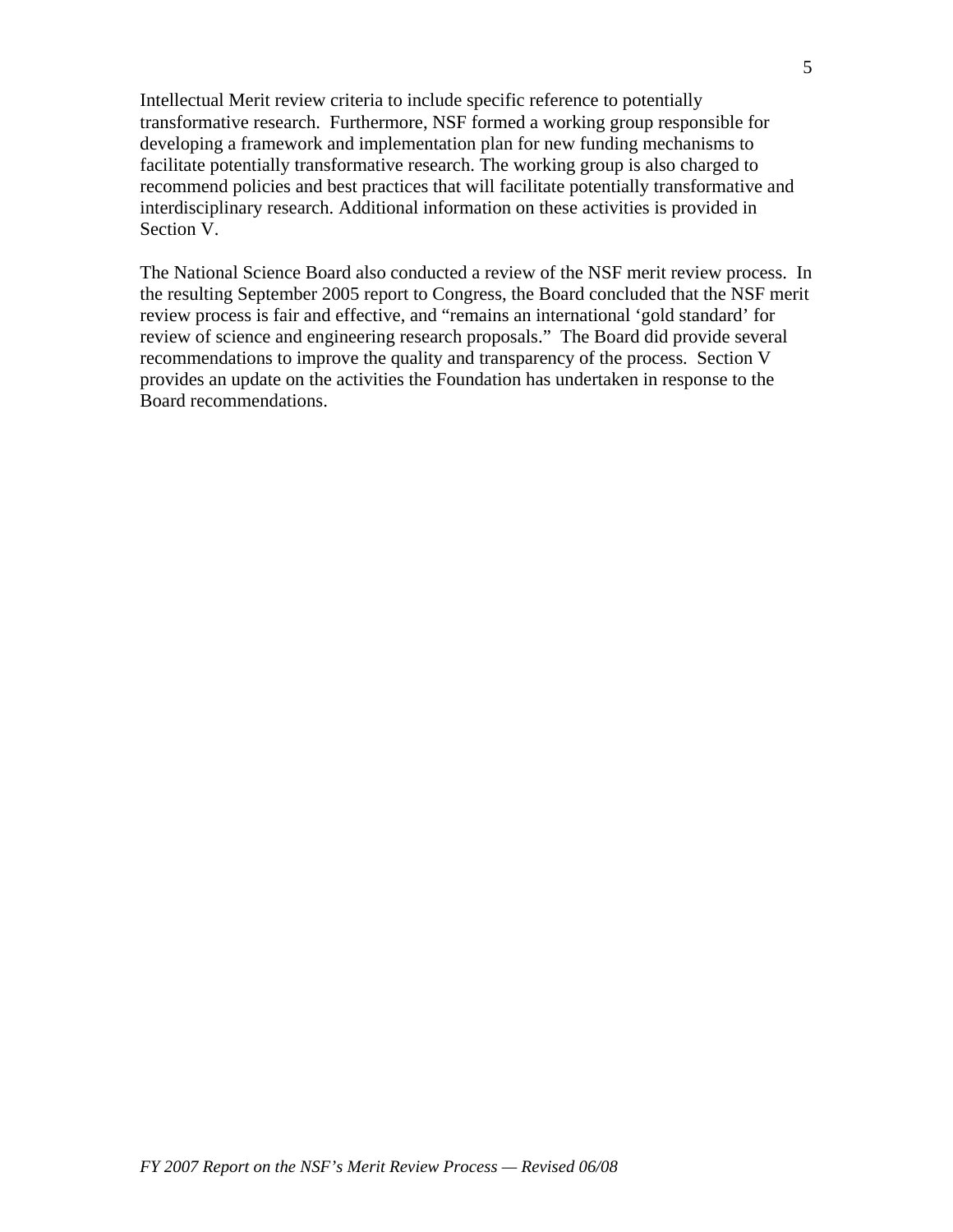# **II. Introduction**

The National Science Foundation Act of 1950 directs the Foundation "to initiate and support basic scientific research and programs to strengthen scientific research potential and science education programs at all levels."<sup>[1](#page-5-0)</sup> NSF achieves its unique mission by making merit-based awards to researchers, educators, and students at approximately 1,900 U.S. colleges, universities and other institutions.

All proposals are evaluated using the two NSB approved criteria: *intellectual merit* and *broader impacts*. As stated in the NSF *Grant Proposal Guide[2](#page-5-1)* , consideration is also given to how well the proposed activity 1) fosters the integration of research and education, and 2) broadens opportunities to include a diversity of participants, particularly from underrepresented groups. Additional criteria, as stated in the program announcement or solicitation, may be required to highlight the specific objectives of certain programs or activities. About 97 percent of NSF's proposals are evaluated by external reviewers as well as by NSF staff. The remaining proposals are internally reviewed only, such as Small Grants for Exploratory Research (see **Appendix 8**).

This *FY 2007 Report on the NSF Merit Review Process* responds to a National Science Board (NSB) policy endorsed in 1977 and amended in 1984, requesting that the NSF Director submit an annual report on the NSF merit review process. Section III of this report provides summary data about proposals, awards, and funding rates. Section IV provides information about the process by which proposals are reviewed and awarded. Section V provides information regarding special activities related to the merit review process; in particular, A) quality and transparency of the review process; B) impact of proposal and award management mechanisms; and C) potentially transformative and interdisciplinary research.

# **III. Proposals and Awards**

# **. A. Proposals, Awards and Funding Rates**

During FY 2007, NSF received 44,577 proposals, as shown in **Figure 1**. This resulted in 11,463 awards for a funding rate of 26 percent. **Appendix 1** provides proposal, award, and funding rate data by NSF directorate and office.

 $\overline{a}$ 

 $142$  CFR 16 §1862, available at

<span id="page-5-1"></span><span id="page-5-0"></span>[http://www4.law.cornell.edu/uscode/html/uscode42/usc\\_sec\\_42\\_00001862----000-.html](http://www4.law.cornell.edu/uscode/html/uscode42/usc_sec_42_00001862----000-.html)  $2$  NSF Grant Proposal Guide (GPG) available at:

http://www.nsf.gov/pubs/policydocs/pappguide/nsf08 1/gpg index.jsp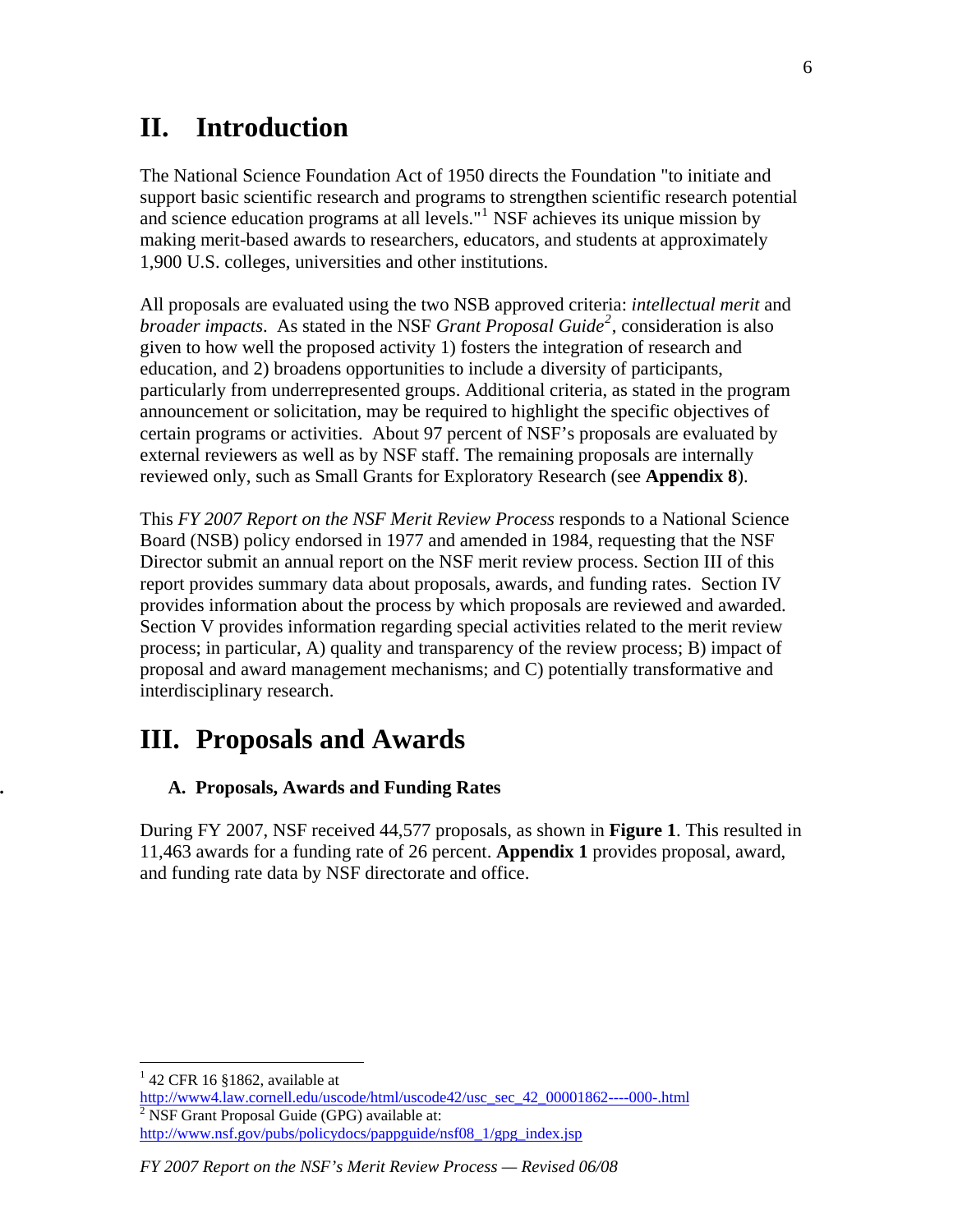| TST TTOposal, Awaru, and Funding Rate Trenus          |                                                              |        |        |        |        |        |        |        |  |  |  |  |
|-------------------------------------------------------|--------------------------------------------------------------|--------|--------|--------|--------|--------|--------|--------|--|--|--|--|
|                                                       | 2007<br>2000<br>2005<br>2006<br>2002<br>2004<br>2001<br>2003 |        |        |        |        |        |        |        |  |  |  |  |
| <b>Proposals</b>                                      | 29,508                                                       | 31,942 | 35,165 | 40.075 | 43.851 | 41,722 | 42.352 | 44.577 |  |  |  |  |
| <b>Awards</b>                                         | 9,850                                                        | 9,925  | 10,406 | 10.844 | 10,380 | 9.757  | 10.425 | 11,463 |  |  |  |  |
| <b>Funding</b>                                        |                                                              |        |        |        |        |        |        |        |  |  |  |  |
| 31%<br>33%<br>30%<br>23%<br>27%<br>24%<br>25%<br>Rate |                                                              |        |        |        |        |        |        | 26%    |  |  |  |  |

| Figure 1 |                                                     |  |  |  |  |  |  |  |
|----------|-----------------------------------------------------|--|--|--|--|--|--|--|
|          | <b>NSF Proposal, Award, and Funding Rate Trends</b> |  |  |  |  |  |  |  |

Source: NSF Enterprise Information System 10/2/07.

In addition to the full proposals in Figure 1, NSF also received a total of 2,842 preliminary proposals, which are required for some NSF programs. See **Appendix 2** for additional data and information on preliminary proposals.

**Figure 2** provides data on proposal, award, and funding rates by PI characteristics (gender, minority status, new and prior PI status).

|                     |                 |        |        | <b>By PI Unaracteristics</b> |                    |        |        |        |        |
|---------------------|-----------------|--------|--------|------------------------------|--------------------|--------|--------|--------|--------|
|                     |                 |        |        |                              | <b>Fiscal Year</b> |        |        |        |        |
|                     |                 | 2000   | 2001   | 2002                         | 2003               | 2004   | 2005   | 2006   | 2007   |
| All Pls             | Proposals       | 29,508 | 31,942 | 35,165                       | 40,075             | 43,851 | 41,722 | 42,352 | 44,577 |
|                     | Awards          | 9,850  | 9,925  | 10,406                       | 10,844             | 10,380 | 9,757  | 10,425 | 11,463 |
|                     | Funding         |        |        |                              |                    |        |        |        |        |
|                     | Rate            | 33%    | 31%    | 30%                          | 27%                | 24%    | 23%    | 25%    | 26%    |
| Female              |                 |        |        |                              |                    |        |        |        |        |
| Pls                 | Proposals       | 5,509  | 5,839  | 6,704                        | 7,335              | 8,427  | 8,266  | 8,510  | 9,197  |
|                     | Awards          | 1,949  | 1,894  | 2,012                        | 2,090              | 2,118  | 2,107  | 2,233  | 2,493  |
|                     | Funding<br>Rate | 35%    | 32%    | 30%                          | 28%                | 25%    | 25%    | 26%    | 27%    |
| Male Pls            | Proposals       | 23,671 | 25,510 | 27,500                       | 31,238             | 33,300 | 31,456 | 31,482 | 32,650 |
|                     | Awards          | 7,778  | 7,867  | 8,203                        | 8,495              | 7,923  | 7,305  | 7,765  | 8,451  |
|                     | Funding         |        |        |                              |                    |        |        |        |        |
|                     | Rate            | 33%    | 31%    | 30%                          | 27%                | 24%    | 23%    | 25%    | 26%    |
| Minority            |                 |        |        |                              |                    |        |        |        |        |
| Pls                 | Proposals       | 1,480  | 1,728  | 1,906                        | 2,141              | 2,551  | 2,468  | 2,608  | 2,798  |
|                     | Awards          | 472    | 509    | 548                          | 569                | 597    | 569    | 638    | 713    |
|                     | Funding         |        |        |                              |                    |        |        |        |        |
|                     | Rate            | 32%    | 29%    | 29%                          | 27%                | 23%    | 23%    | 24%    | 25%    |
| <b>New PIs</b>      | Proposals       | 12,327 | 13,280 | 15,085                       | 17,584             | 19,052 | 17,660 | 18,061 | 18,971 |
|                     | Awards          | 3,024  | 3,136  | 3,329                        | 3,390              | 3,256  | 3,001  | 3,240  | 3,660  |
|                     | Funding         |        |        |                              |                    |        |        |        |        |
|                     | Rate            | 25%    | 24%    | 22%                          | 19%                | 17%    | 17%    | 18%    | 19%    |
| <b>Prior PIs</b>    | Proposals       | 17,181 | 18,662 | 20,080                       | 22,511             | 24,799 | 24,062 | 24,294 | 25,606 |
|                     | Awards          | 6,826  | 6,789  | 7,077                        | 7,478              | 7,124  | 6,756  | 7,185  | 7,803  |
|                     | Funding         |        |        |                              |                    |        |        |        |        |
|                     | Rate            | 40%    | 36%    | 35%                          | 33%                | 29%    | 28%    | 30%    | 30%    |
| Pls with            | Proposals       | 402    | 409    | 466                          | 494                | 525    | 454    | 434    | 448    |
| <b>Disabilities</b> | Awards          | 131    | 115    | 128                          | 124                | 121    | 95     | 107    | 104    |
|                     | Funding         |        |        |                              |                    |        |        |        |        |
|                     | Rate            | 33%    | 28%    | 27%                          | 25%                | 23%    | 21%    | 25%    | 23%    |

### **Figure 2 Proposals, Awards and Funding Rates By PI Characteristics**

Source: NSF Enterprise Information System 10/2/07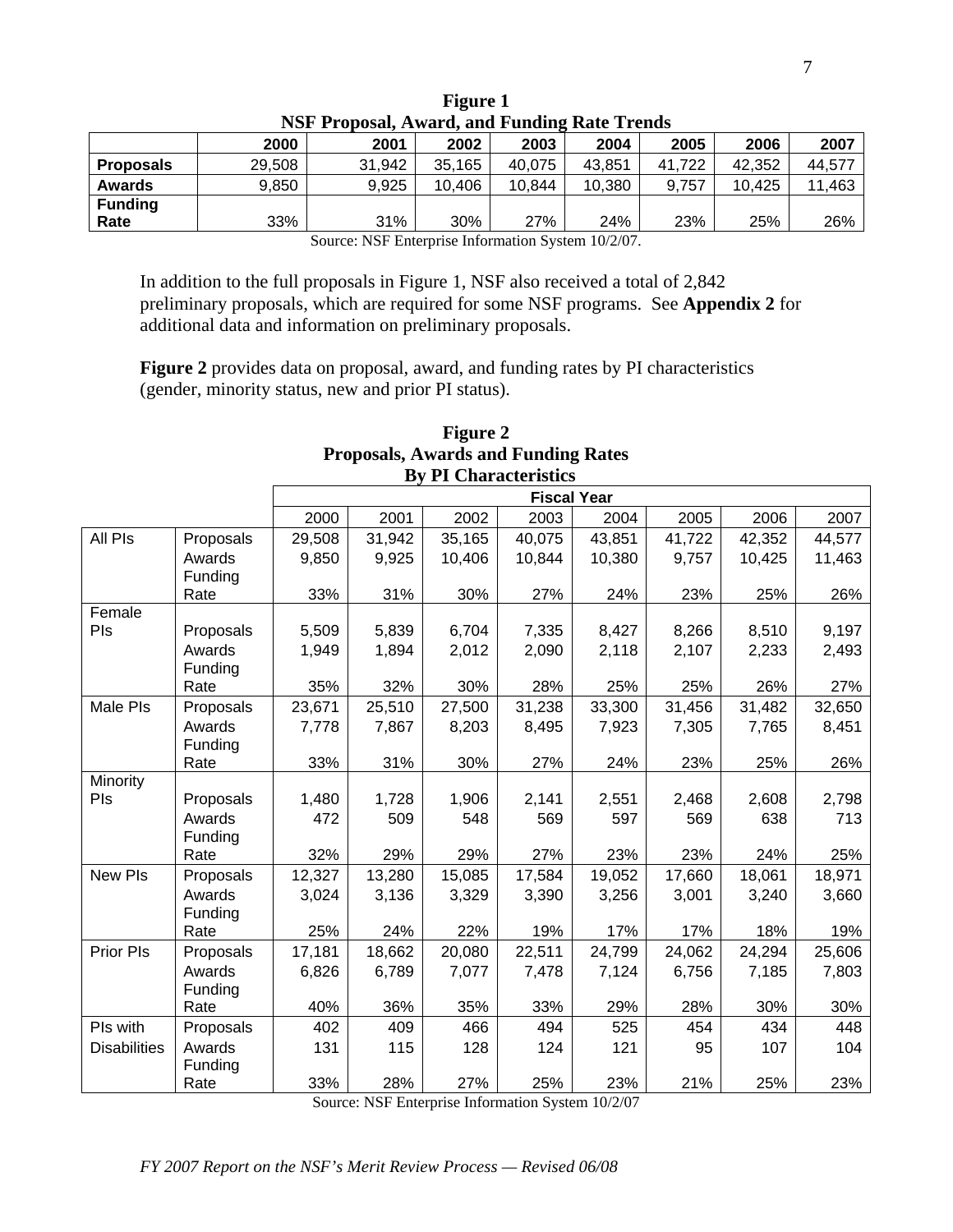Gender and minority status is based on self-reported information in proposals, with about 91 percent of PIs providing this information. Minority status includes American Indian, Alaska Native, Black, Hispanic, and Pacific Islander and excludes Asian and White-Not of Hispanic Origin. New principal investigators are PIs who have not previously been awarded an NSF grant. **Appendix 3** provides proposal, award, and funding rate information by minority PI status.

## **. B. Types of Awards**

In general, NSF uses three kinds of funding mechanisms: grants, cooperative agreements, and contracts. Most of NSF's projects support or stimulate scientific and engineering research and education, and are funded using grants or cooperative agreements. A grant is the primary funding mechanism used by NSF. A grant can be funded as either a standard award (in which funding for the full duration of the project, generally 1-5 years, is awarded in a single fiscal year) or a continuing award (in which funding of a multi-year project is usually provided in annual increments). For continuing grants, the initial funding increment is accompanied by a statement of intent to continue funding the project in yearly increments (called "continuing grant increments" or  $CGIs$ )<sup>[3](#page-7-0)</sup> until the project is completed. The continued funding is subject to NSF's judgment of satisfactory progress, availability of funds, and receipt and approval of required annual reports. Cooperative agreements are used when the project requires substantial agency involvement during the project performance period (e.g., research centers, multi-user facilities). Contracts are used to acquire products, services and studies (e.g., program evaluations) required primarily for NSF or other government use.

As shown below in **Figure 3**, in FY2007, NSF devoted 26 percent of its total budget to new standard grants and 14 percent to new continuing grants. The use of standard and continuing grants allows NSF flexibility in balancing current and future obligations.

| <b>CATEGORY</b>               | 2002 | 2003 | 2004 | 2005 | 2006 | 2007 |
|-------------------------------|------|------|------|------|------|------|
| <b>Standard Grants</b>        | 27%  | 25%  | 25%  | 23%  | 25%  | 26%  |
| <b>New Continuing</b>         | 16%  | 16%  | 14%  | 14%  | 13%  | 14%  |
| $CGIs3$ and Supplements       | 26%  | 26%  | 28%  | 29%  | 28%  | 26%  |
| <b>Cooperative Agreements</b> | 22%  | 25%  | 24%  | 24%  | 23%  | 22%  |
| Other*                        | 9%   | 9%   | 9%   | 10%  | 11%  | 11%  |

**Figure 3 Percentage of NSF Awards by Funding Mechanism** 

Source: NSF Enterprise Information System 10/2/07. Percentages may not sum to 100 due to rounding.

\*Includes contracts, fellowships, interagency agreements, and IPA agreements.

<span id="page-7-0"></span> $\overline{a}$  $3$  While the original award is a competitive action, the Continuing Grant Increment (CGI) is a noncompetitive renewal grant. Continued incremental funding is based on NSF review of annual project reports and additional oversight mechanisms established by specific programs.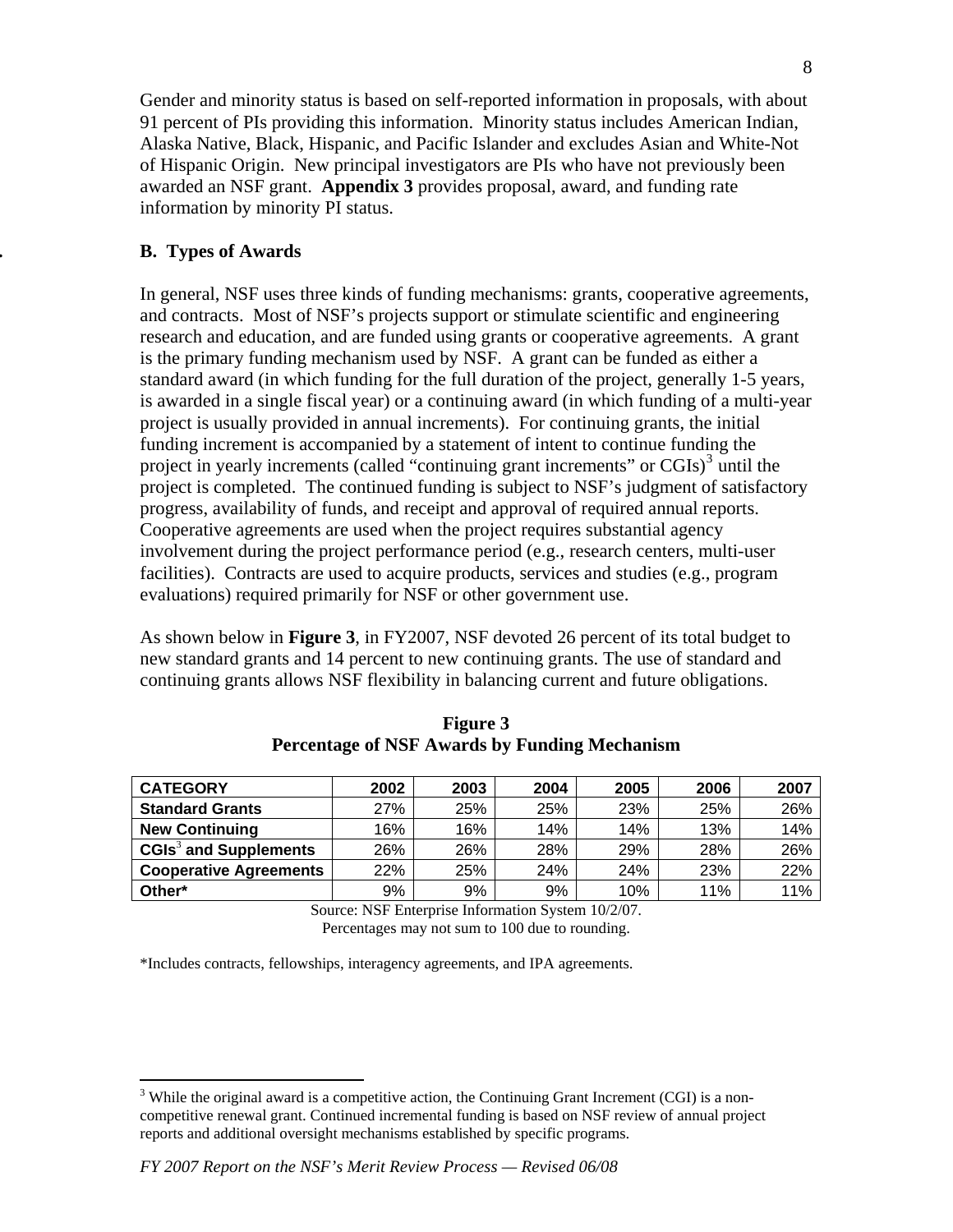#### **. C. Awards by Sector/Institution**

**.**

In FY 2007, NSF awarded 76 percent of its budget to academic institutions, 15 percent to non-profit and other organizations, 7 percent to for-profit businesses, and 3 percent to Federal agencies and laboratories. This overall distribution of funds by type of organization has remained fairly constant over the past five years.

For **Figure 4**, academic institutions are categorized according to the proportion of NSF funding received (i.e. those receiving the largest proportion of NSF funding – the top 10, 50, and 100 academic institutions). An NSF performance goal for FY 2007 was to increase or maintain the percentage of proposals received from academic institutions not in the top 100 of NSF funding recipients.<sup>[4](#page-8-0)</sup>



### **Figure 4 Percentage of Awards to Academic Institutions (By Proportion of Funds Received)**

Source: NSF Enterprise Information System 10/2/07.

The Foundation also tracks funding rates for different types of academic institutions. For FY 2007, the funding rate was 28 percent for the top 100 Ph.D. granting institutions according to the amount of FY 2007 funding received. In comparison, the rate was 18 percent for the Ph.D. granting institutions that are not in the top 100 NSF-funded category. The funding rates for two and four-year institutions were 21 percent and 26

 $\overline{a}$ 

<span id="page-8-0"></span><sup>&</sup>lt;sup>4</sup> See NSF's FY 2007 Annual PART (Performance Assessment Rating Tool) Performance Goals, available on the web at [http://www.nsf.gov/about/performance/perf\\_goals07.pdf.](http://www.nsf.gov/about/performance/perf_goals07.pdf)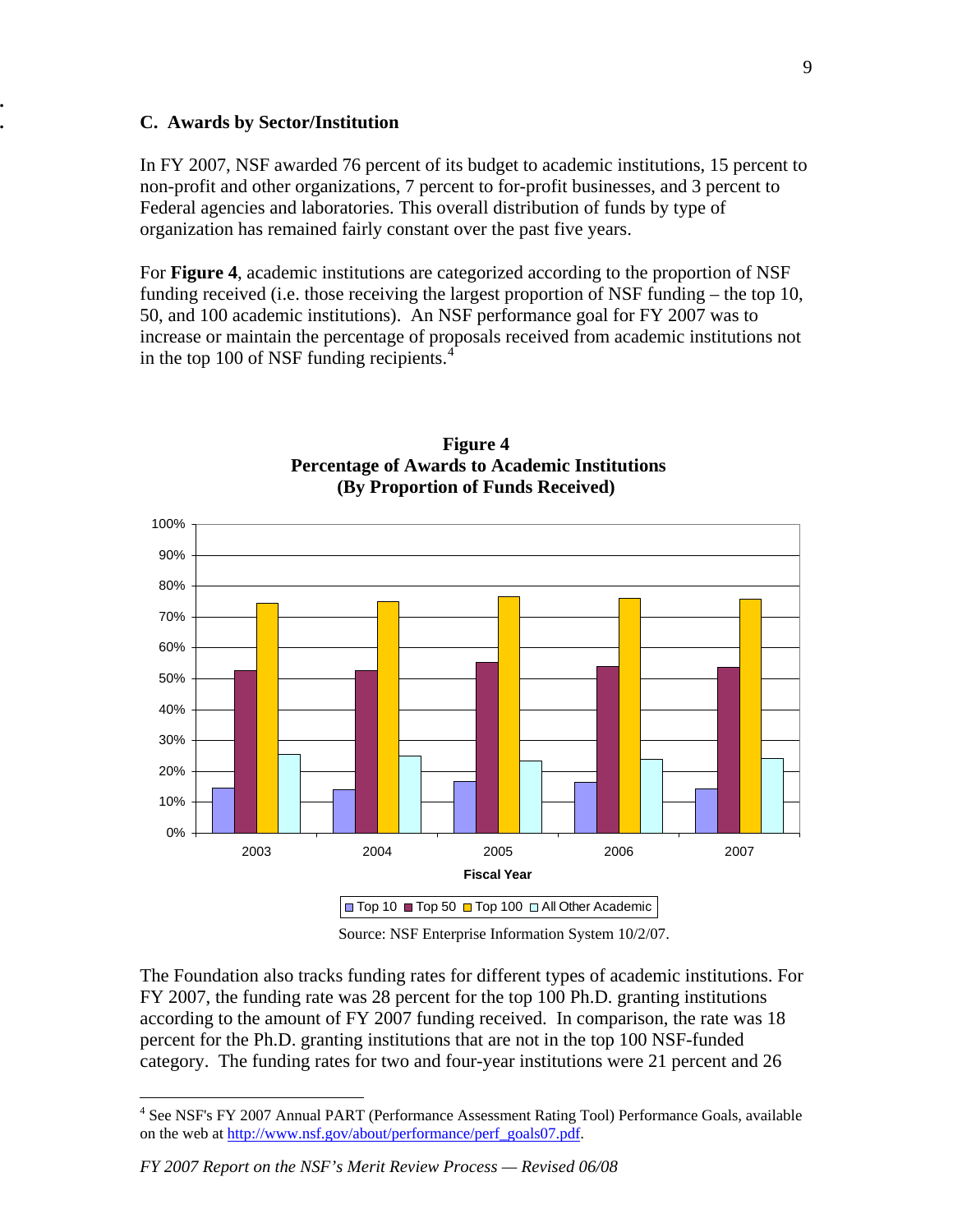percent, respectively for FY 2007. For minority-serving institutions, the FY 2007 funding rate was 20 percent.

The Foundation also promotes geographic diversity of the participants in its programs. For example, the mission of the Experimental Program to Stimulate Competitive Research (EPSCoR) is to assist the National Science Foundation in its statutory function "to strengthen research and education in science and engineering throughout the United States and to avoid undue concentration of such research and education." The EPSCoR program was designed for those jurisdictions that have historically received lesser amounts of NSF Research and Development (R&D) funding. Twenty-five states, the Commonwealth of Puerto Rico and the U. S. Virgin Islands currently participate. **Appendix 7** has data on proposals, awards, and funding rates for the EPSCoR jurisdictions.

In the past year, NSF made a number of outreach presentations to diverse institutions across the country in an effort to increase awareness and improve the transparency of the NSF merit review process:

- Two Regional Grants Conferences were held in FY 2007. These conferences were organized by the NSF Policy Office, and hosted by the University of Maryland at College Park and Oklahoma State University.
- Two outreach workshops focused on Hispanic Serving Institutions, one of which was webcast.
- Eight 'NSF Days,' organized by the Office of Legislative and Public Affairs, were held throughout the year in California, Illinois, Louisiana, Mississippi, Montana, Pennsylvania, Tennessee, and Washington.

Representatives from most of NSF's directorates and offices attended each of these conferences. They held separate focus sessions for faculty in specific disciplines in addition to providing general information about proposal preparation and the merit review process.

NSF also hosted several informational booths at scientific meetings such as the annual meeting of the American Association for the Advancement of Science (AAAS). In addition to these larger NSF-wide organized efforts, outreach workshops were sponsored by several of the individual directorates, as well as EPSCoR and other NSF-wide programs. Finally, program officers frequently conduct outreach on an individual basis, when visiting institutions or participating in scientific meetings. NSF outreach to scientists and engineers from underrepresented groups includes efforts such as workshops for tribal colleges and minority-serving institutions, including historically black colleges and universities.

# **D. Time to Decision (Proposal Dwell Time)**

It is important for applicants to receive a timely funding decision. The Foundation's FY 2007 GPRA performance goal calls for informing at least 70 percent of PIs of funding decisions (i.e. award or decline) within six months of receipt. As indicated in **Figure 5**,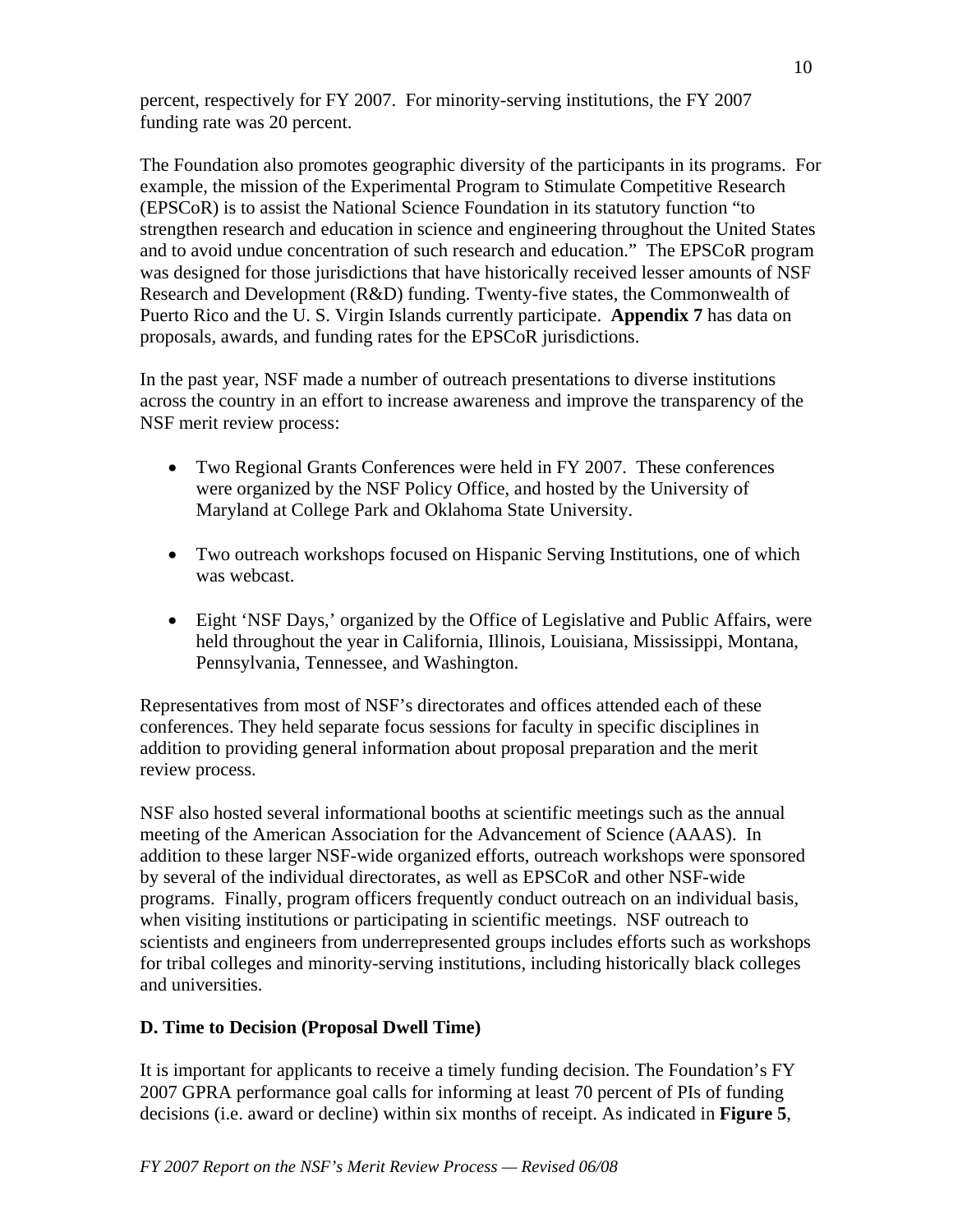NSF is surpassing this goal. The achievement of this goal is particularly significant in light of major increases in the number of proposal submissions and increased workload for program staff.

| Figure 5                                                 |
|----------------------------------------------------------|
| <b>Proposal Dwell Time</b>                               |
| <b>Percentage of Proposals Processed Within 6 Months</b> |

| FY 2001 FY 2002 FY 2003 FY 2004 FY 2005 FY 2006 FY 2007 |     |      |            |     |      |  |
|---------------------------------------------------------|-----|------|------------|-----|------|--|
| ନ3%                                                     | 74% | 77%L | <b>77%</b> | 76% | 78%. |  |

Source: NSF Enterprise Information System 10/2/07

### **E. Data on Research Grants**

Research grant is a term used by NSF to represent what may be considered a typical research award, particularly with respect to the award size. Education research grants are included in this category. Excluded are large awards such as centers and facilities, as are equipment and instrumentation grants. Also excluded are grants for conferences and symposia, grants in the Small Business Innovation Research Program, Small Grants for Exploratory Research, and education and training grants.

## **E1. Research Grant Proposal, Award, & Funding Rate Trends**

**Figure 6** provides the proposal, award, and funding rate trends for NSF research grants. Since FY 2000, there has been a large increase in the number of research proposals received by NSF. The number of research awards, however, was relatively constant from FY 2000 through FY 2006 with a modest increase in FY 2007. The funding rate decreased through FY 2005, but has risen in the past two fiscal years to 22%. **Figure 1**  (page 7) provides data on all NSF proposals and awards.

| <b>Research Grant Proposal, Award &amp; Funding Rate Trends</b>                        |                                                              |  |  |  |  |  |        |       |  |  |  |
|----------------------------------------------------------------------------------------|--------------------------------------------------------------|--|--|--|--|--|--------|-------|--|--|--|
|                                                                                        | 2006<br>2007<br>2005<br>2002<br>2000<br>2004<br>2001<br>2003 |  |  |  |  |  |        |       |  |  |  |
| 31,553<br>25,241<br>31.514<br>21,442<br>23,096<br>31,574<br>28,676<br><b>Proposals</b> |                                                              |  |  |  |  |  | 33,705 |       |  |  |  |
| 6,498<br>6,218<br>6.722<br>6,846<br>6,258<br>6,708<br>6,509<br><b>Awards</b>           |                                                              |  |  |  |  |  |        | 7,415 |  |  |  |
| <b>Funding Rate</b>                                                                    | 27%<br>24%<br>27%<br>21%<br>21%<br>30%<br>20%<br>22%         |  |  |  |  |  |        |       |  |  |  |

**Figure 6** 

Source: NSF Enterprise Information System 10/2/07

#### **E2. Research Grant Size and Duration**

Adequate award size and duration are important for attracting high-quality proposals and ensuring that proposed work can be accomplished as planned. Larger award size and longer award duration may also permit the participation of more students and allow investigators to devote a greater portion of their time to conducting research.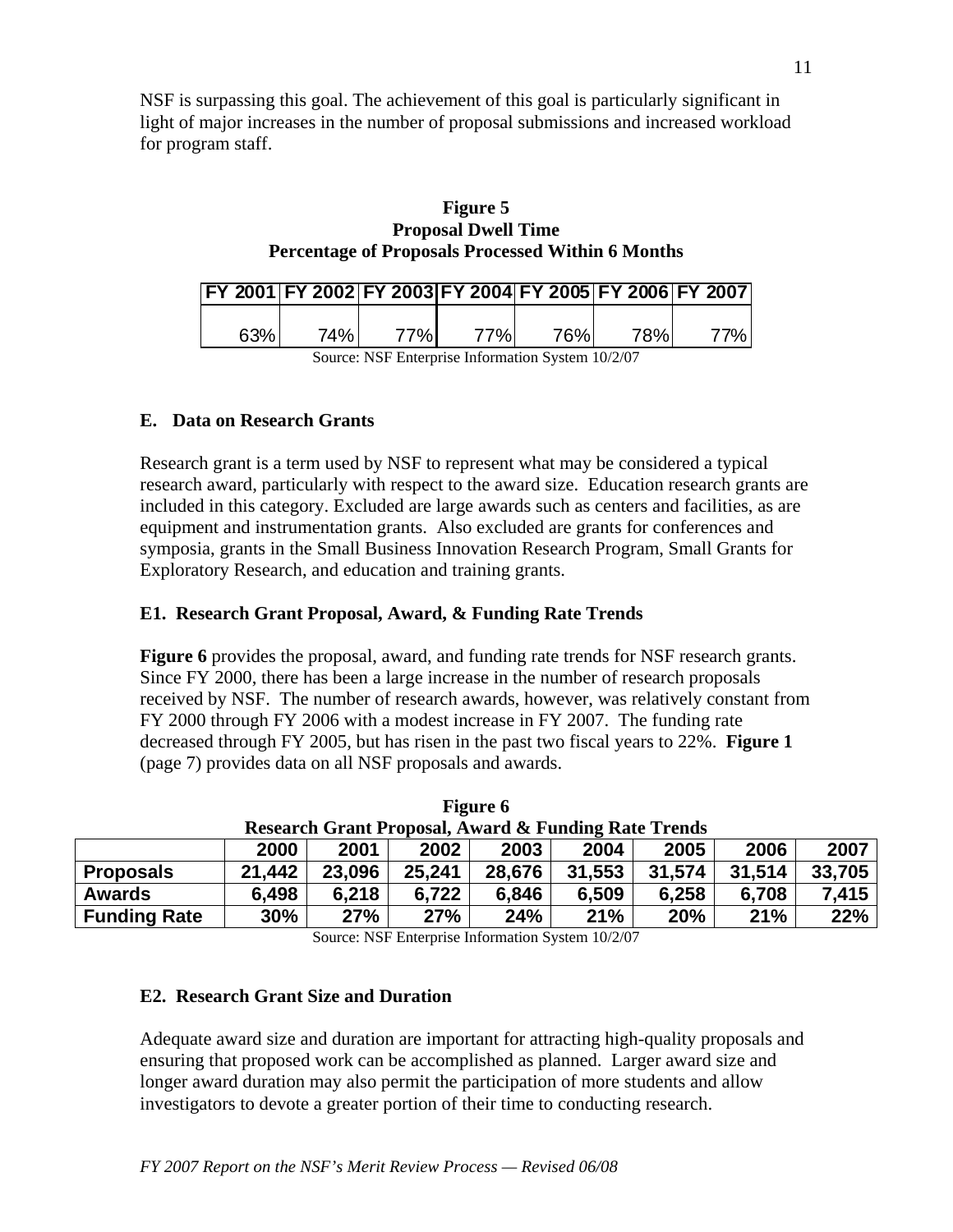Both the average annualized and median award amount for research grants had been increasing until FY 2006, during which time there was a decrease in both average and median award amounts, as displayed in **Figure 7**. In FY 2007, however, the increase continued for both indicators. Data by NSF directorate for the last five years are presented in **Appendix 4**.

**Figure 7** 



Source: NSF Enterprise Information System 10/2/07

As indicated in **Figure 8**, the average award duration has remained relatively constant.<sup>[5](#page-11-0)</sup> Program directors must balance competing requirements, such as increasing award size, increasing duration of awards, and/or making more awards.

| Figure 8                                                          |                                                             |  |  |  |  |  |  |  |  |  |
|-------------------------------------------------------------------|-------------------------------------------------------------|--|--|--|--|--|--|--|--|--|
| <b>Average Award Duration for Research Grants</b>                 |                                                             |  |  |  |  |  |  |  |  |  |
|                                                                   | 2006<br>2005<br><b>2004</b><br>2007<br>2001<br>2002<br>2003 |  |  |  |  |  |  |  |  |  |
| 2.9<br>2.9<br>2.91<br>2.9<br>2.9 <sub>l</sub><br>Duration (Years) |                                                             |  |  |  |  |  |  |  |  |  |

Source: NSF Enterprise Information System 10/2/07

# **E3. Number of Investigators Per Research Grant**

 $\overline{a}$ 

**Figure 9** indicates the number of grants to research proposals with a single PI in comparison to the number of grants to proposals with multiple PIs. The number of single PI grants remains greater than the number of multiple PI grants, although the gap between these two categories of grants has generally been narrowing over time.

<span id="page-11-0"></span><sup>&</sup>lt;sup>5</sup> Although the number of years is rounded to one decimal place, the variations do not indicate significant changes since 0.1 years represents only about five weeks. In addition, this duration rate is the initial duration for new awards made in FY 2007. The rate does not take into account no-cost extensions.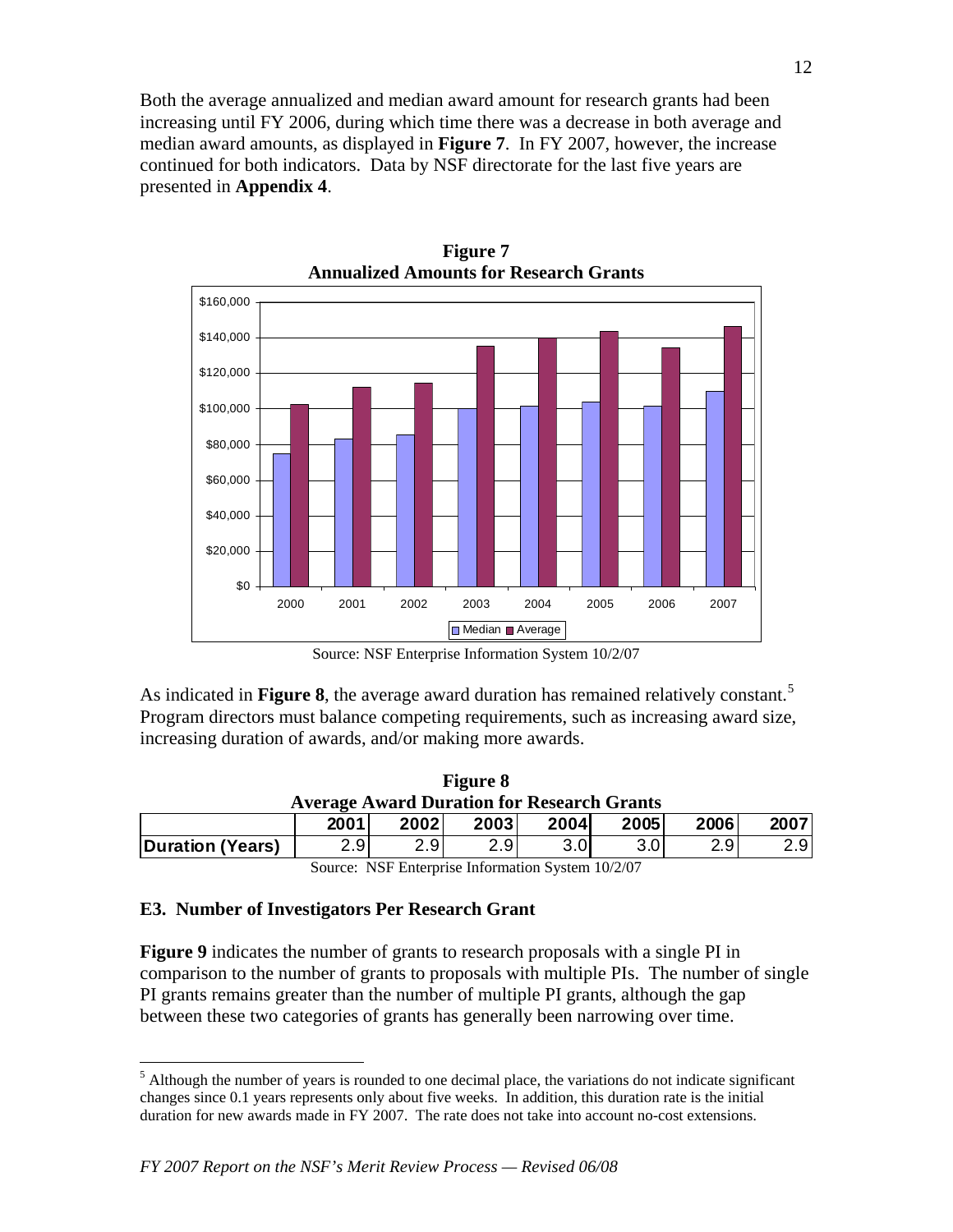In addition, **Figure 9** indicates the total amount of funds awarded to single PI research grants in comparison to the amount of funds awarded to multiple PI research grants. This figure shows that the amount of funds to multiple PI grants is now greater than single PI grants, a reversal of the trend prior to FY 2000.

**Figure 9** 



Source: NSF Enterprise Information System 10/2/07.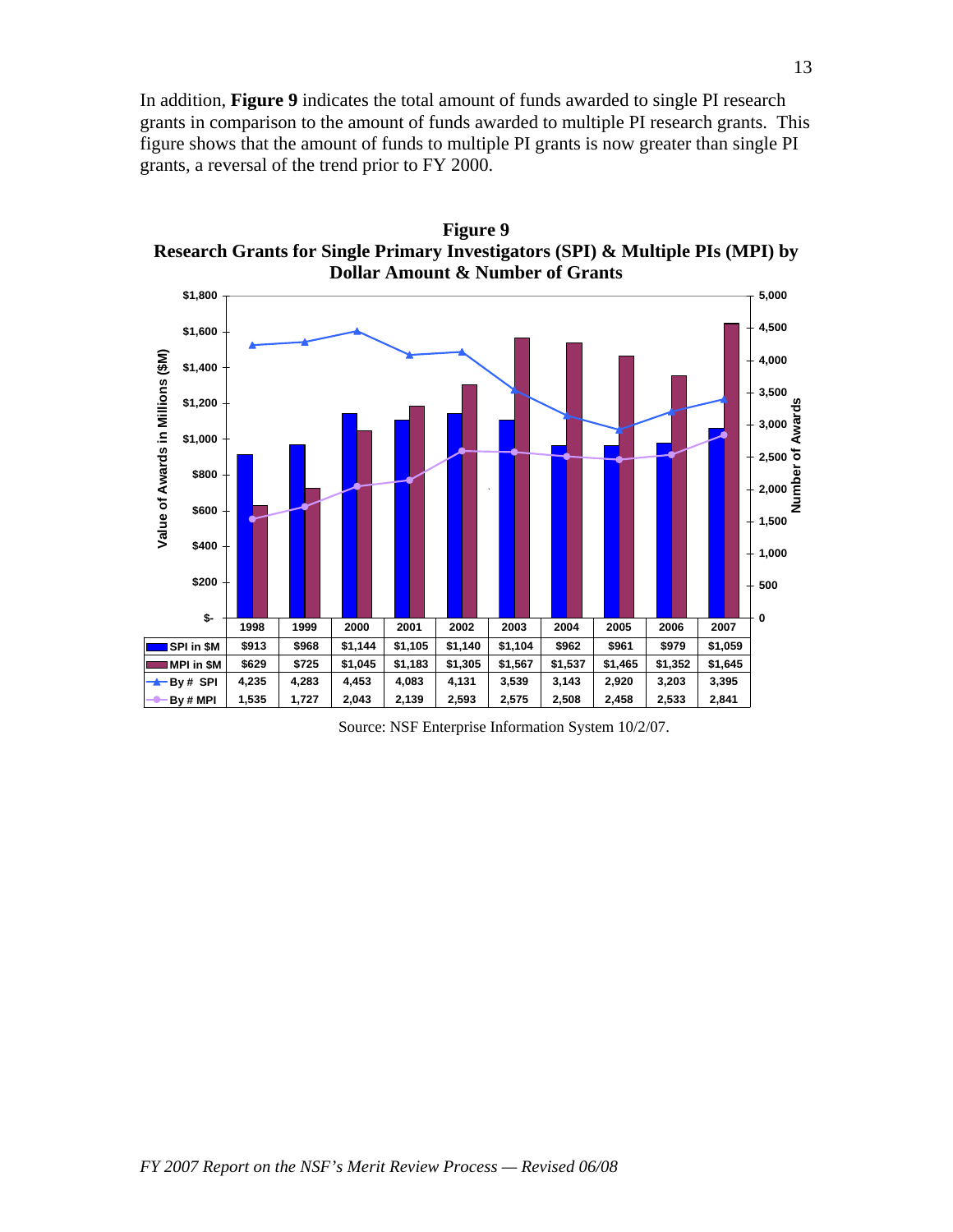**Figure 10** indicates the funding rates for single primary investigators (SPI) and multiple PIs (MPI) research proposals. The difference between the SPI and MPI funding rate has varied over the last ten years, but the SPI funding rate has been consistently higher.

**0% 10% 20% 30% 40% Single PI Funding Rate 31% 32% 32% 29% 28% 26% 23% 21% 23% 23% Multi. PI Funding Rate 28% 26% 27% 23% 25% 21% 18% 18% 19% 20% 1998 1999 2000 2001 2002 2003 2004 2005 2006 2007**

**Figure 10 Funding Rates for Single & Multiple PI Research Proposals** 

Source: NSF Enterprise Information System 10/2/07.

#### **E4. Number of Research Grants per PI**

**Figure 11** indicates the number of research grants per PI. The number of grants per PI has remained relatively unchanged during the fiscal years indicated below.

| Figure 11           |                                          |  |  |  |  |  |  |  |  |
|---------------------|------------------------------------------|--|--|--|--|--|--|--|--|
|                     | <b>Number of Grants per PI</b>           |  |  |  |  |  |  |  |  |
| <b>Fiscal Years</b> | Two   Three   Four or More<br><b>One</b> |  |  |  |  |  |  |  |  |
| 1998-2000           | 84%<br>13%<br>2%<br>1%                   |  |  |  |  |  |  |  |  |
| 2005-2007           | 83%<br>3%<br>13%<br>$1\%$                |  |  |  |  |  |  |  |  |

Source: NSF Enterprise Information System 10/2/07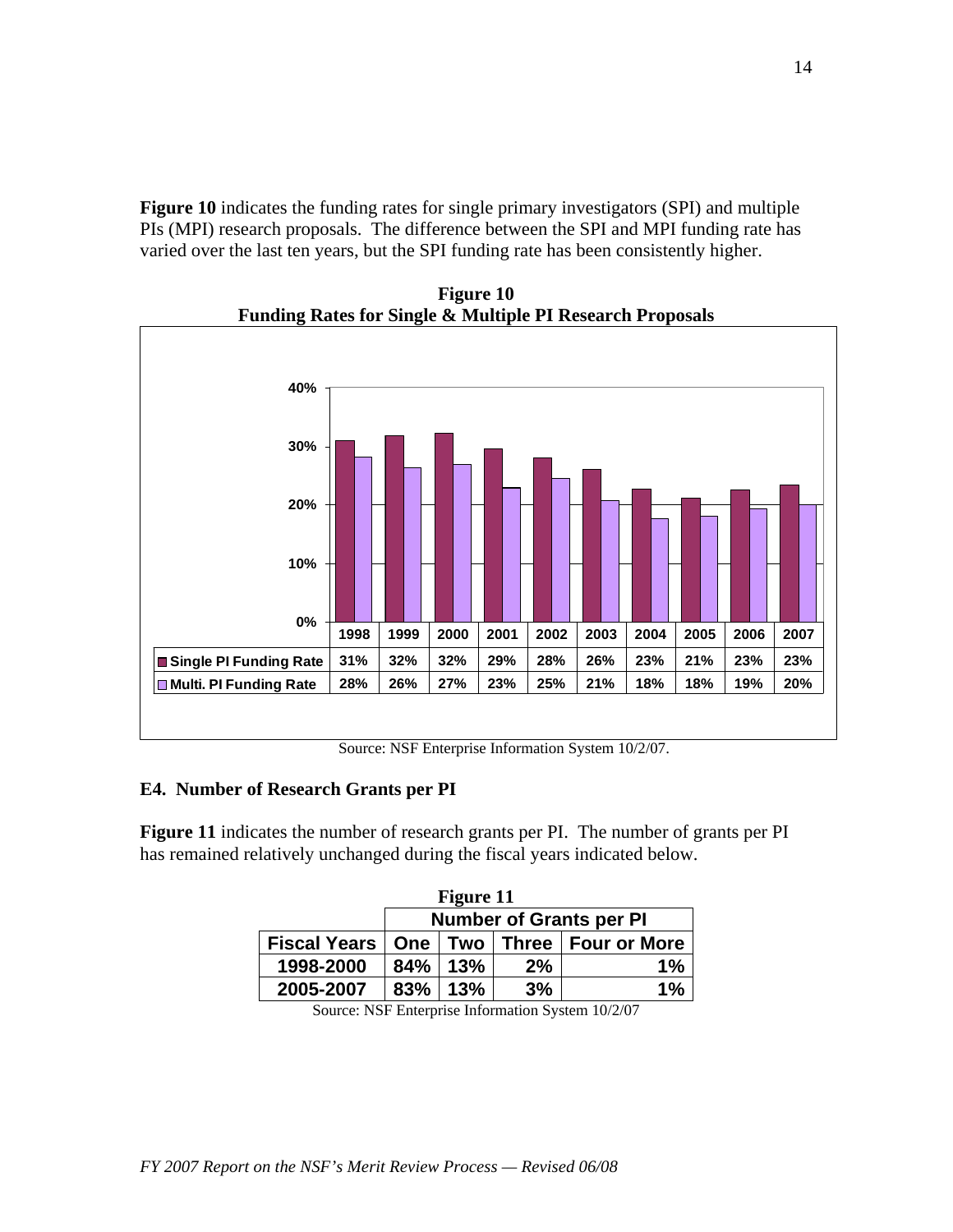### **E5. Number of People Supported on Research Grants**

**Figure 12** provides the number of graduate students, postdoctoral associates, and senior personnel supported on NSF research grants. These data are from the budgets of research grants that are active in the indicated year.

|                                             | 2000   | 2001                                  | .<br>2002 | 2003   | 2004   | 2005                                  | 2006   | 2007   | %<br>Change,<br>$2000 -$<br>2007 |
|---------------------------------------------|--------|---------------------------------------|-----------|--------|--------|---------------------------------------|--------|--------|----------------------------------|
| <b>Senior Personnel</b><br><b>Supported</b> | 15.910 | 17,443                                | 18,643    | 19,864 | 21,711 | 22,255                                | 23,186 | 26,176 | 64.53%                           |
| <b>Postdocs Supported</b>                   | 3,743  | 4,367                                 | 4,320     | 4,629  | 4,399  | 4,068                                 | 4,023  | 4,034  | 7.77%                            |
| <b>Graduate Students</b>                    |        |                                       |           |        |        |                                       |        |        |                                  |
| <b>Supported</b>                            | 15,650 | 18,717<br>$\sim$ $\sim$ $\sim$ $\sim$ | 19,303    | 20,384 | 21,105 | 20,442<br>$\sim$ $\sim$ $\sim$ $\sim$ | 20,949 | 22,777 | 45.54%                           |

**Figure 12 Number of People Supported on NSF Research Grants** 

Source: NSF Enterprise Information System 10/2/07

**Appendix 6** provides data on the estimated number of individuals involved in NSF activities supported by all NSF awards, including senior researchers, postdoctoral associates, teachers, and students across all educational levels.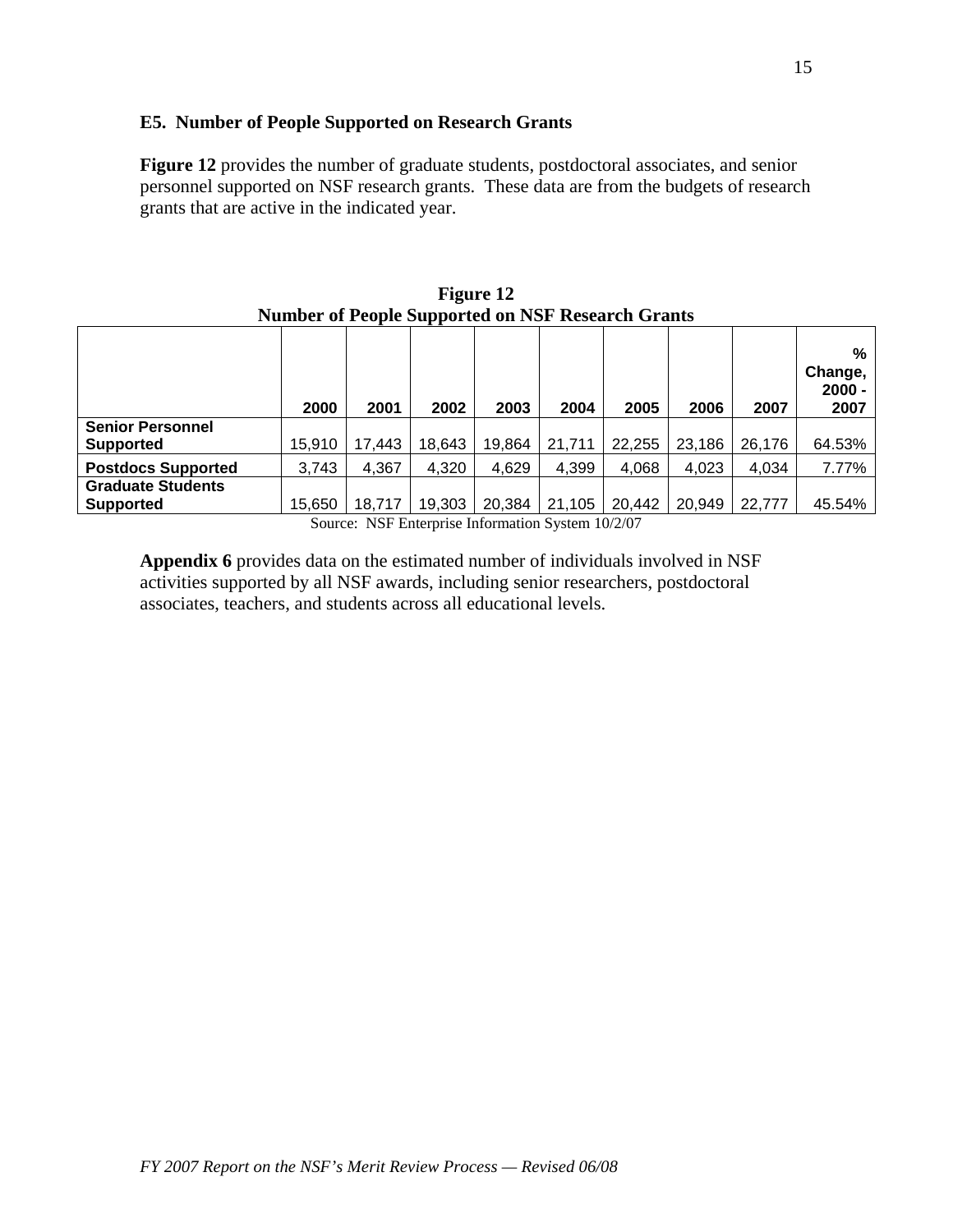#### **E6. Average Number of Months of Salary Support for Single & Multiple PI Research Grants**

Figure 13 indicates the average number of months of salary support per individual on single and multiple PI research grants. Months of salary support are for PIs and CO-PIs only. Since FY 2000, the average number of months of support has generally decreased for both single and multiple PIs. The gap between these cohorts continues to increase and from FY 2001 through FY 2007, multiple PIs consistently averaged fewer months of support than single PIs (see **Appendix 5** for Directorate or Office level data on months of support).

**Figure 13 Average Number of Months of Salary Support for Single & Multiple PI Research Grants** 



Source: NSF Enterprise Information System 10/2/07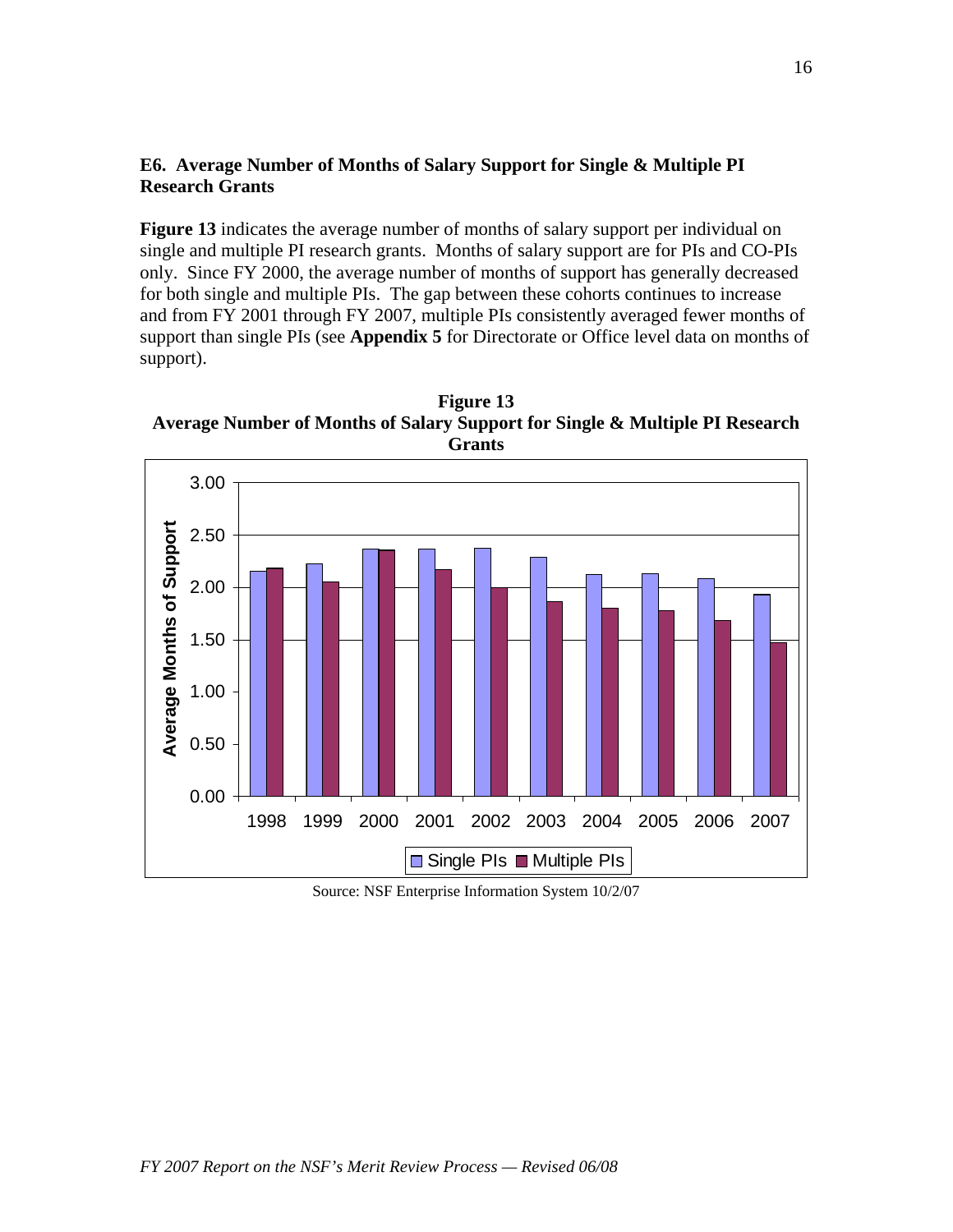#### **E7. Investigator Submission and Funding Rates**

The purpose of this section is to indicate trends in the average number of proposals investigators submit over a three year period and their subsequent success in obtaining funding. **Figure 14** indicates that there is an increase in the percentage of investigators submitting multiple proposals during the interval FY 2005-2007 over FY 1998-2000.



**Figure 14 Distribution of Single vs. Multiple Submissions Per PI for Research Proposals** 

Source: NSF Enterprise Information System 10/2/07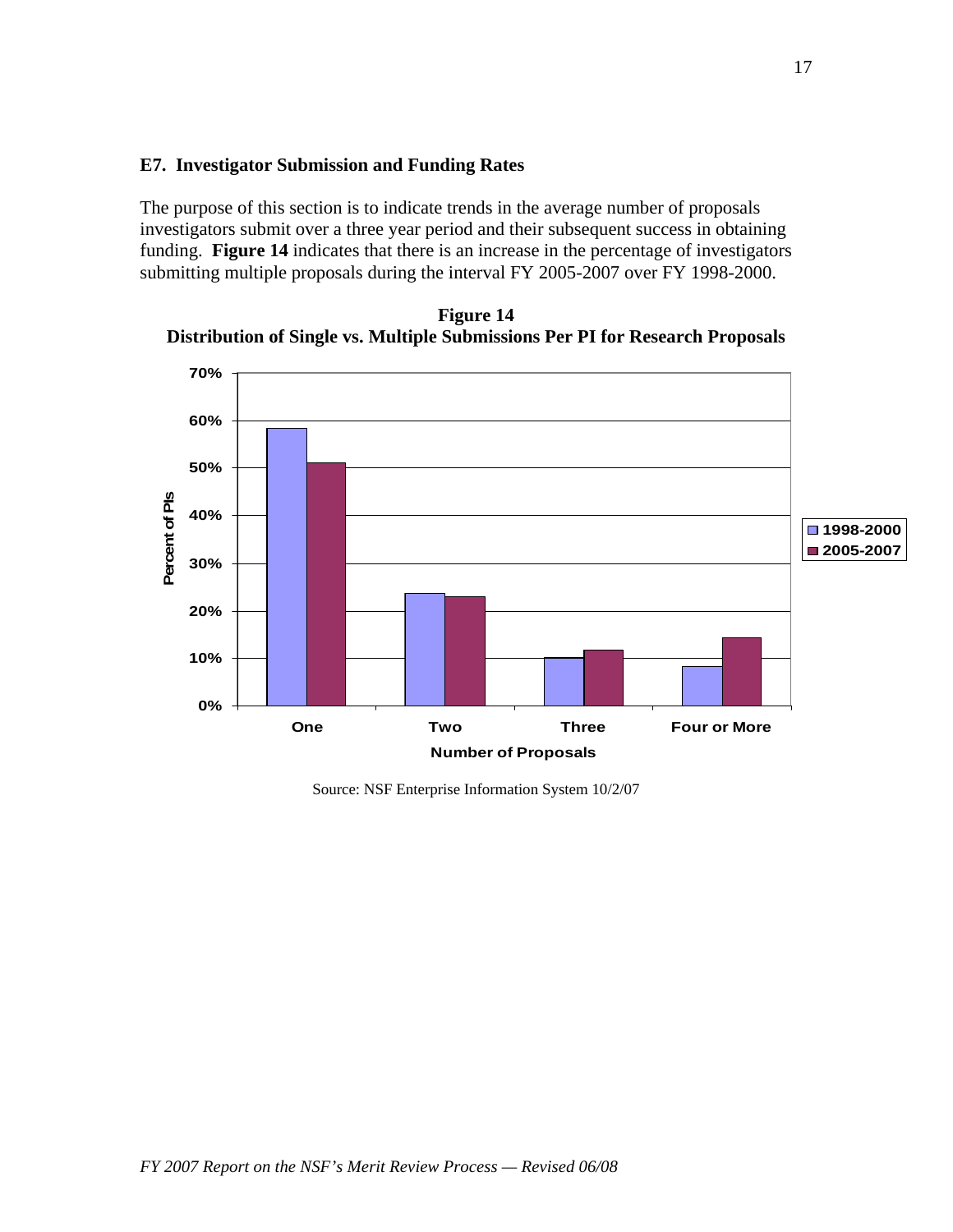**Figure 15** shows that on average the number of proposals an investigator submits before receiving a grant has stayed constant at 2.2 proposals for the past five years.



**Figure 15 Average Number of Research Proposals Per PI Before Receiving One Grant** 

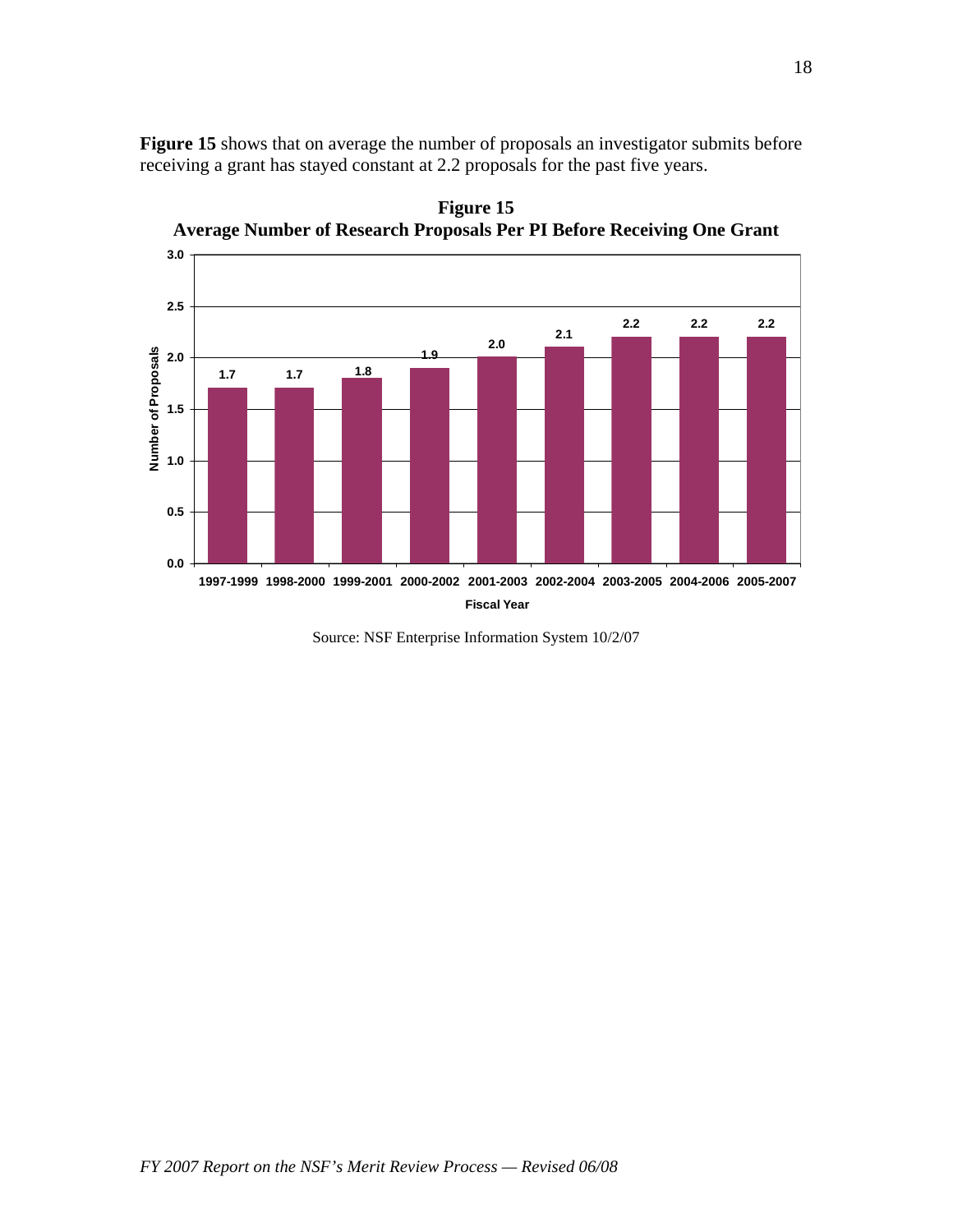However, as shown in **Figure 16**, the funding rate for investigators (the number of investigators receiving a grant divided by the number of investigators submitting proposals) has been decreasing.



Source: NSF Enterprise Information System 10/2/07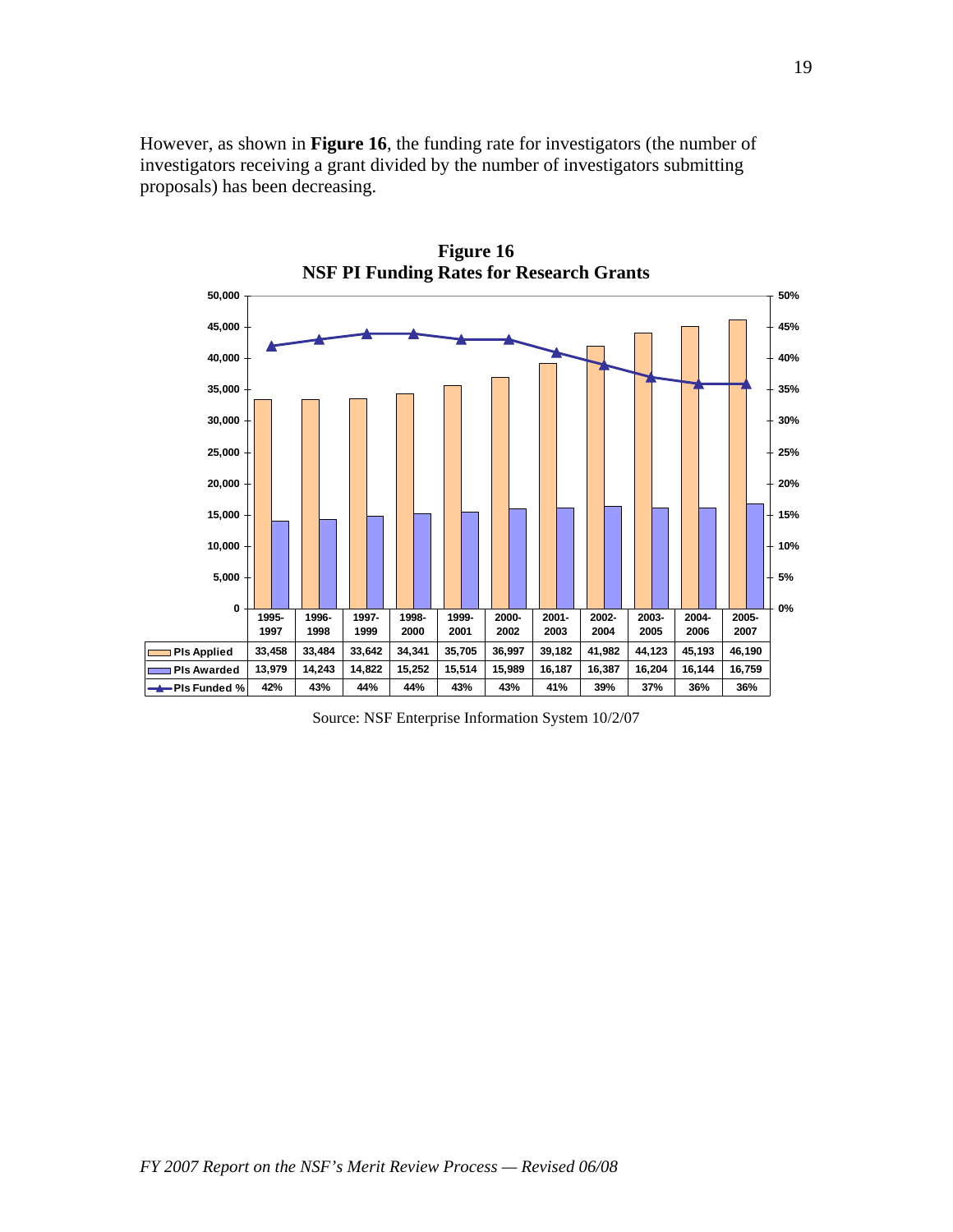#### **E8. Early and Later Career PIs**

**Figure 17** indicates the percentage of NSF PIs that are in the early or later stage of their career. An early career PI is within seven years of receiving their last degree at the time of the award. Since FY 2000, the percentage of early career PIs has remained relatively constant at about 22% and the percentage of later career PIs has also remained constant at about 78%. This figure indicates the funding rates for early and later career PIs, which tend to shift in tandem. These rates generally decreased through 2005, but increased in FY 2006 and 2007.



**Figure 17 Percentage of Early & Later Career PIs & Research Grant Funding Rates** 

Source: NSF Enterprise Information System 10/2/07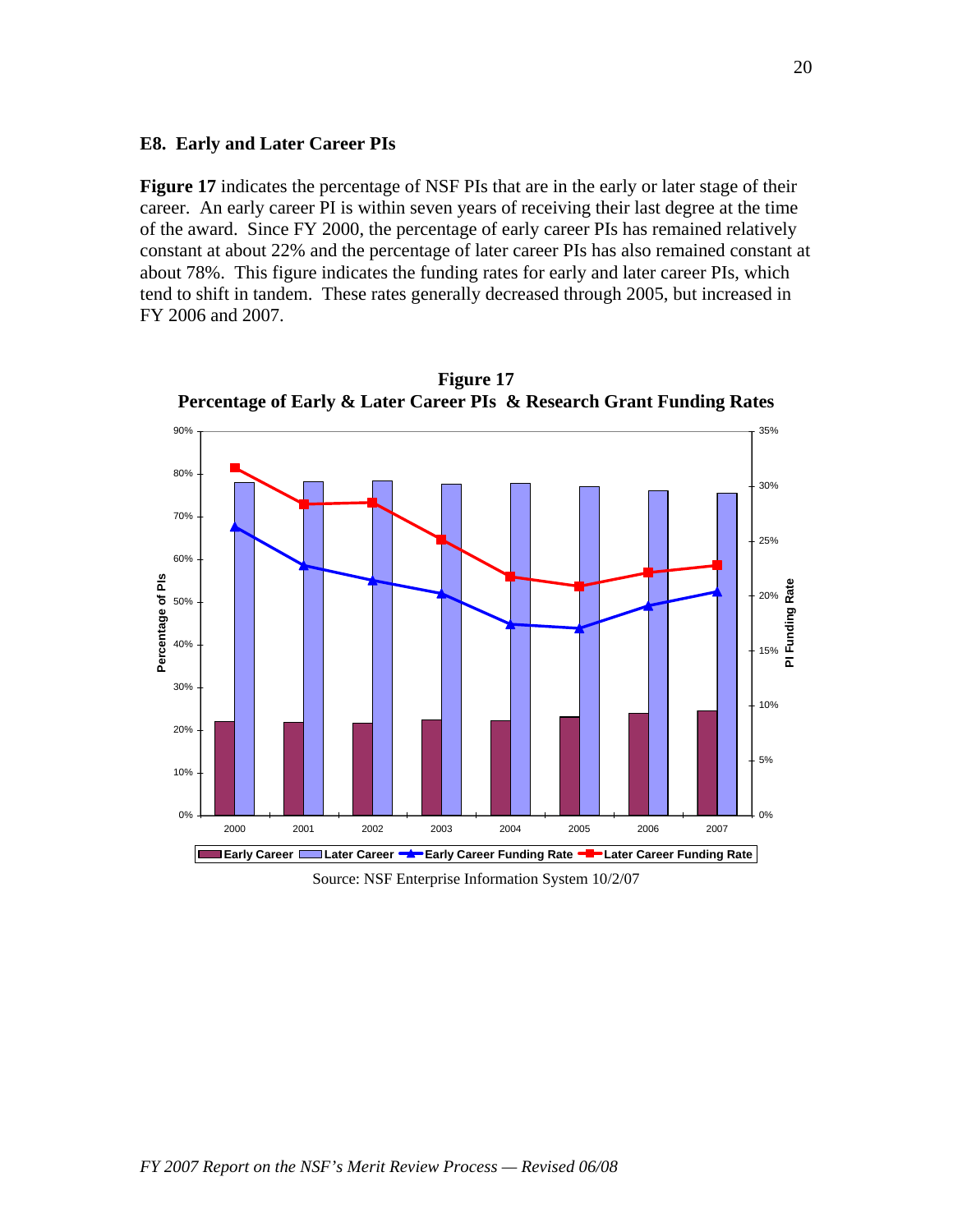# **IV. The NSF Merit Review Process**

# **A. Merit Review Criteria**

In FY 1998 the National Science Board approved the use of the two current NSF merit review criteria, and, in FY 2007, modified the criteria to promote potentially transformative research. The two criteria now in effect are:

**Intellectual Merit.** What is the intellectual merit of the proposed activity? How important is the proposed activity to advancing knowledge and understanding within its own field or across different fields? How well qualified is the proposer (individual or team) to conduct the project? (If appropriate, the reviewer will comment on the quality of prior work.) To what extent does the proposed activity suggest and explore creative, original, or potentially transformative concepts? How well conceived and organized is the proposed activity? Is there sufficient access to resources?

**Broader Impacts.** What are the broader impacts of the proposed activity? How well does the activity advance discovery and understanding while promoting teaching, training, and learning? How well does the proposed activity broaden the participation of underrepresented groups (e.g., gender, ethnicity, disability, geographic, etc.)? To what extent will it enhance the infrastructure for research and education, such as facilities, instrumentation, networks and partnerships? Will the results be disseminated broadly to enhance scientific and technological understanding? What may be the benefits of the proposed activity to society?

Careful consideration is also given to the following in making funding decisions: 1) *Integration of Research and Education* and 2) *Integrating Diversity into NSF Programs,*  Projects, and Activities, as is indicated in the Grant Proposal Guide<sup>[6](#page-20-0)</sup>. Programs may have additional review criteria specific to the goals and objectives of the program. All relevant review criteria are described in the program announcement or solicitation.

Effective October 1, 2002, NSF returned without review proposals that failed to address separately both merit review criteria within the Project Summary. The number of proposals returned without review for failing to address both NSB merit review criteria has been steadily decreasing since 2003.

| <b>Figure 18</b>                                        |  |
|---------------------------------------------------------|--|
| <b>Proposals Returned Without Review for Failing to</b> |  |
| <b>Address both Merit Review Criteria</b>               |  |

| <b>Fiscal Year</b>         | 2003 | 2004 | 2005 | 2006 | 2007 |  |  |  |
|----------------------------|------|------|------|------|------|--|--|--|
| <b>Number of Proposals</b> | ን7ድ  | 236  | 76   | `34  |      |  |  |  |

Source: NSF Enterprise Information System 10/2/07

<span id="page-20-0"></span> $\overline{a}$ <sup>6</sup>The National Science Foundation Grant Proposal Guide can be accessed online at: http://www.nsf.gov/pubs/policydocs/pappguide/nsf08 1/gpg index.jsp.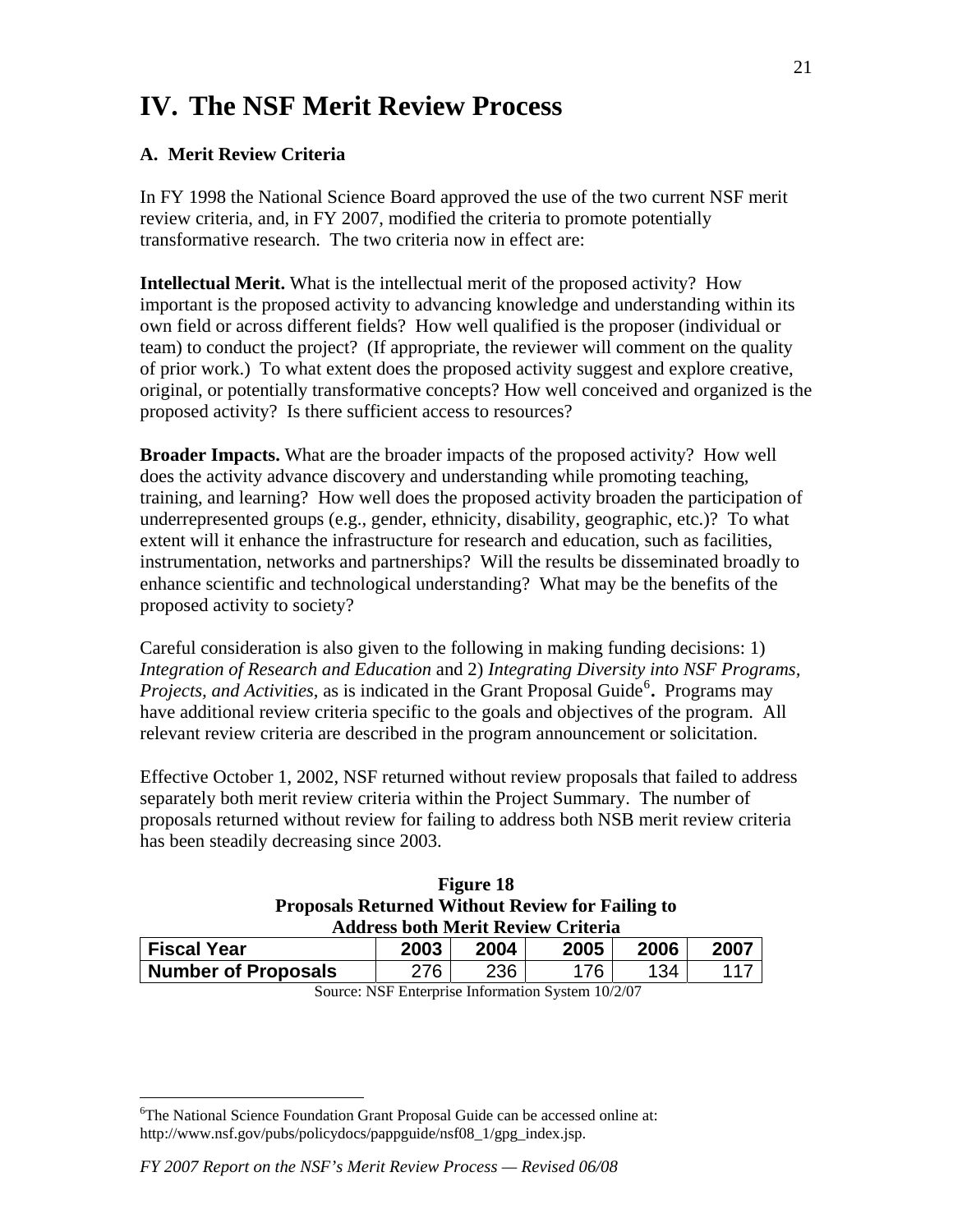# **. B. Description of NSF Merit Review Process**

The NSF merit review process includes the steps listed below and is depicted in **Figure 19**:

- The proposal arrives electronically and is assigned to the appropriate program(s) for review. Some programs also include preliminary proposals as part of the application process. See **Appendix 2** for more information about preliminary proposals. Proposals that do not comply to NSF regulations, as stated in the Grant Proposal Guide, may be returned without review.
- The program officer (or team of program officers) reviews the proposal and assigns it to at least three experts from outside the Foundation. NOTE: some proposals do not require external review. These include, for example, Small Grants for Exploratory Research (SGER) and proposals for small conferences, workshops, or symposia. See **Appendix 8** for more information about SGER proposals.

 The review process is overseen by a Division Director, or other appropriate NSF official. The program officer or team:

- selects reviewers and panel members, based on program officer's knowledge, references listed in proposal, recent publications in science, engineering, or education journals, presentations at professional meetings, reviewer recommendations, bibliographic and citation databases, and proposal author's suggestions.
- checks for conflicts of interest. In addition to checking proposals and selecting reviewers with no apparent potential conflicts, NSF staff provide reviewers guidance and instruct them how to identify and declare potential conflicts. All program officers receive annual conflict of interest training.
- synthesizes the comments of the reviewers and panel (if reviewed by a panel), as provided in the individual reviewer analyses and panel summaries.
- makes a recommendation to award or decline the proposal, taking into account external reviews, panel discussion, and other factors such as portfolio balance and amount of funding available.

The Division Director, or other appropriate NSF official, reviews all program officer recommendations. Large awards may receive additional review. The Director's Review Board reviews award recommendations with an average annual award amount of 2.5 percent or more of the awarding Division's annual budget. The National Science Board reviews recommended awards with an annual award amount of one percent or more of the awarding Directorate's annual budget.<sup>[7](#page-21-0)</sup> In FY 2007, NSB approved 11 funding items including 5 awards, 3 supplements, extending 2 co-operative agreements, and made

 $\overline{a}$ 

<span id="page-21-0"></span> $<sup>7</sup>$  Other items requiring NSB prior approval include new programs, major construction projects that meet</sup> certain specifications, as well as programs and awards involving policy issues.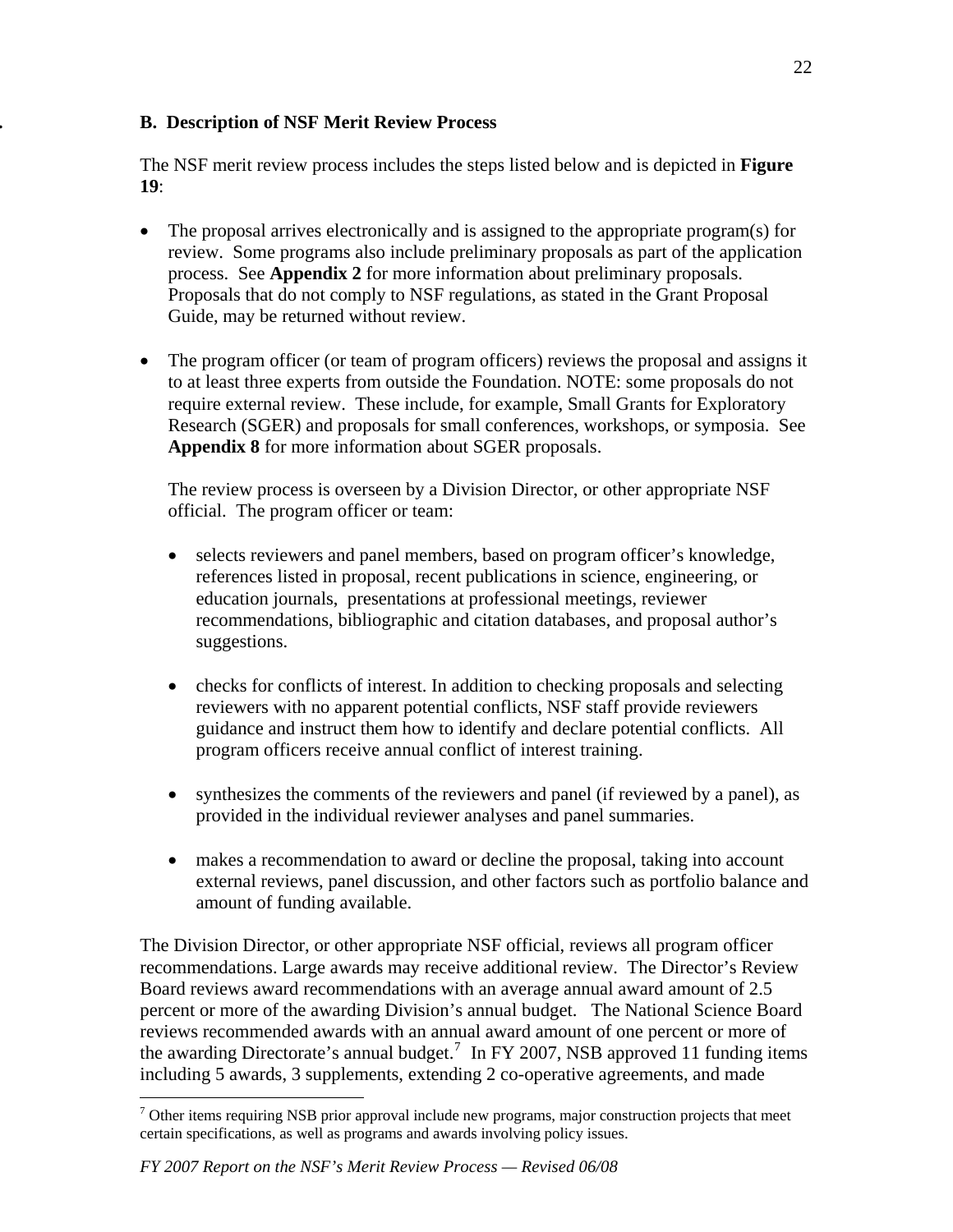budgetary provisions for a future facility. Once approved, a grants officer in the Office of Budget, Finance, and Award Management performs an administrative review of award recommendations.



**Figure 19 Diagram of the NSF Merit Review Process** 

The Foundation has a variety of mechanisms in place to ensure the integrity of the merit review process:

- An external Committee of Visitors (COVs), whose membership is comprised of scientists, engineers, and educators, assesses each program every 3-5 years. COVs examine the integrity and efficiency of merit review processes and the results from the programmatic investments.
- NSF directorates and offices have Advisory Committees (comprised of scientists, engineers, and educators). One of the tasks of these Advisory Committees is to review COV reports and responses in order to provide guidance to the Foundation. The COV reports and NSF responses are publically available on the NSF website.
- The Government Performance and Results Act of 1993 (GPRA) was established to provide strategic planning and performance measurement in the Federal Government. The NSF-wide Advisory Committee for GPRA Performance Assessment (AC/GPA), a committee of external experts convened yearly to assess results, evaluates the Foundation's portfolios and their linkages to strategic outcome goals. The AC/GPA uses Committee of Visitors reports, internal and external directorate assessments of particular programs, investigator project reports, and directorate/division collections of outstanding accomplishments from awards in order to perform the evaluation.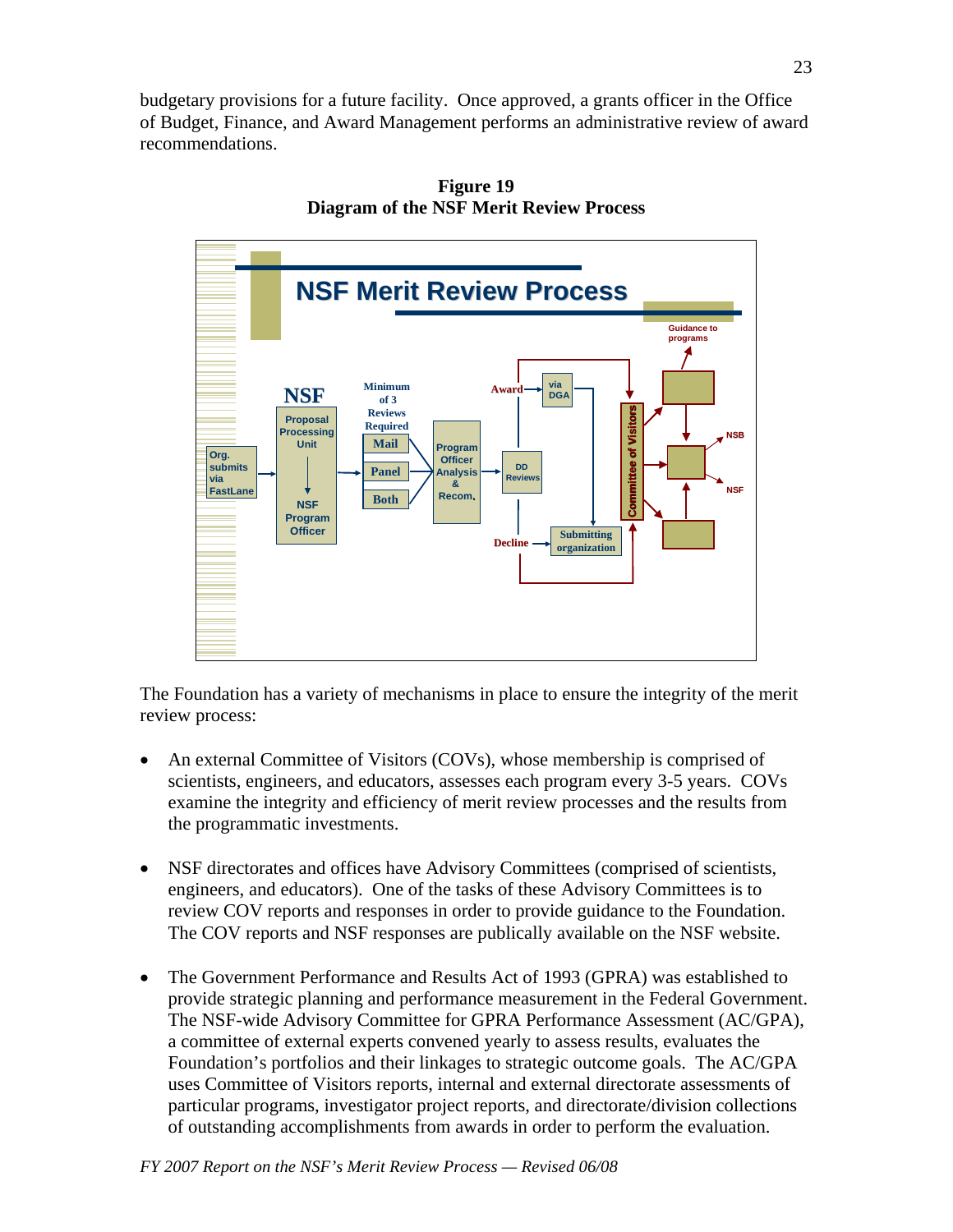- An external contractor performs an independent verification and validation of the Foundation's performance measurements, which include aspects of the merit review process.
- One role of the National Science Board's Audit and Oversight Committee is to review the findings presented by the AC/GPA.
- The Program Assessment Rating Tool (PART), developed by the Office of Management and Budget, is used to assess program performance of federal agencies in four areas: Program Purpose and Design, Strategic Planning, Program Management, and Program Results/Accountability.

Additional information about COVs, NSF Advisory Committees, and AC/GPA is provided in **Appendix 9**.

Section V describes special activities NSF has been conducting regarding the implementation of several aspects of the merit review process.

# **. C. Program Officer Award/Decline Recommendations**

As noted above, the narrative comments and summary ratings provided by external reviewers are essential inputs for program officers who formulate award and decline recommendations to NSF senior management.

NSF program officers are experts themselves in the scientific areas that they manage. They have advanced educational training (e.g., a Ph.D. or equivalent credentials) in science or engineering and relevant experience in research, education, and/or administration. They are expected to produce and manage a balanced portfolio of awards that addresses a variety of considerations and objectives. When making funding recommendations, in addition to information contained in the external proposal reviews, NSF program officers evaluate proposals in the larger context of their overall portfolio and consider issues such as:

- Support for potentially transformative advances in a field;
- Novel approaches to significant research questions;
- Capacity building in a new and promising research area;
- Potential impact on the development of human resources and infrastructure;
- NSF core strategies, such as 1) the integration of research and education and 2) broadening participation;
- Achievement of special program objectives and initiatives;
- Other available funding sources; and
- Geographic distribution.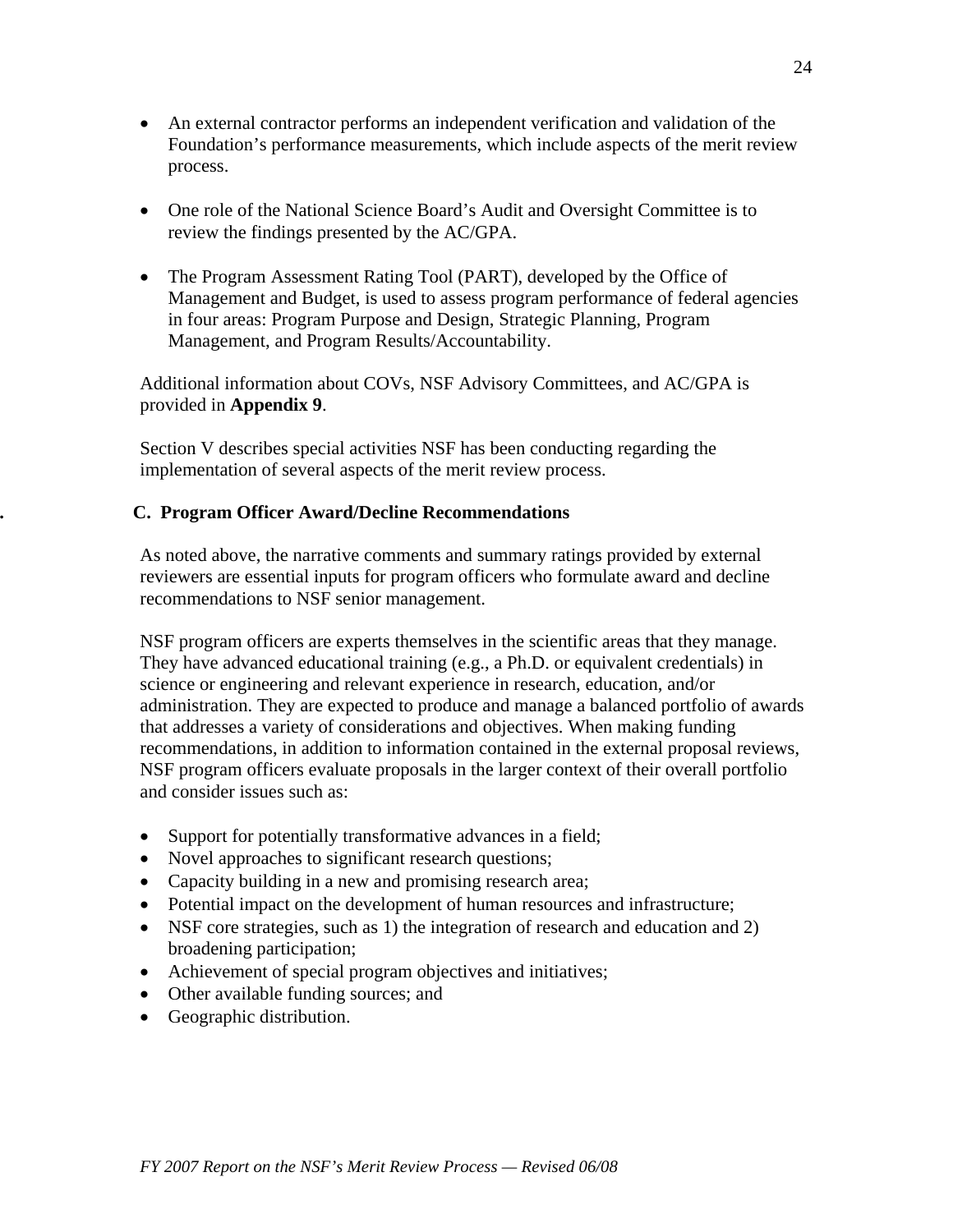# **. D. Review Information to Proposer and Appeal Process**

Proposers receive notification of the award/decline decision, copies of all reviews used in the decision with reviewer-identifying information redacted, and a copy of the panel summary (if panel review was conducted). A "context statement" is also sent that explains the broader context under which any given proposal was reviewed. Program Officers are also expected to provide additional communication (either in writing or by phone) to proposers in the case of a decline recommendation if the basis for the decision is not provided in the panel summary.

If, after receiving the reviews and other documentation of the decision, an unsuccessful proposer would like additional information, he or she may ask the program officer for further clarification. If, after considering the additional information, the applicant is not satisfied that the proposal was fairly handled and reasonably reviewed, he or she may request formal reconsideration. Information about the reconsideration process is included in all decline notifications.  $\delta$  A reconsideration request can be based on the applicant's perception of procedural errors or on disagreements over the substantive issues dealt with by reviewers. If the relevant NSF Assistant Director or Office Director upholds the original action, the applicant's institution may request a second reconsideration from the Foundation's Deputy Director.

NSF declines approximately 30,000 proposals a year but receives only 30-50 annual requests for formal reconsideration. The number of requests for formal reconsideration and resulting decisions at both the Assistant Director and Director levels from FY 2002 through FY 2007 are displayed in **Appendix 10**. NSF received 34 formal reconsideration requests in FY 2007; 33 decline decisions were upheld and one was reversed.

# **. E. Methods of External Review**

The Foundation's merit review process relies on extensive use of knowledgeable experts from outside NSF. As stated in the Grant Proposal Guide (GPG), proposals usually receive at least three external reviews. Under certain circumstances the requirement for external review can be waived.<sup>[9](#page-24-1)</sup>

NSF programs obtain external peer review by three principal methods: (1) "mail-only," (2) "panel-only," and (3) "mail-plus-panel" review. The total numbers of reviews and the average numbers of reviews per proposal obtained by the three different review methods are presented in **Figure 20**. The mail-plus-panel method had the highest number of reviews per proposal, averaging nearly seven, while the mail-only method averaged around four. Directorate-level data for FY 2007 are presented in **Appendix 11.** 

<span id="page-24-0"></span> $\overline{a}$ <sup>8</sup> Please note that certain types of proposals are not eligible for reconsideration. See NSF Grant Proposal Guide (GPG) at [http://www.nsf.gov/pubs/policydocs/pappguide/nsf08\\_1/gpg\\_4.jsp#IVD](http://www.nsf.gov/pubs/policydocs/pappguide/nsf08_1/gpg_4.jsp#IVD)

<span id="page-24-1"></span><sup>&</sup>lt;sup>9</sup> Exemptions, for example, include proposals for Small Grants for Exploratory Research (SGER) and workshop and symposia proposals. For workshop and symposia proposals, however, the program officer may obtain external reviews whenever he or she deems that such review is appropriate. See Appendix 7 for more information about SGER proposals.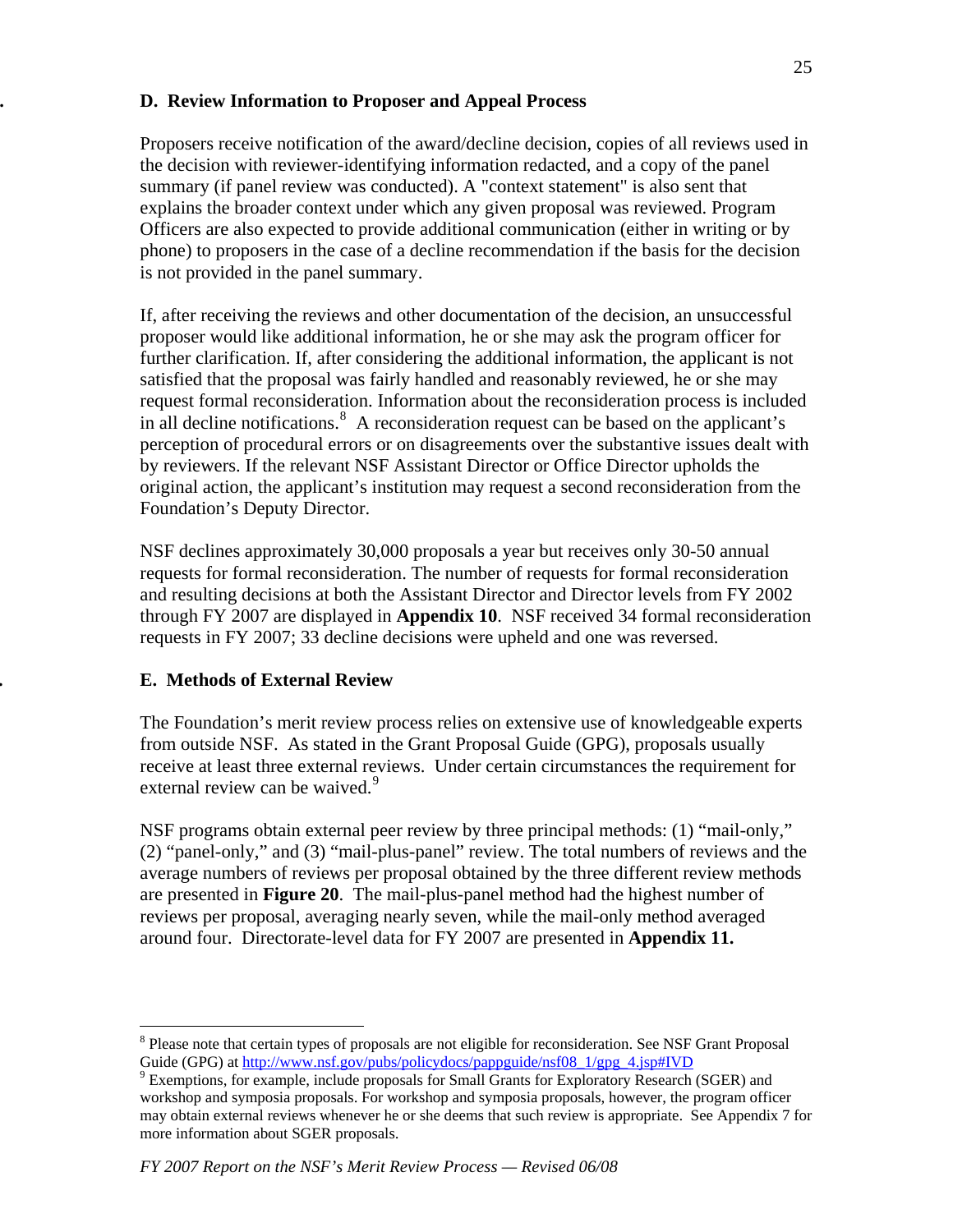|                |         | All Methods   Mail + Panel   Mail-Only |        | <b>Panel-Only</b> |
|----------------|---------|----------------------------------------|--------|-------------------|
| <b>Reviews</b> | 248,355 | 98,293                                 | 15,974 | 134,088           |
| Proposals      | 43,164  | 14,292                                 | 3,737  | 25,135            |
| Rev/Prop       | 5.8     | 6.9                                    | 4.3    | 5.3               |

**Figure 20 Reviews per Proposal, FY 2007** 

Source: NSF Enterprise Information System 10/2/07

In addition, site visits (on-site and reverse-site) by NSF staff and external members of the community are often used to review proposals for facilities and centers. NSF program officers are given discretion in the specific use of review methods, subject to approval by the Division Director or other NSF official.

In the 'mail-only' review method, reviewers are sent proposals and asked to submit written comments to NSF through FastLane, NSF's web-based system for electronic proposal submission and review.

'Panel-only' refers to the process of soliciting reviews from panelists who convene to discuss their reviews and provide advice to the program officer.

Many proposals submitted to NSF are reviewed using some combination of these two processes. Those programs that employ the 'mail + panel' review process have developed several different configurations, such as:

- A reviewer submits a mail review and also serves as a panelist.
- A reviewer submits a mail review, but does not serve on the panel.
- A reviewer does not submit a mail review, but participates as a panelist. Panelists discuss the proposal and mail reviews to formulate advice for the program officer.

The use of various review methods has changed markedly over time, as shown in **Figure 21.** The data for **Figure 21** are provided in **Appendix 12** and **Appendix 12.1** provides data on review methods by directorate and office.

There are a number of reasons for the trend away from mail-review only. Panels allow reviewers to discuss and compare proposals. Panels tend to be used for programs that have deadlines and target dates, as opposed to unrestricted submission windows. The panel review process has the advantage that different perspectives can be discussed and integrated if appropriate. Also, using panels in the review process tends to reduce proposal processing time (time-to-decision), compared to mail-only reviews. For example, in FY 2007, 81 percent of all proposals reviewed by panel-only were processed within six months, compared to 72 percent for mail + panel and 70 percent for mail-only. A chief advantage of mail review is that the expertise of the reviewers can be more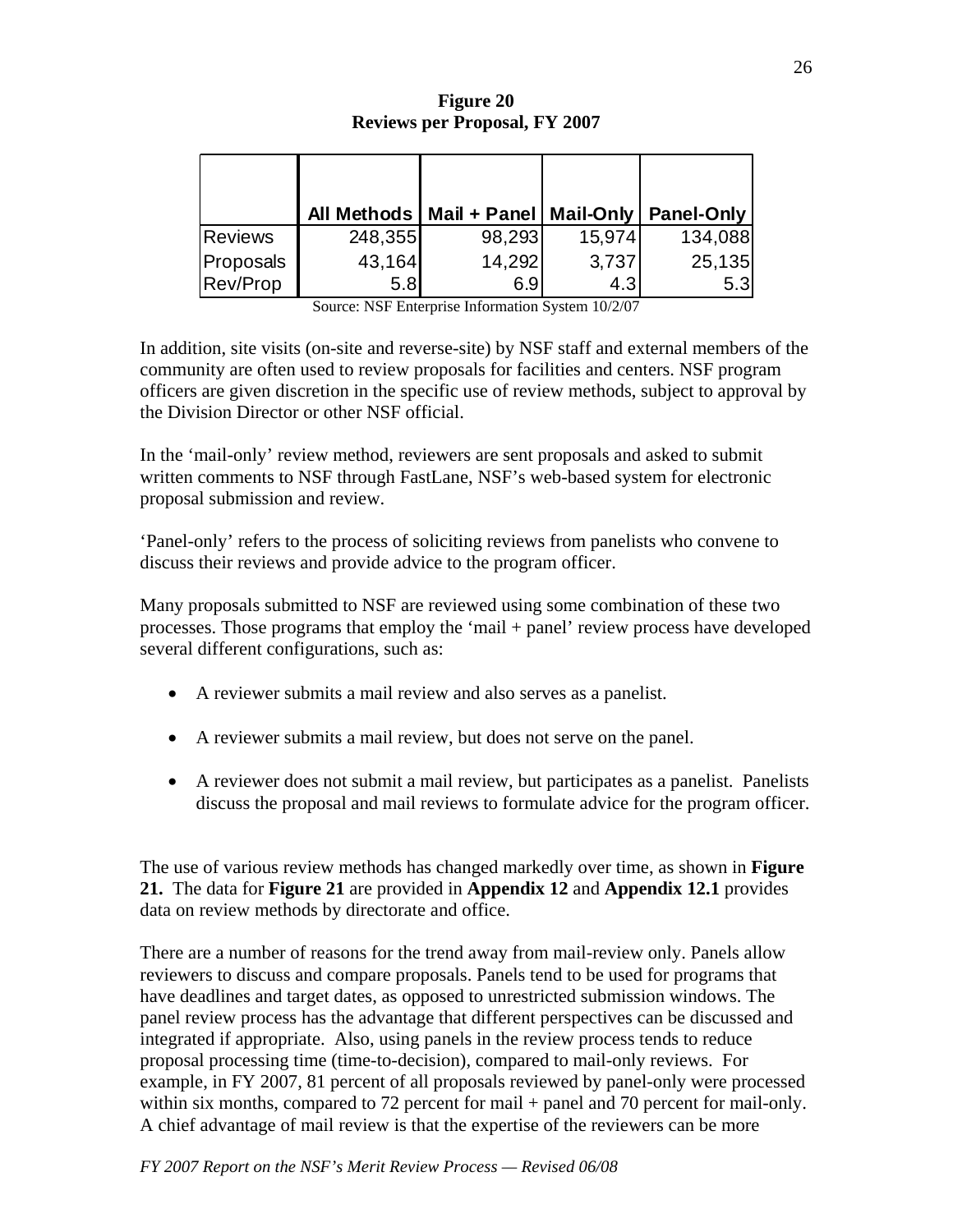precisely matched to the proposal. The mail + panel review process is used frequently because it combines the in-depth expertise of mail review with the comparative analysis of panel review.



**Figure 21** 

Source: NSF Enterprise Information System 10/2/07

Some programs use "virtual panels". In virtual panels, panelists participate from their offices or homes and interact using NSF's Interactive Panel System (IPS), accompanied by a teleconference. Around 95 percent of panels, whether they assemble at NSF, offsite at a common location, or virtually, are using IPS. A part of FastLane, IPS permits the viewing of proposals, reviews, basic panel discussions, collaboration on panel summaries, and approval of the draft panel summary through the web. Some programs are making use of NSF's videoconferencing facilities to enhance the participation of panelists whose schedules do not permit them to be physically present at the time of the panel. Videoconferencing is also employed in award management and oversight for large center-type projects. The Foundation is continuing its efforts to improve web-based and electronic means of communication to contribute to the quality of the merit review and award oversight processes.

# **. F. Data on Reviewers**

The Foundation maintains a central electronic database of more than 300,000 reviewers (which includes both mail reviewers and panelists). Program officers identify potential reviewers using a variety of sources including their own knowledge of the discipline, applicant suggestions, references attached to proposals, published papers, scientific citation indexes and other similar databases, and input from other reviewers. During FY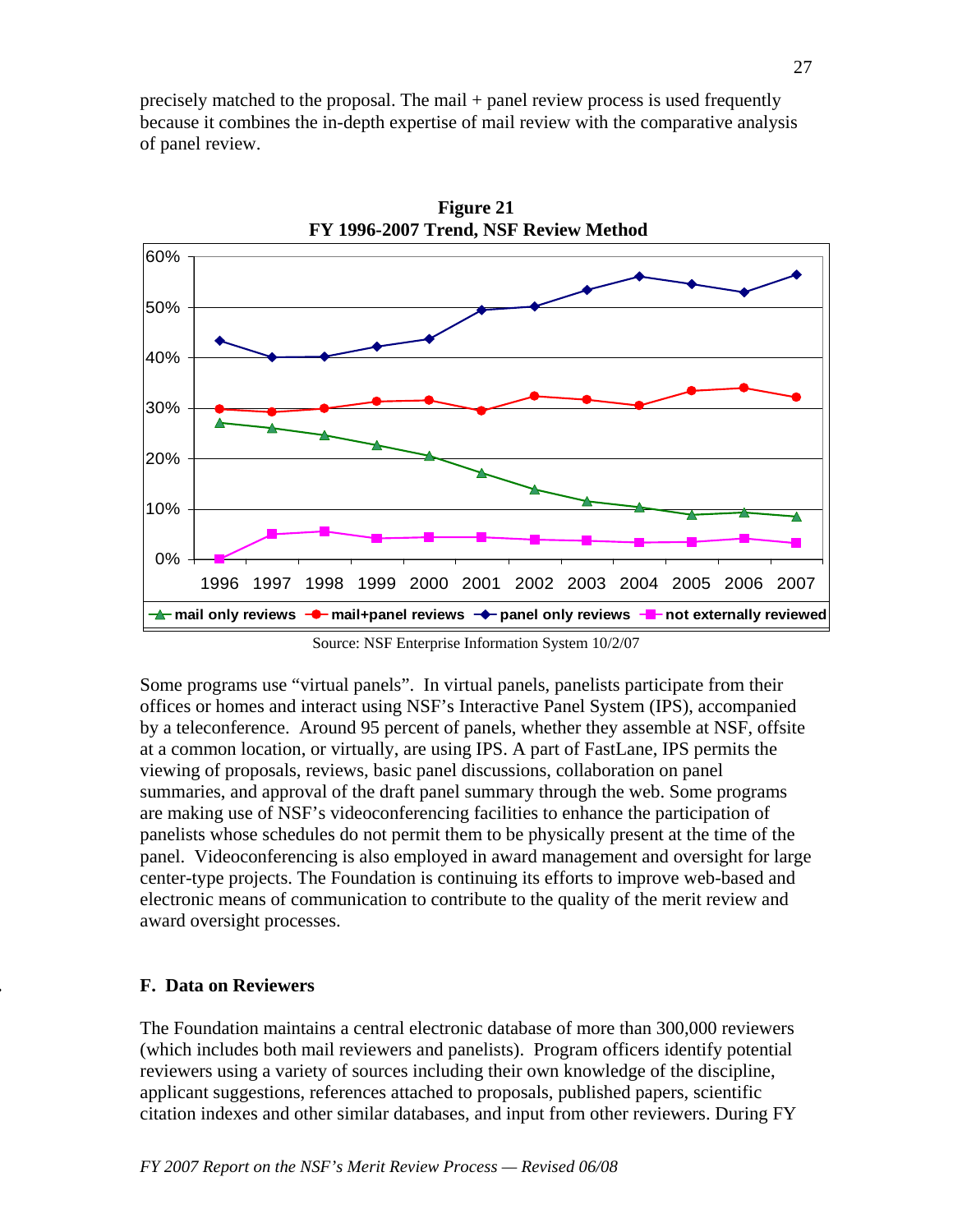2007, approximately 45,000 individuals served on panels, conducted a mail review for one or more proposals, or served in both functions. About 15,000 of these reviewers had never reviewed an NSF proposal before. The reviewers were from all 50 states in addition to the District of Columbia, Puerto Rico, Virgin Islands, and other U.S. jurisdictions. More than 6,000 reviewers were from outside of the United States. Moreover, reviewers were from a range of institutions, including two-year and four-year colleges and universities, Master's level and Ph.D.-granting universities, industry, profit and non-profit institutions, K-12 systems, informal science institutions, and government. NSF also maintains data on numbers of reviewers from each state, territory, and country as well as by type of institution.

In FY 2001, NSF developed systems and policies to request demographic data electronically from all reviewers to determine the participation of underrepresented groups in the NSF reviewer pool. The goal was to establish a baseline for participation of underrepresented groups in NSF proposal review activities. In FY 2007, out of a total of 42,399 distinct reviewers who returned reviews, 11,951 – about 28 percent -- provided demographic information. Out of the 11,951 who provided information, 4,384 (37%) indicated they were members of an underrepresented group.

During FY 2004, NSF altered the FastLane reviewer module to make it more convenient for reviewers to provide demographic information and, as a result, NSF has seen a slight increase in the proportion of reviewers providing demographic information. In FY 2007, 28 percent provided information in comparison to 25 percent in FY 2006, and 22 percent in FY 2005. However, provision of demographic data is voluntary and given the low response rate, there is not enough information to establish a baseline. This remains a challenge that the Foundation continues to address. For example, there are revisions planned for the NSF reviewer data system.

The NSF library continually updates its resources to help NSF staff identify reviewers. This includes the collection and sharing of potential reviewer data from associations that work with underrepresented groups in science and engineering. Frequent tutorials on finding reviewers are also available for program officers.

Reviewers are also identified through literature searches and professional activities such as workshops and conferences. Some NSF divisions actively solicit new reviewers through their web pages and outreach activities. To increase transparency, Chapter III.B of the *Grant Proposal Guide* describes how reviewers are selected by the NSF program officers.

Participation in the peer review process is voluntary. Panelists are reimbursed for expenses, but mail reviewers receive no financial compensation. In FY 2007, NSF requested 56,449 mail reviews, of which there were 34,704 positive responses. This 61 percent response rate in FY 2007 is unchanged from FY 2006 and up slightly from 60 percent in FY 2005 and 59 percent in FY 2004.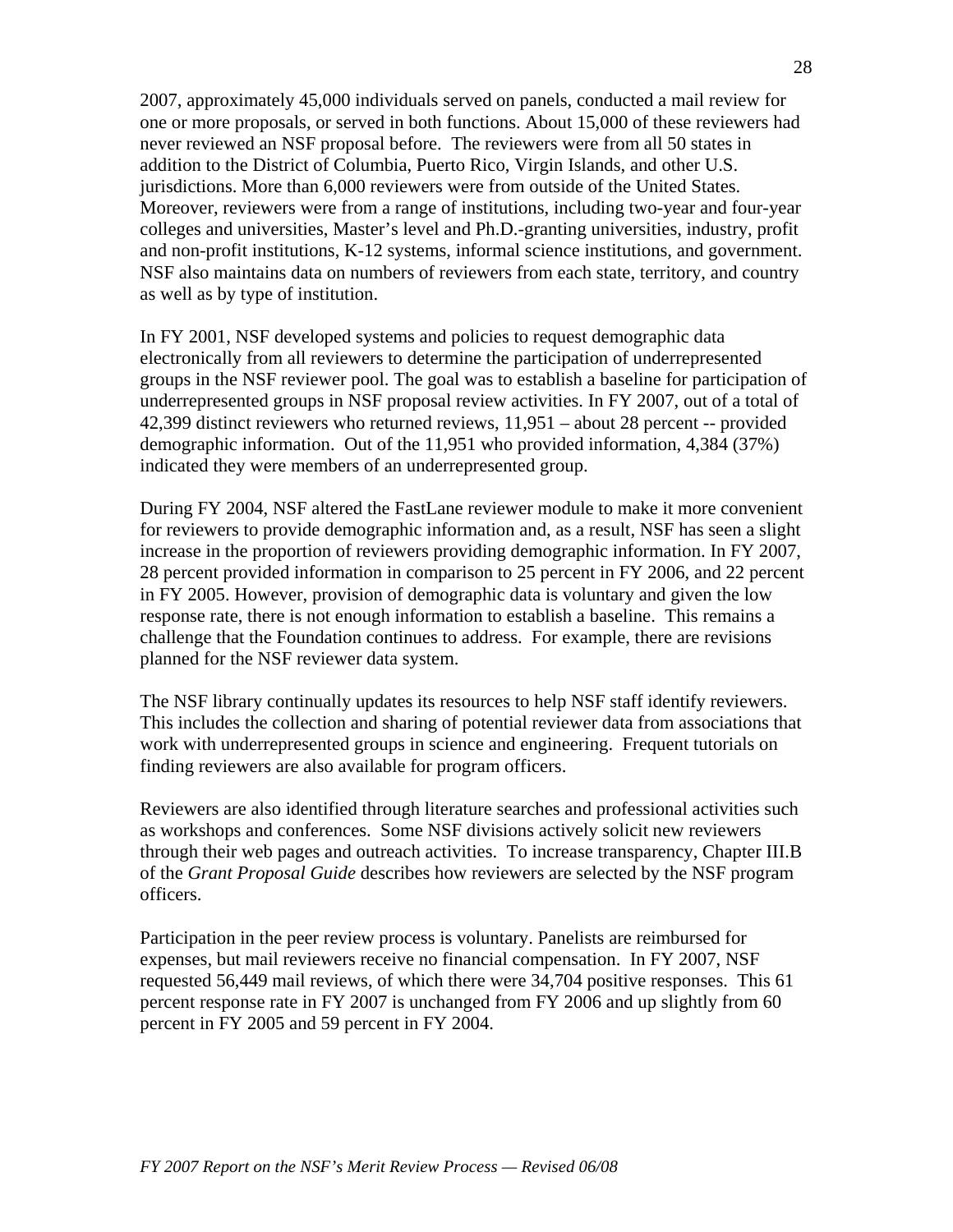### **G. G. Reviewer Proposal Ratings and Impact of Budget Constraints**

The NSF merit review system emphasizes reviewer narratives in addition to numerical ratings. The written comments provided by reviewers, the summary of panel discussions, and the expert opinions of program officers and division directors are important components of the merit review system. The distribution of average summary ratings of reviews for awarded and declined proposals is provided in **Figure 22**.



**Figure 22 Distribution of Average Reviewer Ratings FY2007**

These data indicate considerable overlap among the average reviewer ratings of successful and unsuccessful proposals, most notably in the range of 'very good' average ratings.[10](#page-28-0) **Appendices 13-13.2** indicate that this overlap among the average reviewer ratings is present and similar in degree for each of the three proposal review methods used by NSF (panel-only, mail-only, and mail plus panel).

 $\overline{a}$ 

Source: NSF Enterprise Information System 10/2/07

<span id="page-28-0"></span><sup>&</sup>lt;sup>10</sup> The corresponding numerical ratings, on a five-point scale, are as follows: Excellent  $(4.5 - 5.0)$ ; Very Good – Excellent (4.0 - <4.5); Good – Very Good (3.0 - <4.0); Fair – Good (2.0 - <3.0); and Poor – Fair (<2.0). Proposals with "No Score" are those that are not externally reviewed.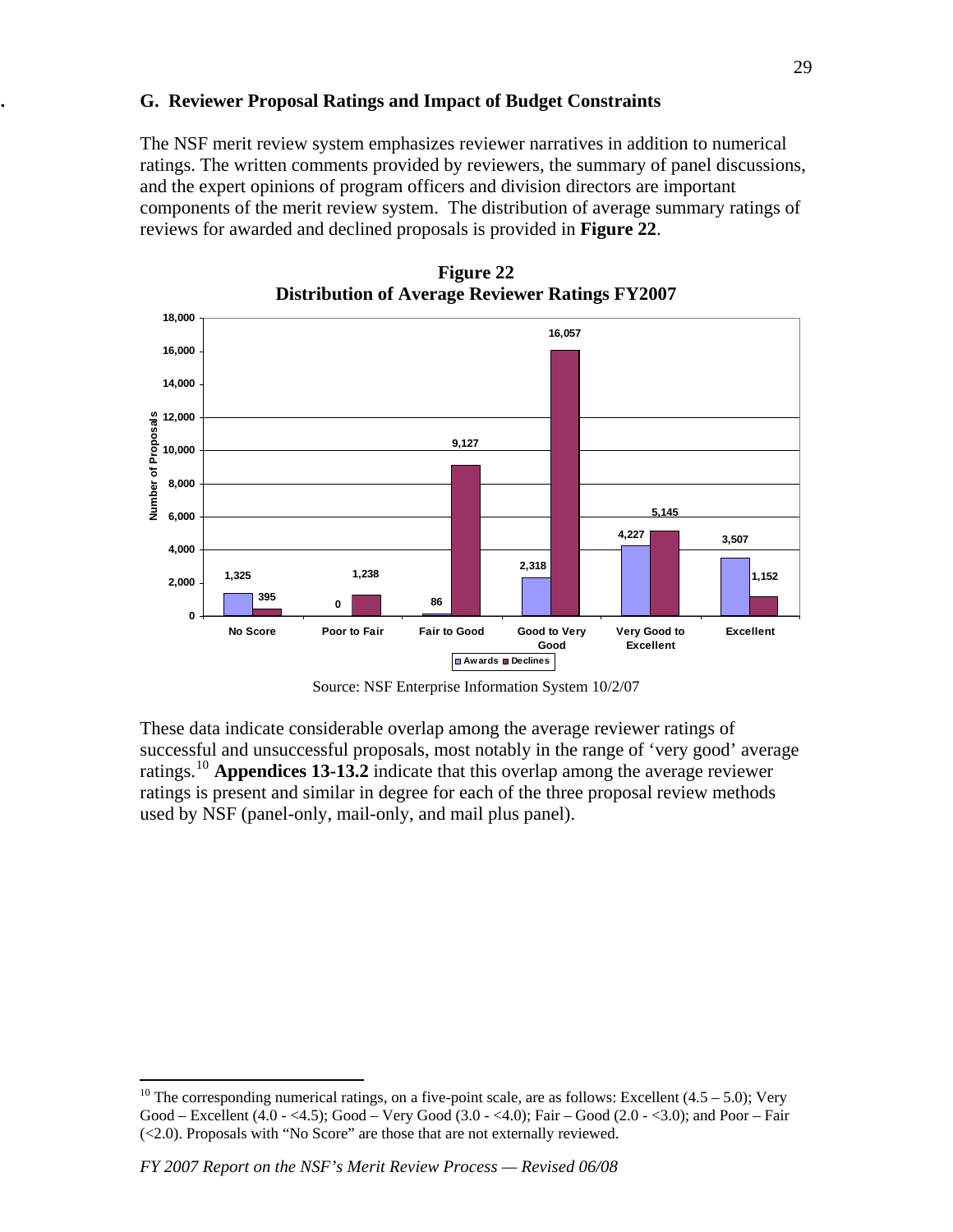A large number of potentially fundable proposals are declined each year. As shown in **Figure 23**, approximately \$1.8 billion was requested for declined proposals that had received ratings at least as high as the average rating (4.2 out of 5.0) for all awarded proposals. Over the last ten years, NSF's capacity to fund these highly rated proposals has diminished. In FY 1997, the ratio of awards to highly rated declines was 5:1; in FY 2007, that ratio had dropped to less than 2:1. NSF is thus supporting a smaller proportion of potentially fundable proposals. These declined proposals represent a rich portfolio of unfunded opportunities, proposals that if funded may have produced substantial research and education benefits.

**Figure 23 Cumulative Requested Amounts for Declined Proposals by Average Reviewer Score for FY 2007** 



Source: NSF Enterprise Information System 10/2/07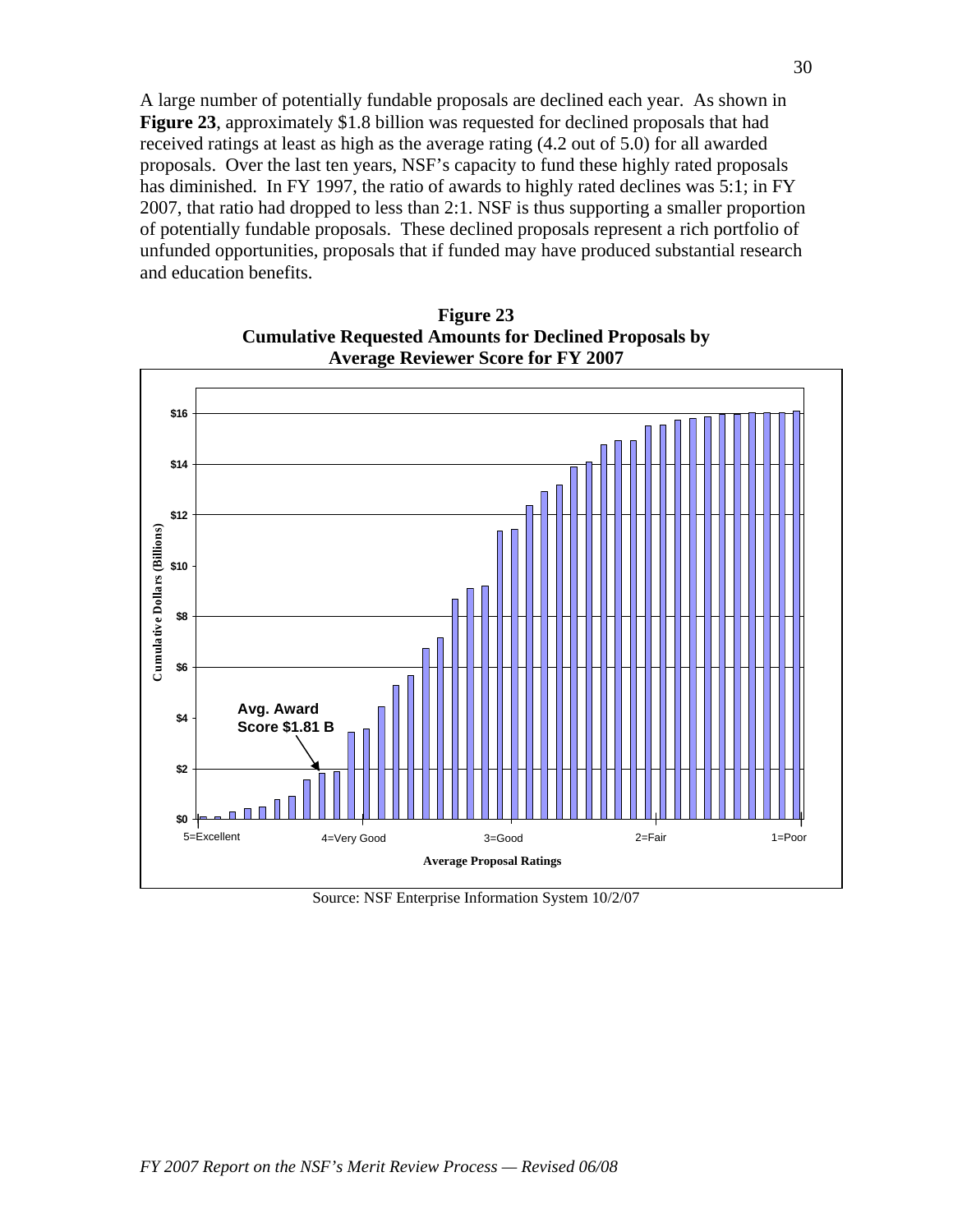The number of program officers increased from 438 in FY 2006 to 452 in FY 2007, a 3 percent increase. Program Officers can be permanent NSF employees or non-permanent employees. As indicated in **Figure 24**, 48 percent are permanent program officers and 52 percent are in the non-permanent category. Some non-permanent program officers are "on loan" as visiting scientists, engineers, and educators (VSEEs) for up to three years from their host institutions. Others are supported through grants to the home institutions under the terms of the Intergovernmental Personnel Act (IPA). Whether they are hired as temporary or permanent, incoming NSF program officers receive training in the merit review process.

| <b>Program Officers</b>                              | Total | Percent* |
|------------------------------------------------------|-------|----------|
| <b>Total</b>                                         | 452   | 100%     |
| <b>Gender</b>                                        |       |          |
| Male                                                 | 293   | 65%      |
| Female                                               | 159   | 35%      |
| Race                                                 |       |          |
| Minority                                             | 103   | 23%      |
| White, Non-Hispanic                                  | 349   | 77%      |
| <b>Employment</b>                                    |       |          |
| Permanent                                            | 216   | 48%      |
| Visiting Scientists, Engineers & Educators<br>(VSEE) | 46    | 10%      |
| Temporary                                            | 52    | 12%      |
| Intergovernmental Personnel Act (IPA)                | 138   | 31%      |

| <b>Figure 24</b>                                               |
|----------------------------------------------------------------|
| <b>Distribution of NSF Program Officers by Characteristics</b> |
| As of October 1, 2007                                          |

Source: NSF Division of Human Resource Management **\* Percents do not add to 100% due to rounding**

The number of proposals that the program officers handle has increased significantly over the last several years. In addition to the growing emphasis on interdisciplinary and crossdirectorate programs, program officers are also tasked with an increasing number of programmatic activities. While NSF was able to increase the number of program officers in FY 2007, workload concerns are still present and frequently highlighted by NSF's Committees of Visitors (see **Appendix 9**).

NSF has revitalized its professional development opportunities for program staff, offering in-house courses in project management, leadership, and communication through the NSF Academy. New NSF program staff attend the NSF Program Manager Seminar, which is a four day off-site orientation to NSF and the merit review process.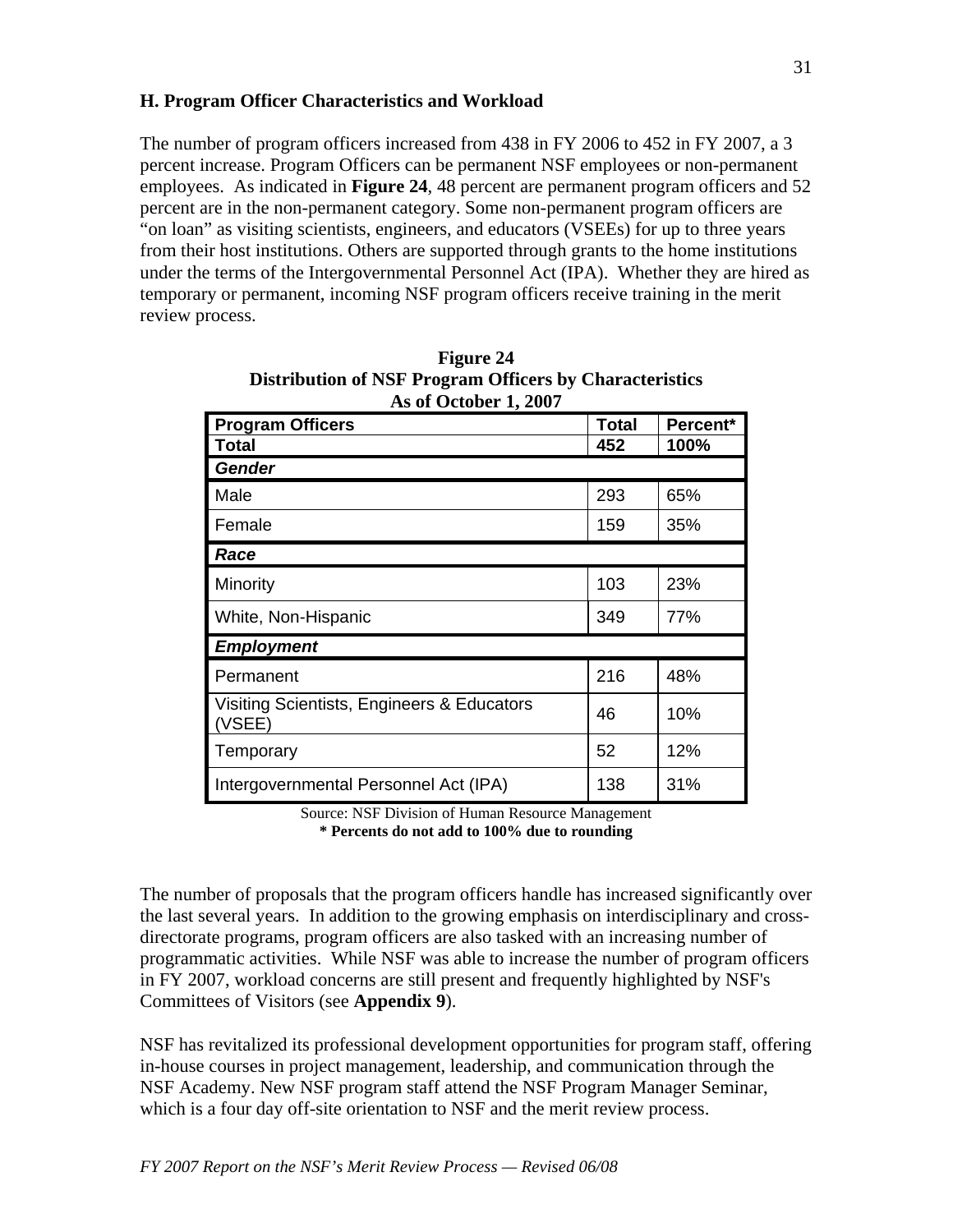# **V. Special Activities on Merit Review Process**

# **. A. Quality and Transparency**

The National Science Board was requested by Congress to conduct a review of the NSF merit review process. The Board issued its report in September 2005, concluding that the NSF merit review process is fair and effective, and "remains an international 'gold standard' for review of science and engineering research proposals." The Board provided several recommendations for NSF to improve the transparency and effectiveness of the NSF merit review process, while preserving the ability of the program officers to identify the most innovative proposals and effectively diversify and balance NSF's research and education portfolio.<sup>[11](#page-31-0)</sup>

In response to the Board's recommendations, NSF has undertaken an agency-wide effort to address quality of reviews, transparency of the award/decline decision, and support of potentially transformational research. The FY 2007 NSF Budget Request specifically identifies the operation of a credible, efficient merit review system as a strategic goal. A merit review performance indicator was added to the Senior Executive Service (SES) annual personal performance plans.

The FY 2006 Merit Review Report provided an update of the activities undertaken in that fiscal year. Many of those activities can be characterized as gathering input from NSF staff and the community to inform how NSF would proceed.

The activities listed below provide an update of accomplishments and additional activities.

- An external NSF web page was completed and posted to inform the research and education community of the NSF merit review process. The site can be accessed directly from the NSF Home Page or at <http://www.nsf.gov/bfa/dias/policy/meritreview/>.
- An internal NSF web page has been designed to provide merit review process information to NSF staff. The website includes the standards expected, effective practices, examples of reviews, panel summaries, program officer analyses, and program officer communications to principal investigators. The final review of the site is underway.
- In FY 2007, the NSF Senior Management decided to initiate a seminar to promote quality and transparency in the merit review process. The seminar will be required of all NSF staff involved in the merit review of proposals (e.g., program officers and division directors). It is anticipated the staff will be required to take the seminar every year or every other year. The development of the seminar has been completed and is being piloted.

 $\overline{a}$ 

<span id="page-31-0"></span><sup>11</sup> *Report of the National Science Board on the National Science Foundation's Merit Review System*, NSB05-119. Available on the web at [http://www.nsf.gov/nsb/documents/2005/0930/merit\\_review.pdf](http://www.nsf.gov/nsb/documents/2005/0930/merit_review.pdf).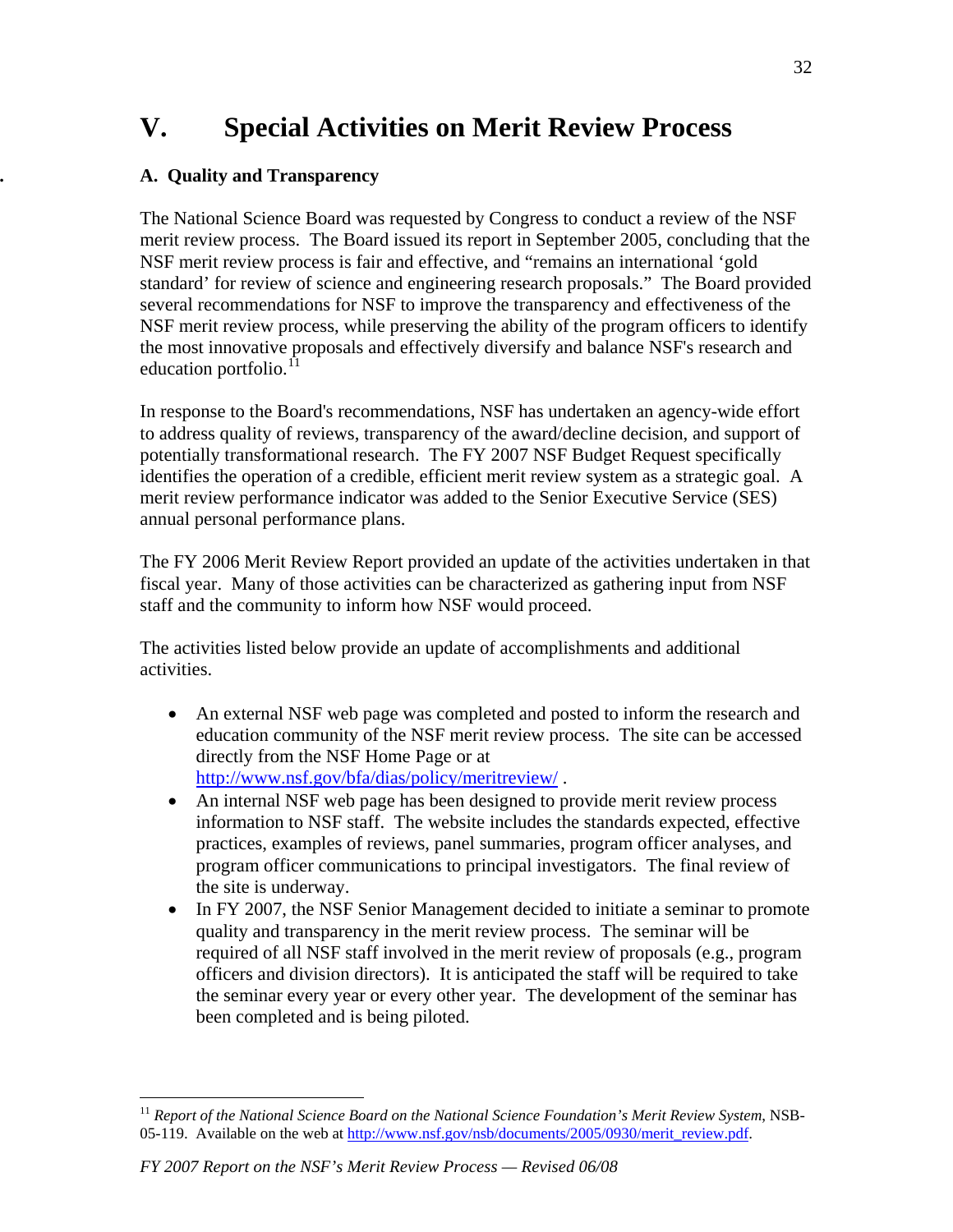- An important charge of an NSF-wide working group (see Section V.C) is to consider issues in the merit review of potentially transformative and interdisciplinary research.
- The Director's Award for Merit Review Excellence, which was initiated in FY 2006, continued in FY 2007 with the awardees recognized at the Annual Director's Award Ceremony in June 2007.

# **. B. Impact of Proposal and Award Management Mechanisms (IPAMM)**

In March 2006, NSF charged the Impact of Proposal and Award Management Mechanisms (IPAMM) working group to perform a detailed study of the trends, impacts, and causal factors associated with the recent declines in proposal funding rates and the simultaneous growth in proposal submission rates.

In conducting its analysis, IPAMM used both quantitative data from internal NSF databases and attitudinal data collected through a survey of all NSF principal investigators (PIs) who submitted research proposals during FY 2004-2006. IPAMM published its final report (NSF 07-45) in August 2007; the report and the results of the survey can both be found on the IPAMM web page ([http://www.nsf.gov/od/ipamm/ipamm.jsp\)](http://www.nsf.gov/od/ipamm/ipamm.jsp).

Major findings of the IPAMM report include:

- NSF proposal funding rates declined due to a significant increase in proposal submissions. Concurrently, increases in the overall NSF budget were being absorbed by the growth in the average award size.
- A variety of different factors contributed to the overall growth in proposal submissions. All factors were important components of the increasing pressure to compete for research funds. These factors included:
	- o Increased size and capacity of the S&E enterprise (both infrastructure and workforce)
	- o Loss of funding from other sources
	- o Increased use of targeted solicitations by NSF
	- o Increase in the external institutional pressures being exerted on the PIs

Some factors resulted in an increase in the applicant pool and some resulted in an increase in the number of proposals submitted per applicant. IPAMM also found that the relative importance of these factors varied for different communities, which impacts directorate portfolio management.

- With respect to impacts, IPAMM found that:
	- o Declining funding rates had affected the entire NSF proposer community, and that there had been no disparate effect on beginning investigators, underrepresented groups, or different institution types.
	- o The quality of the proposals being submitted had not deteriorated, although more high-quality proposals were being declined.
	- o The increased number of proposals being submitted has put stress on NSF's merit review process. Analysis of NSF data showed that individual reviewers are reviewing an increased number of proposals. The attitudinal data from the survey indicated that some reviewers are spending less time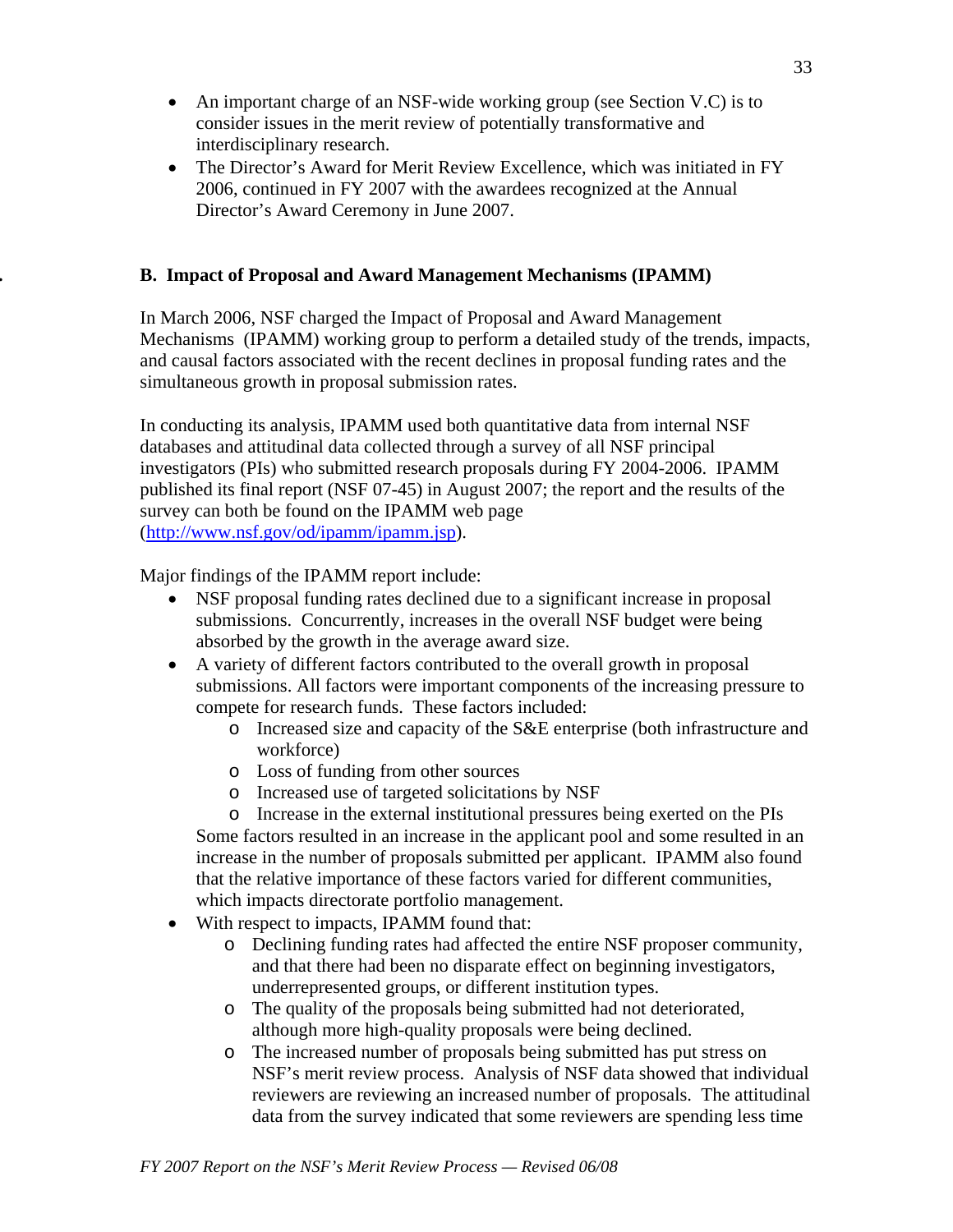on their reviews and/or are simply declining to review proposals or serve on panels.

A challenge facing NSF and the community is to find the level of competition that results in funding quality research with the minimum amount of time spent in the proposereview-decline-resubmit cycle. IPAMM identified a variety of options for addressing this challenge, which balance trade-offs between keeping the proposal workload to a manageable and productive level (for both NSF and the community) and encouraging the free flow of ideas to NSF. The report also recommended that the directorates and research offices be given the responsibility and flexibility to meet this challenge, recognizing the possible need for different strategies based on the different communities they serve.

# **. C. Transformative and Interdisciplinary Research**

At its October 2007 meeting, the NSF Director informed the NSB of a three prong approach to promote the support of potentially transformative research:

- *Infuse* support of potentially transformative research throughout NSF and all its programs
- *Learn* how to facilitate potentially transformative research
- *Lead* the community through opportunities for potentially transformative research proposal submissions

On September 24, 2007, NSF sent an Important Notice regarding the support of potentially transformative research to presidents of universities, colleges, and heads of other NSF awardee organizations. The notice informed the community of an NSB approved change in the Intellectual Merit Review Criteria to include specific reference to potentially transformative research.

The NSF Director and Deputy Director also formed and charged an NSF-wide Working Group on Facilitating Transformative and Interdisciplinary Research. The Working Group is charged to 1) develop new funding mechanisms to facilitate potentially transformative research, and 2) recommend policies and best practices to facilitate transformative and interdisciplinary research. The Working Group is expected to develop additional award mechanisms for implementation in FY 2008 and complete its work in FY 2009.

These activities will build upon on-going efforts at NSF. Through its program solicitations, NSF explicitly calls for proposals with the potential for transformative research. Furthermore, NSF Program Officers provide guidance to reviewers and panels to encourage their identification of potentially transformative research. In addition to its programs, NSF has several other mechanisms to promote the submission and support of potentially transformative research proposals. These include: Small Grants for Exploratory Research (SGER), Creativity Extensions, and Accomplishment Based Renewals. See **Appendices 8 and 14** for information about these mechanisms.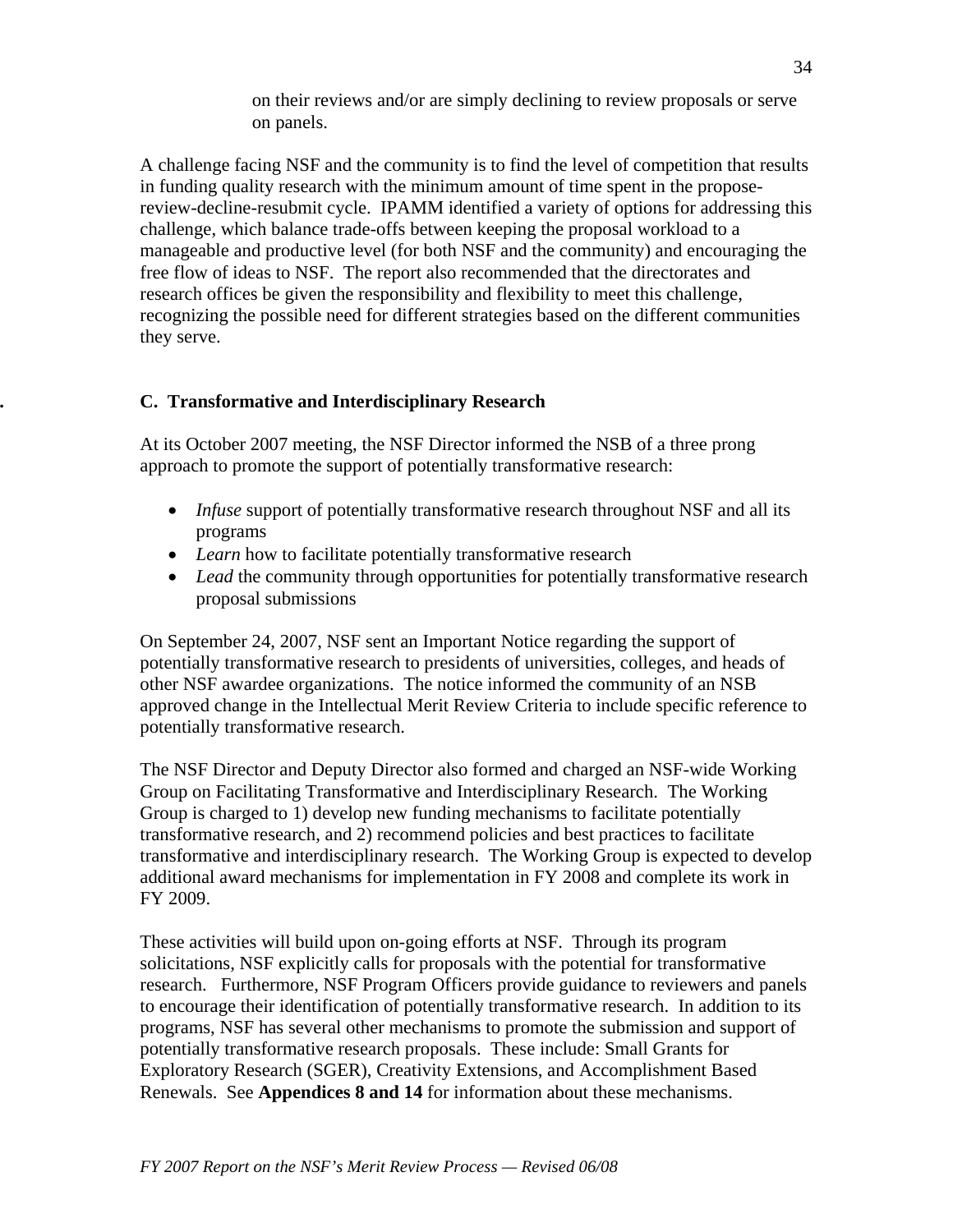# **VI. Appendices**

|             |                     |        |        | <b>Fiscal Year</b> |        |                |        |
|-------------|---------------------|--------|--------|--------------------|--------|----------------|--------|
|             |                     | 2002   | 2003   | 2004               | 2005   | 2006           | 2007   |
| <b>NSF</b>  | Proposals           | 35,165 | 40,075 | 43,851             | 41,722 | 42,352         | 44,577 |
|             | Awards              | 10,406 | 10,844 | 10,380             | 9,757  | 10,425         | 11,463 |
|             | <b>Funding Rate</b> | 30%    | 27%    | 24%                | 23%    | 25%            | 26%    |
| <b>BIO</b>  | Proposals           | 5,143  | 5,591  | 6,063              | 6,475  | 6,617          | 6,728  |
|             | Awards              | 1,400  | 1,448  | 1,432              | 1,355  | 1,202          | 1,303  |
|             | <b>Funding Rate</b> | 27%    | 26%    | 24%                | 21%    | 18%            | 19%    |
| <b>CSE</b>  | Proposals           | 4,317  | 5,270  | 6,276              | 5,238  | 4,843          | 5,744  |
|             | Awards              | 1,039  | 1,175  | 1,017              | 1,088  | 1,280          | 1,631  |
|             | <b>Funding Rate</b> | 24%    | 22%    | 16%                | 21%    | 26%            | 28%    |
| <b>EHR</b>  | Proposals           | 3,966  | 4,111  | 4,644              | 3,699  | 3,254          | 4,248  |
|             | Awards              | 1,044  | 890    | 925                | 736    | 824            | 903    |
|             | <b>Funding Rate</b> | 26%    | 22%    | 20%                | 20%    | 25%            | 21%    |
| <b>ENG</b>  | Proposals           | 6,883  | 9,076  | 8,994              | 8,692  | 9,423          | 9,574  |
|             | Awards              | 1,726  | 1,945  | 1,753              | 1,493  | 1,730          | 1,955  |
|             | <b>Funding Rate</b> | 25%    | 21%    | 19%                | 17%    | 18%            | 20%    |
| <b>GEO</b>  | Proposals           | 4,114  | 4,230  | 4,267              | 4,676  | 4,603          | 4,367  |
|             | Awards              | 1,450  | 1,515  | 1,419              | 1,315  | 1,418          | 1,341  |
|             | <b>Funding Rate</b> | 35%    | 36%    | 33%                | 28%    | 31%            | 31%    |
| <b>MPS</b>  | Proposals           | 5,996  | 6,694  | 7,184              | 7,083  | 7,466          | 7,315  |
|             | Awards              | 2,105  | 2,268  | 2,175              | 2,071  | 2,221          | 2,360  |
|             | <b>Funding Rate</b> | 35%    | 34%    | 30%                | 29%    | 30%            | 32%    |
| OCI         | Proposals           | 223    | 342    | 220                | 116    | 130            | 304    |
|             | Awards              | 54     | 56     | 47                 | 75     | 42             | 68     |
|             | <b>Funding Rate</b> | 24%    | 16%    | 21%                | 65%    | 32%            | 22%    |
| <b>OISE</b> | Proposals           | 608    | 670    | 851                | 822    | 712            | 776    |
|             | Awards              | 334    | 373    | 386                | 333    | 319            | 353    |
|             | <b>Funding Rate</b> | 55%    | 56%    | 45%                | 41%    | 45%            | 45%    |
| <b>OPP</b>  | Proposals           | 572    | 557    | 689                | 816    | 775            | 1,200  |
|             | Awards              | 264    | 241    | 268                | 281    | 238            | 370    |
|             | <b>Funding Rate</b> | 46%    | 43%    | 39%                | 34%    | 31%            | 31%    |
| <b>SBE</b>  | Proposals           | 3,279  | 3,491  | 4,619              | 4,089  | 4,520          | 4,284  |
|             | Awards              | 931    | 894    | 939                | 1,004  | 1,144          | 1,143  |
|             | <b>Funding Rate</b> | 28%    | 26%    | 20%                | 25%    | 25%            | 27%    |
| Other*      | Proposals           | 64     | 12     | 44                 | 16     | 9              | 37     |
|             | Awards              | 59     | 12     | 19                 | 6      | $\overline{7}$ | 36     |

**Appendix 1 Proposals, Awards and Funding Rates By Directorate & Office** 

Source: NSF Enterprise Information System 10/2/07

\* The majority of the proposals included in the 'Other' category are managed by the Office of Integrated Activities (OIA). Note: In FY2007, management of the EPSCoR program was transferred from EHR to OIA.

The following are not included in the above statistics: 8,044 Continuing Grant Increments, 3,355 Supplements, and 383 Contracts.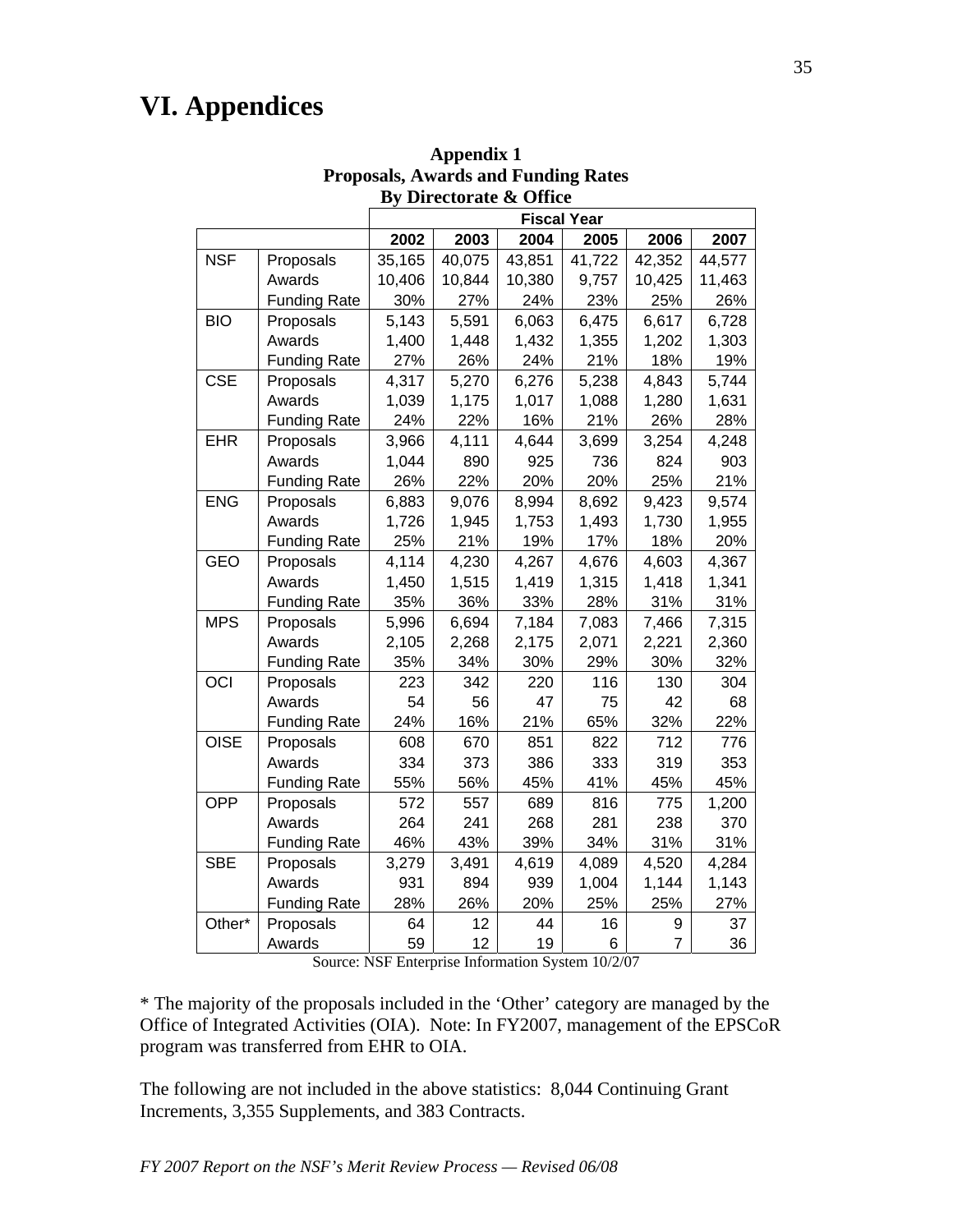### **Appendix 2 Preliminary Proposals**

Several NSF programs utilize preliminary proposals in an effort to limit the workload of PIs and to increase the quality of full proposals. The annual number of preliminary proposals varies considerably as a result of competitions being held in a given year. For some programs, preliminary proposals are externally reviewed; other programs provide internal review only.

Decisions regarding preliminary proposals may be non-binding or binding. Non-Binding decisions regarding preliminary proposals are recommendations. A PI may choose to submit a full proposal even if it has been discouraged. Binding decisions, however, are restrictive in that non-invited PIs are not allowed to submit a full proposal.

| <b>Fiscal Year</b>                   | 2004  | 2005  | 2006  | 2007  |  |  |
|--------------------------------------|-------|-------|-------|-------|--|--|
| <b>Total # Preliminary Proposals</b> | 2,310 | 2,120 | 1,874 | 2,842 |  |  |
| Non-Binding (NB) Total*              | 1,412 | 1,302 | 1,279 | 1,540 |  |  |
| NB Encouraged:                       | 544   | 512   | 509   | 662   |  |  |
| NB Discouraged:                      | 868   | 790   | 770   | 878   |  |  |
| <b>Binding Total*</b>                | 892   | 816   | 594   | 1301  |  |  |
| Binding Invite:                      | 221   | 246   | 136   | 252   |  |  |
| <b>Binding Non-invite:</b>           | 671   | 570   | 458   | 1049  |  |  |
|                                      |       |       |       |       |  |  |

#### **Number of Preliminary Proposals and Subsequent Actions**

\*Non-binding and binding totals do not include withdrawn preliminary proposals Source: NSF Enterprise Information System 10/2/07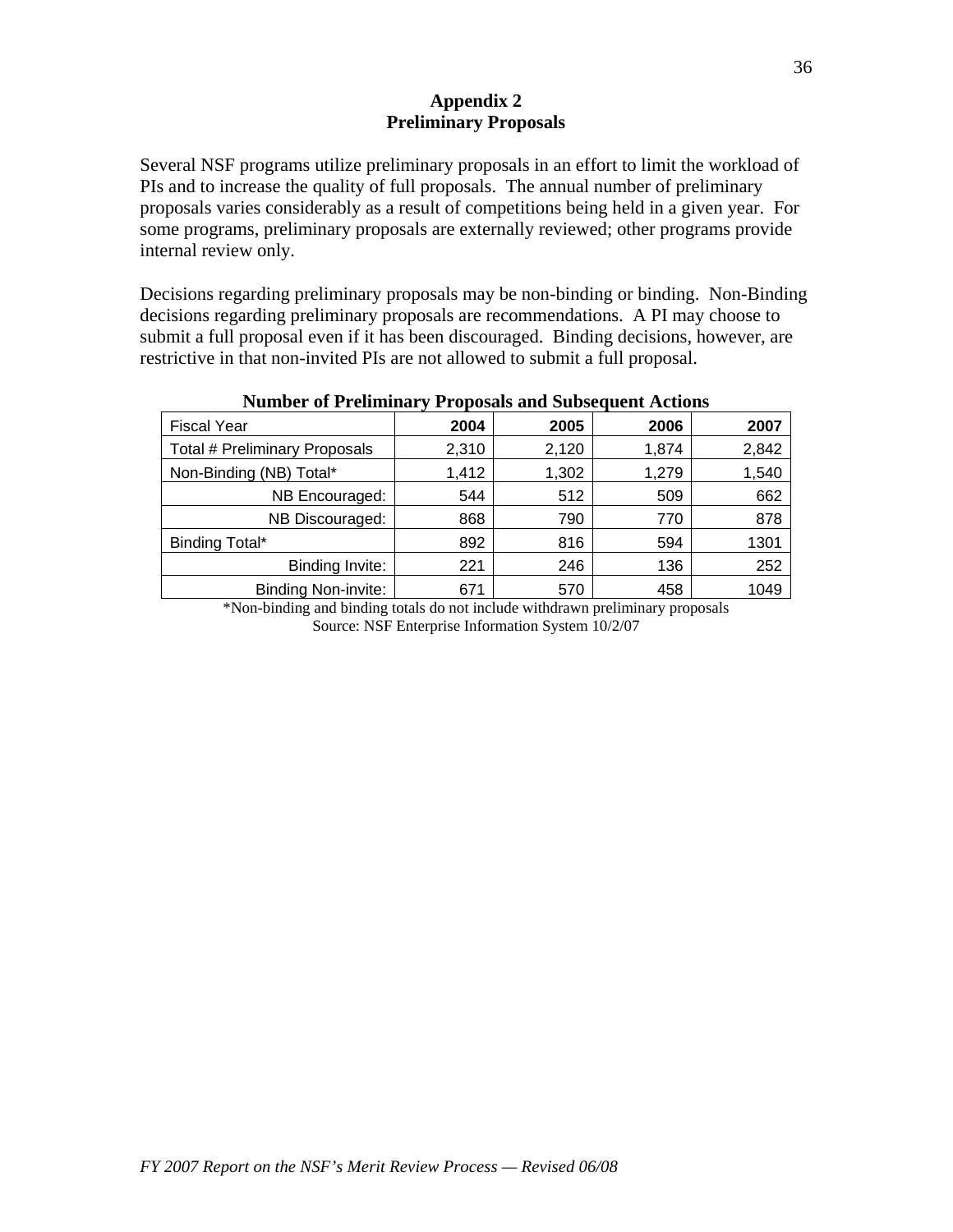**Appendix 3 Proposals, Awards and Funding Rates by PI Characteristics** 

|                  |                     |        | <b>Fiscal Year</b> |        |        |        |        |        |        |        |
|------------------|---------------------|--------|--------------------|--------|--------|--------|--------|--------|--------|--------|
|                  |                     | 1999   | 2000               | 2001   | 2002   | 2003   | 2004   | 2005   | 2006   | 2007   |
| American         | Proposals           | 58     | 90                 | 118    | 100    | 112    | 93     | 94     | 93     | 80     |
| Indian/Alaska    | Awards              | 19     | 34                 | 52     | 30     | 28     | 23     | 24     | 30     | 28     |
| <b>Native</b>    | <b>Funding Rate</b> | 33%    | 38%                | 44%    | 30%    | 25%    | 25%    | 26%    | 32%    | 35%    |
| Black/           | Proposals           | 539    | 522                | 668    | 748    | 822    | 900    | 813    | 881    | 992    |
| African          | Awards              | 146    | 169                | 180    | 207    | 192    | 208    | 193    | 197    | 234    |
| American         | <b>Funding Rate</b> | 27%    | 32%                | 27%    | 28%    | 23%    | 23%    | 24%    | 22%    | 24%    |
| Hispanic         | Proposals           | 807    | 854                | 955    | 1,041  | 1,191  | 1,432  | 1,436  | 1,483  | 1,591  |
| or               | Awards              | 245    | 258                | 285    | 300    | 342    | 347    | 322    | 374    | 418    |
| Latino           | <b>Funding Rate</b> | 30%    | 30%                | 30%    | 29%    | 29%    | 24%    | 22%    | 25%    | 26%    |
| <b>Native</b>    | Proposals           | 37     | 41                 | 23     | 32     | 37     | 47     | 21     | 25     | 24     |
| Hawaiian/        | Awards              | 13     | 19                 | 6      | 7      | 12     | 4      | 4      | 7      | 4      |
| Pacific Islander | <b>Funding Rate</b> | 35%    | 46%                | 26%    | 22%    | 32%    | 9%     | 19%    | 28%    | 17%    |
| Asian            | Proposals           | 3,892  | 4,218              | 4,582  | 5,509  | 6,895  | 7,618  | 7,253  | 7,821  | 8,622  |
|                  | Awards              | 1,012  | 1,101              | 1,077  | 1,195  | 1,445  | 1,382  | 1,278  | 1,507  | 1,776  |
|                  | <b>Funding Rate</b> | 26%    | 26%                | 24%    | 22%    | 21%    | 18%    | 18%    | 19%    | 21%    |
| White, Not of    | Proposals           | 22,162 | 22,634             | 23,886 | 25,288 | 28,081 | 30,251 | 28,752 | 28,645 | 29,318 |
| Hispanic         | Awards              | 7,329  | 7,856              | 7,814  | 7,985  | 8,130  | 7,713  | 7,305  | 7,568  | 8,103  |
| Origin           | <b>Funding Rate</b> | 33%    | 35%                | 33%    | 32%    | 29%    | 25%    | 25%    | 26%    | 28%    |

Source: NSF Enterprise Information System 10/2/07.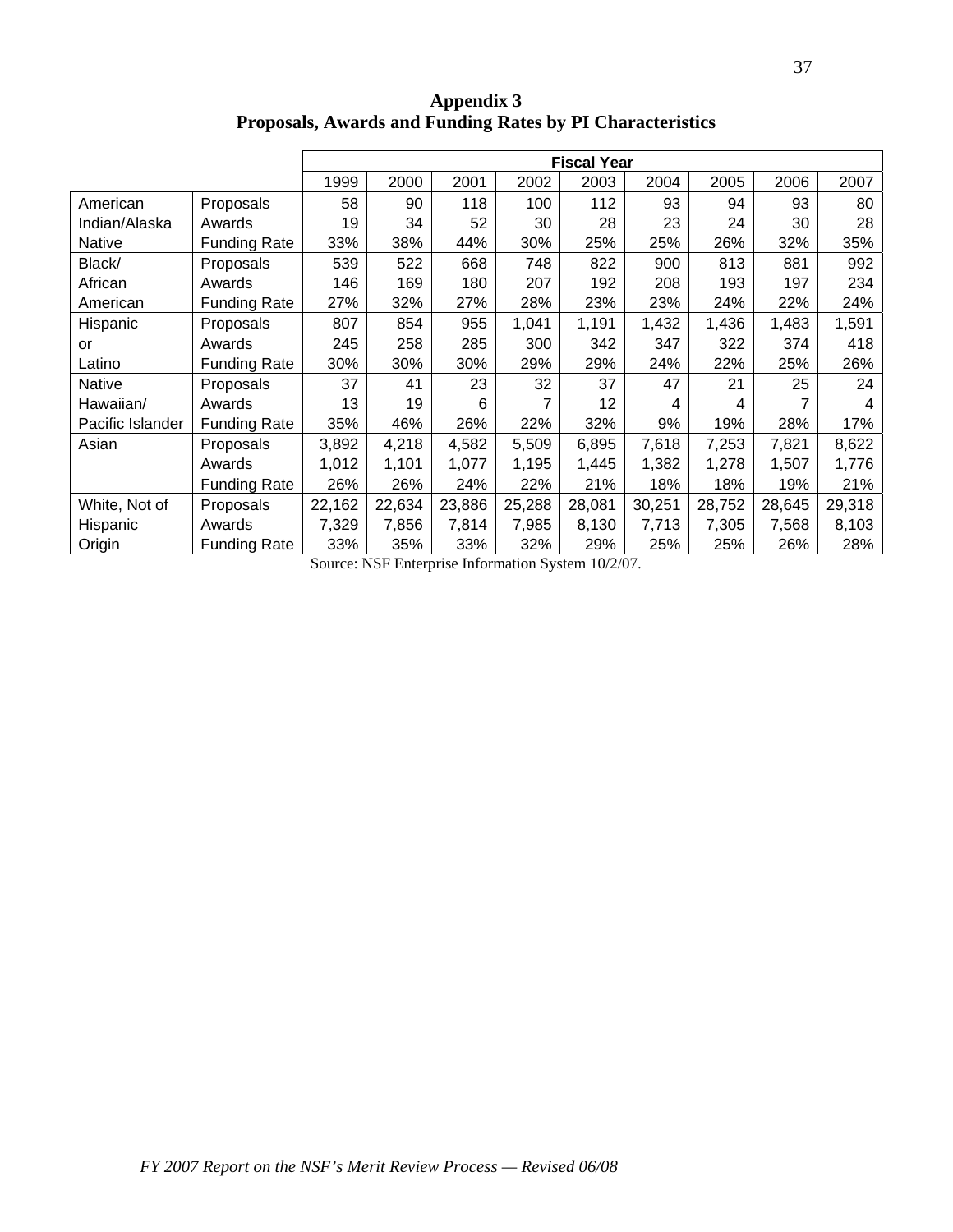|             |         |           |           |           | <b>Fiscal Year</b> |           |           |           |
|-------------|---------|-----------|-----------|-----------|--------------------|-----------|-----------|-----------|
|             |         | 2001      | 2002      | 2003      | 2004               | 2005      | 2006      | 2007      |
| <b>NSF</b>  | Median  | \$84,387  | \$85,839  | \$100,000 | \$101,566          | \$103,965 | \$101,698 | \$109,900 |
|             | Average | \$113,833 | \$115,656 | \$135,609 | \$139,522          | \$143,669 | \$134,565 | \$146,270 |
| <b>BIO</b>  | Median  | \$108,333 | \$110,000 | \$126,000 | \$133,191          | \$140,000 | \$139,972 | \$141,929 |
|             | Average | \$143,512 | \$136,509 | \$177,305 | \$171,074          | \$183,939 | \$190,585 | \$182,246 |
| <b>CSE</b>  | Median  | \$92,000  | \$93,511  | \$113,333 | \$113,333          | \$112,431 | \$116,667 | \$115,300 |
|             | Average | \$130,289 | \$135,788 | \$158,899 | \$166,517          | \$150,523 | \$145,863 | \$139,000 |
| <b>ENG</b>  | Median  | \$80,946  | \$83,965  | \$99,997  | \$96,677           | \$97,054  | \$90,000  | \$99,768  |
|             | Average | \$99,506  | \$102,060 | \$119,470 | \$119,704          | \$117,456 | \$110,031 | \$115,860 |
| <b>GEO</b>  | Median  | \$76,667  | \$80,168  | \$102,667 | \$114,730          | \$116,492 | \$110,394 | \$119,713 |
|             | Average | \$98,917  | \$103,439 | \$146,475 | \$150,181          | \$147,690 | \$148,520 | \$153,922 |
| <b>MPS</b>  | Median  | \$86,243  | \$83,319  | \$100,000 | \$100,000          | \$100,000 | \$100,000 | \$105,912 |
|             | Average | \$114,421 | \$111,617 | \$128,585 | \$130,043          | \$135,423 | \$119,637 | \$130,459 |
| <b>OCI</b>  | Median  | \$75,000  | \$125,000 | \$134,333 | \$365,408          | \$160,522 | \$253,153 | \$450,000 |
|             | Average | \$82,882  | \$176,289 | \$160,262 | \$401,828          | \$315,044 | \$287,458 | \$511,682 |
| <b>OISE</b> | Median  | \$8,784   | \$9,800   | \$10,000  | \$10,000           | \$14,996  | \$32,500  | \$46,800  |
|             | Average | \$17,429  | \$16,441  | \$20,869  | \$15,003           | \$90,980  | \$59,006  | \$156,673 |
| <b>OPP</b>  | Median  | \$77,789  | \$81,517  | \$126,143 | \$141,452          | \$122,106 | \$132,234 | \$167,025 |
|             | Average | \$113,164 | \$130,343 | \$144,392 | \$204,126          | \$180,487 | \$150,488 | \$238,398 |
| <b>SBE</b>  | Median  | \$63,377  | \$62,950  | \$77,388  | \$77,948           | \$84,050  | \$85,164  | \$93,851  |
|             | Average | \$80,709  | \$78,035  | \$89,488  | \$90,373           | \$110,184 | \$102,560 | \$115,337 |

**Appendix 4 Median and Average Award Amounts for Research Grants By Directorate or Office** 

Source: NSF Enterprise Information System 10/2/07

Note: EHR is not included in this appendix since the number of awards included in the 'research grant' category is small relative to the number of education awards managed by that directorate.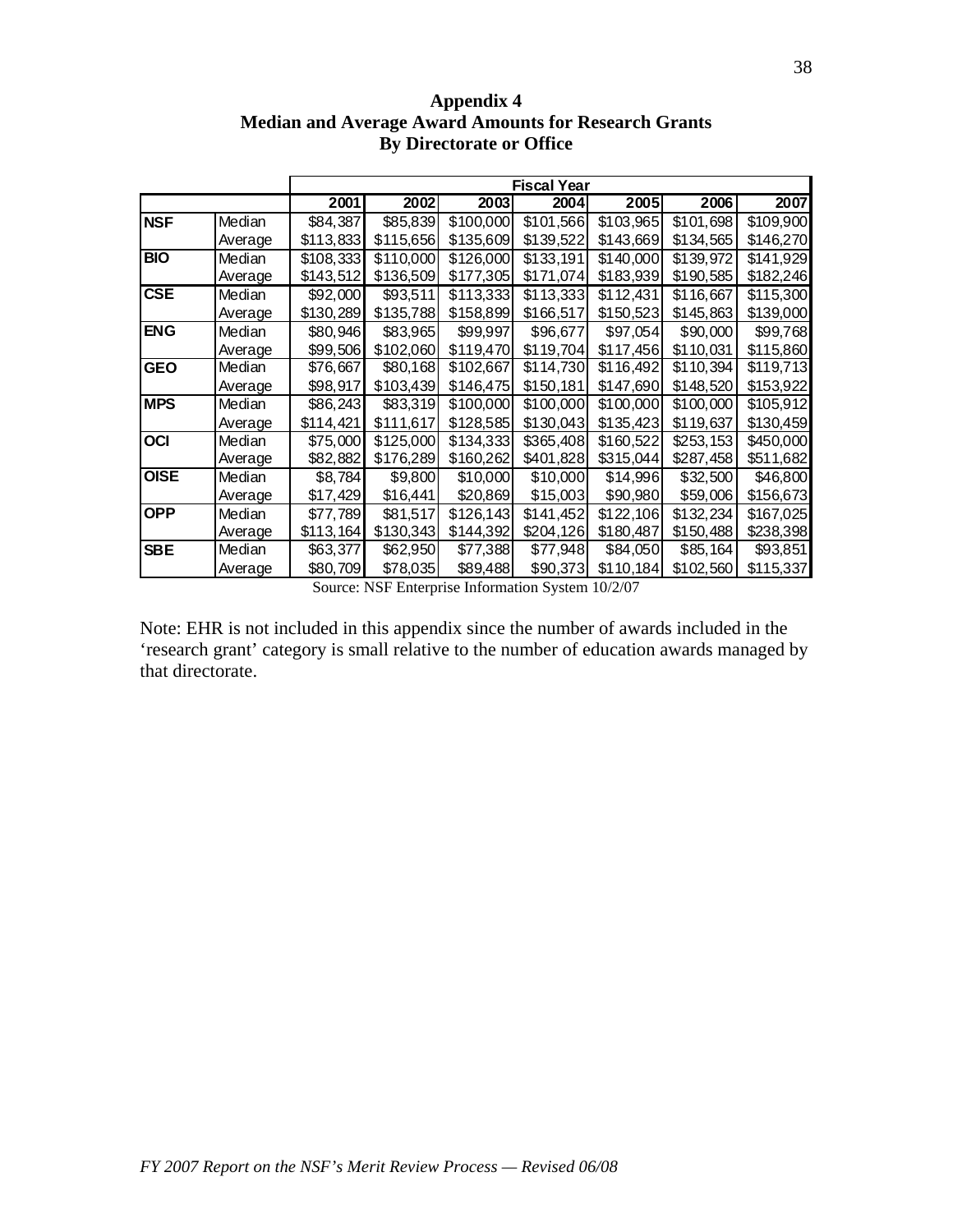| Directorate or |                    |      |      |      |      |      |      |      |      |      |      |
|----------------|--------------------|------|------|------|------|------|------|------|------|------|------|
| Office         | Type of Award      | 1998 | 1999 | 2000 | 2001 | 2002 | 2003 | 2004 | 2005 | 2006 | 2007 |
| <b>BIO</b>     | Multi-PI Grants    | 5.0  | 4.6  | 4.7  | 4.0  | 4.1  | 4.3  | 3.8  | 3.7  | 3.6  | 3.5  |
|                | Single PI Grants   | 2.8  | 2.9  | 3.3  | 3.0  | 3.8  | 3.7  | 3.6  | 3.7  | 3.5  | 3.3  |
|                | <b>BIO Average</b> | 3.3  | 3.4  | 3.6  | 3.3  | 3.9  | 3.9  | 3.6  | 3.7  | 3.6  | 3.3  |
| <b>CSE</b>     | Multi-PI Grants    | 1.9  | 2.1  | 2.0  | 2.6  | 1.9  | 1.8  | 1.8  | 1.7  | 1.6  | 1.6  |
|                | Single PI Grants   | 2.2  | 2.5  | 2.6  | 2.6  | 2.4  | 2.3  | 2.1  | 1.9  | 2.0  | 2.0  |
|                | <b>CSE Average</b> | 2.1  | 2.4  | 2.4  | 2.6  | 2.2  | 2.0  | 1.9  | 1.8  | 1.8  | 1.8  |
| <b>EHR</b>     | Multi-PI Grants    | 2.0  | 3.3  | 5.9  | 4.2  | 5.1  | 3.7  | 3.0  | 3.0  | 3.0  | 2.9  |
|                | Single PI Grants   | 9.0  | 5.8  | 4.3  | 4.2  | 4.4  | 3.8  | 3.5  | 3.4  | 3.0  | 2.4  |
|                | <b>EHR Average</b> | 6.1  | 4.9  | 4.9  | 4.2  | 4.7  | 3.8  | 3.2  | 3.1  | 3.0  | 2.7  |
| <b>ENG</b>     | Multi-PI Grants    | 1.4  | 1.5  | 1.9  | 2.1  | 2.0  | 1.9  | 1.8  | 1.8  | 1.7  | 1.7  |
|                | Single PI Grants   | 1.7  | 1.9  | 2.1  | 2.2  | 2.5  | 2.6  | 2.7  | 2.6  | 2.6  | 3.2  |
|                | <b>ENG Average</b> | 1.6  | 1.8  | 2.0  | 2.2  | 2.3  | 2.3  | 2.3  | 2.2  | 2.1  | 2.4  |
| <b>GEO</b>     | Multi-PI Grants    | 2.4  | 2.7  | 2.8  | 2.8  | 3.0  | 3.1  | 3.1  | 3.0  | 2.9  | 2.9  |
|                | Single PI Grants   | 2.2  | 2.6  | 2.7  | 2.9  | 3.1  | 3.2  | 3.1  | 2.9  | 2.7  | 2.8  |
|                | <b>GEO Average</b> | 2.3  | 2.6  | 2.7  | 2.9  | 3.1  | 3.2  | 3.1  | 2.9  | 2.8  | 2.9  |
| <b>MPS</b>     | Multi-PI Grants    | 2.0  | 1.9  | 2.1  | 2.0  | 2.1  | 2.1  | 2.2  | 2.2  | 2.2  | 2.0  |
|                | Single PI Grants   | 1.8  | 2.1  | 2.5  | 2.9  | 2.8  | 2.7  | 2.7  | 2.7  | 2.6  | 2.4  |
|                | <b>MPS Average</b> | 1.9  | 2.1  | 2.4  | 2.8  | 2.7  | 2.6  | 2.6  | 2.6  | 2.5  | 2.3  |
| <b>SBE</b>     | Multi-PI Grants    | 2.3  | 2.5  | 2.5  | 2.6  | 2.8  | 2.5  | 2.2  | 2.1  | 1.9  | 1.8  |
|                | Single PI Grants   | 2.7  | 3.0  | 3.5  | 3.5  | 3.7  | 3.3  | 3.1  | 3.0  | 2.9  | 2.5  |
|                | <b>SBE Average</b> | 2.6  | 2.8  | 3.2  | 3.2  | 3.4  | 3.0  | 2.7  | 2.6  | 2.4  | 2.2  |
| OCI            | Multi-PI Grants    | 1.8  | 1.7  | 1.5  | 1.7  | 5.3  | 4.4  | 5.0  | 3.9  | 2.9  | 3.4  |
|                | Single PI Grants   | 1.2  | 1.5  | 1.9  | 2.0  | 3.6  | 4.0  | 5.9  | 4.8  | 3.9  | 5.6  |
|                | <b>OCI</b> Average | 1.5  | 1.6  | 1.7  | 1.9  | 4.6  | 4.3  | 5.2  | 4.1  | 3.1  | 3.7  |
| <b>OISE</b>    | Multi-PI Grants    | 1.7  | 2.2  | 6.6  | 7.6  | 7.0  | 1.6  | 2.7  | 2.6  | 2.3  | 1.3  |
|                | Single PI Grants   | 2.1  | 5.9  | 4.6  | 4.5  | 4.4  | 4.6  | 4.8  | 5.2  | 3.3  | 2.3  |
|                | OISE Average       | 2.1  | 5.1  | 5.2  | 5.5  | 5.3  | 3.5  | 4.1  | 3.6  | 2.7  | 1.4  |
| <b>OPP</b>     | Multi-PI Grants    | 2.4  | 2.5  | 3.0  | 3.3  | 3.5  | 3.2  | 3.4  | 3.3  | 3.6  | 3.3  |
|                | Single PI Grants   | 2.5  | 2.4  | 2.6  | 2.7  | 2.8  | 2.9  | 3.2  | 3.5  | 3.3  | 3.3  |
|                | OPP Average        | 2.4  | 2.4  | 2.8  | 2.9  | 3.1  | 3.1  | 3.3  | 3.4  | 3.5  | 3.3  |
| <b>NSF</b>     | Multi-PI Grants    | 2.4  | 2.5  | 2.6  | 2.7  | 2.6  | 2.6  | 2.5  | 2.4  | 2.4  | 2.3  |
|                | Single PI Grants   | 2.1  | 2.4  | 2.7  | 2.8  | 3.0  | 2.9  | 2.9  | 2.8  | 2.7  | 2.6  |
|                | <b>NSF Average</b> | 2.2  | 2.4  | 2.7  | 2.8  | 2.9  | 2.8  | 2.7  | 2.6  | 2.6  | 2.5  |

**Appendix 5 Average Number of Months of Salary Support for Single and Multi PI Grants by Directorate or Office** 

Source: NSF Enterprise Information System 10/2/07

Note: The NSF, directorate, or office average is weighted by the number of single and multiple PI awards.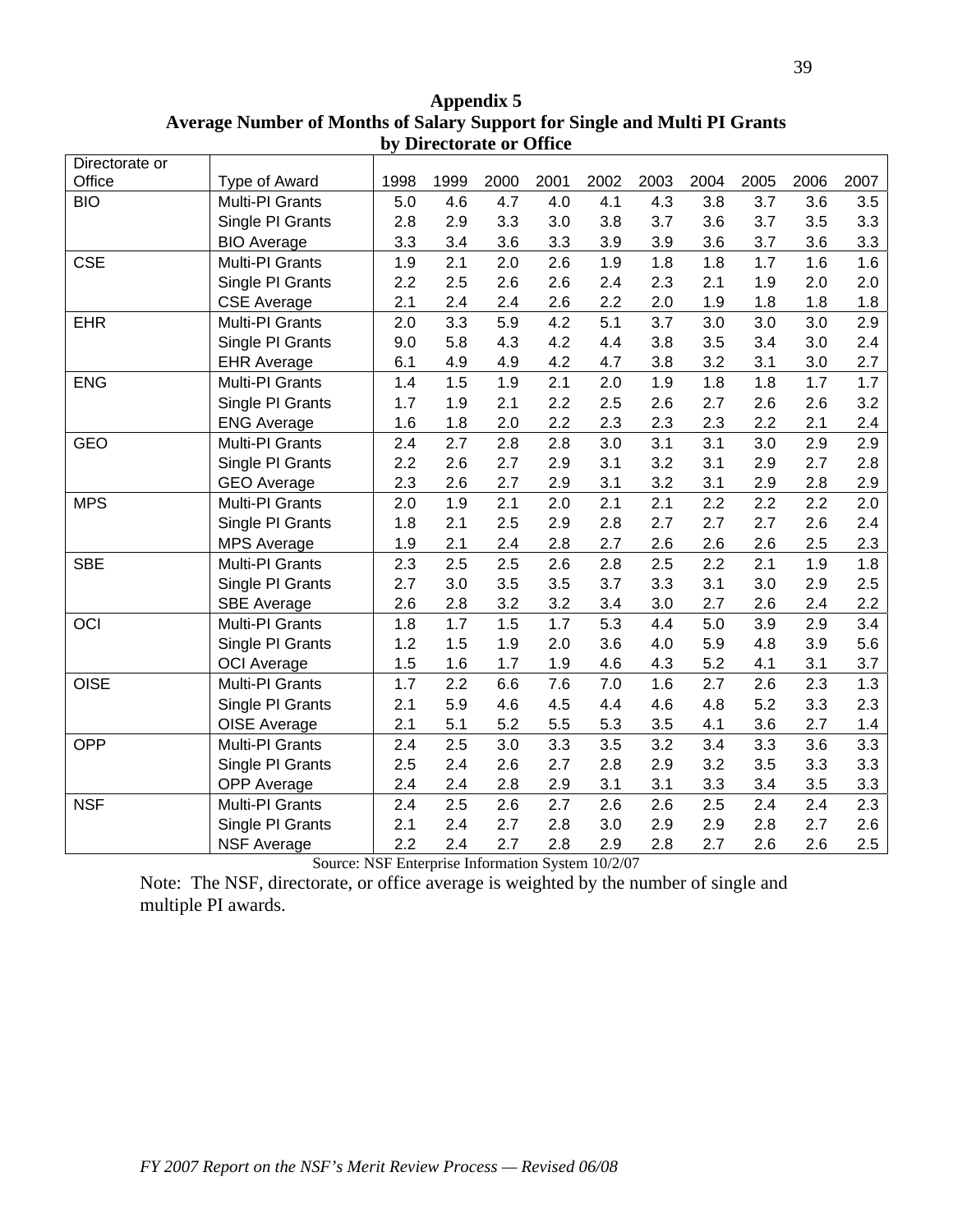#### **Appendix 6 Number of People Involved in NSF Activities**

In FY 2007, an estimated 191,245 senior researchers, post-doctoral associates, teachers and students across all levels were directly involved in NSF research and education programs and activities.

|                                | FY 2007 Estimate |
|--------------------------------|------------------|
| <b>Senior Researchers</b>      | 41,270           |
| <b>Other Professionals</b>     | 13,095           |
| <b>Postdoctoral Associates</b> | 6,070            |
| <b>Graduate Students</b>       | 35,415           |
| <b>Undergraduate Students</b>  | 22,745           |
| K-12 Students                  | 11,415           |
| K-12 Teachers                  | 61,235           |
| Total, Number of People        | 191,245          |

Source: NSF FY 2009 Budget Request

In addition, NSF programs indirectly impact many millions of people. These programs reach K-12 students, K-12 teachers, the general public, and researchers. Outreach activities including workshops, activities at museums, television, educational videos, journal articles, and dissemination of improved curriculum and teaching methods.

# **Appendix 7 EPSCoR: Jurisdictions, Proposal, Award, and Funding Data**

Twenty-five states, the Commonwealth of Puerto Rico, and the U.S. Virgin Islands are currently eligible to compete in the NSF EPSCoR program. The states are: Alabama, Alaska, Arkansas, Delaware, Hawaii, Idaho, Kansas, Kentucky, Louisiana, Maine, Mississippi, Montana, Nebraska, Nevada, New Hampshire, New Mexico, North Dakota, Oklahoma, Rhode Island, South Carolina, South Dakota, Tennessee, Vermont, West Virginia, and Wyoming.

The figure in **Appendix 7.1** shows the change over time for the funding rate of EPSCoR jurisdictions relative to the overall funding rate for all of the US. The figure in **Appendix 7.2** indicates, as a percentage of the overall NSF budget, the change in funding received by each of the EPSCoR jurisdictions, comparing their first three years in EPSCoR to the most recent three-year time period (FY 2005-2007). The table in **Appendix 7.3** shows the funding data for each EPSCoR jurisdiction (the year the jurisdiction joined EPSCoR is shown in parentheses below the name of that jurisdiction).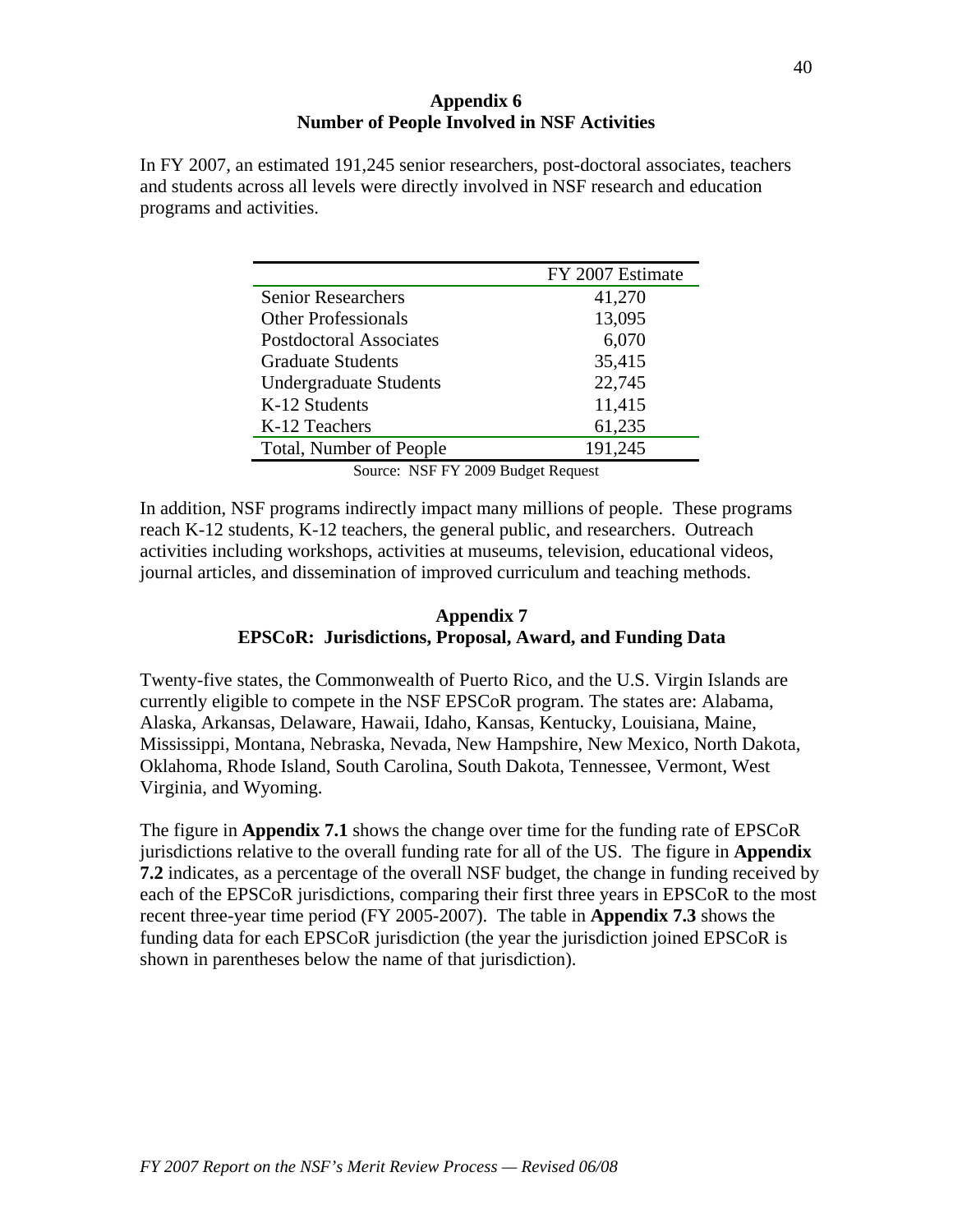**Appendix 7.1 Overall Funding Rates for EPSCoR Jurisdictions** 



Source: NSF Budget Internet Information System (BIIS)





Sources: NSF Budget Internet Information System (BIIS) and NSF Report Database

\* NSF Research Support data are adjusted in cases where a single large award or facility skew the data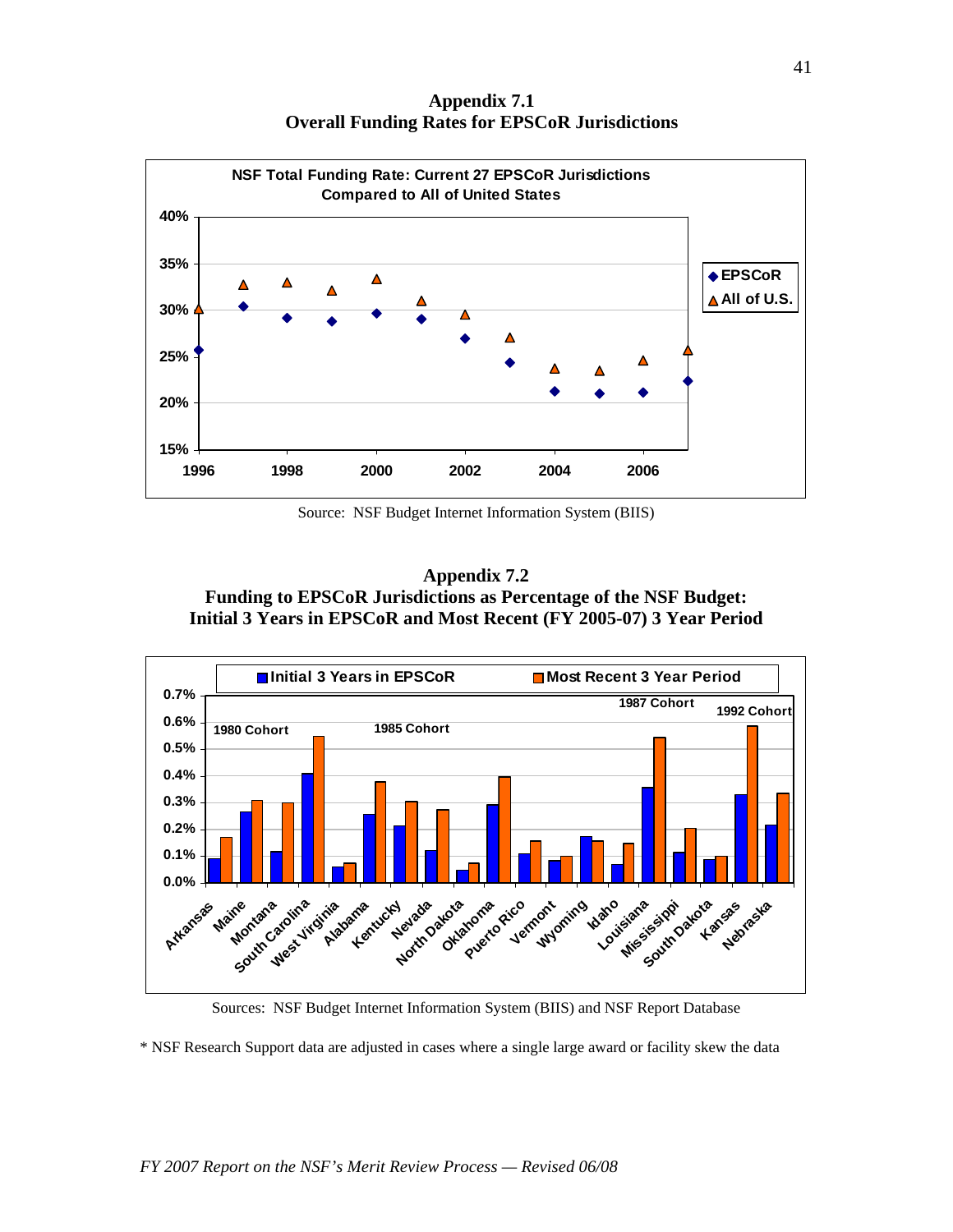|                      |                     | 2003   | 2004   | 2005   | 2006   | 2007   |
|----------------------|---------------------|--------|--------|--------|--------|--------|
| <b>AII NSF</b>       | Awards              | 10,798 | 10,367 | 9,772  | 10,450 | 11,484 |
|                      | Proposals           | 40,084 | 43,816 | 41,723 | 42,374 | 44,593 |
|                      | <b>Funding Rate</b> | 27%    | 24%    | 23%    | 25%    | 26%    |
| <b>AII EPSCoR</b>    | Awards              | 1,567  | 1,454  | 1,433  | 1,489  | 1,653  |
| <b>Jurisdictions</b> | Proposals           | 6,418  | 6,815  | 6,802  | 7,037  | 7,392  |
|                      | <b>Funding Rate</b> | 24%    | 21%    | 21%    | 21%    | 22%    |
| Alabama              | Awards              | 81     | 99     | 78     | 84     | 86     |
| (1985)               | Proposals           | 443    | 488    | 483    | 530    | 508    |
|                      | <b>Funding Rate</b> | 18%    | 20%    | 16%    | 16%    | 17%    |
| Alaska               | Awards              | 74     | 63     | 52     | 63     | 75     |
| (2000)               | Proposals           | 200    | 211    | 203    | 209    | 246    |
|                      | <b>Funding Rate</b> | 37%    | 30%    | 26%    | 30%    | 30%    |
| <b>Arkansas</b>      | Awards              | 43     | 45     | 29     | 47     | 58     |
| (1980)               | Proposals           | 201    | 236    | 191    | 209    | 244    |
|                      | <b>Funding Rate</b> | 21%    | 19%    | 15%    | 22%    | 24%    |
| <b>Delaware</b>      | Awards              | 64     | 50     | 54     | 50     | 67     |
| (2003)               | Proposals           | 239    | 266    | 254    | 247    | 283    |
|                      | <b>Funding Rate</b> | 27%    | 19%    | 21%    | 20%    | 24%    |
| Hawaii               | Awards              | 71     | 66     | 89     | 77     | 74     |
| (2001)               | Proposals           | 247    | 252    | 265    | 240    | 276    |
|                      | <b>Funding Rate</b> | 29%    | 26%    | 34%    | 32%    | 27%    |
| Idaho                | Awards              | 33     | 24     | 31     | 29     | 34     |
| (1987)               | Proposals           | 153    | 148    | 140    | 148    | 161    |
|                      | <b>Funding Rate</b> | 22%    | 16%    | 22%    | 20%    | 21%    |
| <b>Kansas</b>        | Awards              | 79     | 70     | 88     | 76     | 78     |
| (1992)               | Proposals           | 338    | 388    | 367    | 393    | 404    |
|                      | <b>Funding Rate</b> | 23%    | 18%    | 24%    | 19%    | 19%    |
| Kentucky             | Awards              | 66     | 72     | 62     | 52     | 60     |
| (1985)               | Proposals           | 298    | 337    | 307    | 293    | 330    |
|                      | <b>Funding Rate</b> | 22%    | 21%    | 20%    | 18%    | 18%    |
| Louisiana            | Awards              | 98     | 107    | 100    | 117    | 96     |
| (1987)               | Proposals           | 455    | 517    | 514    | 548    | 495    |
|                      | <b>Funding Rate</b> | 22%    | 21%    | 19%    | 21%    | 19%    |
| <b>Maine</b>         | Awards              | 53     | 41     | 50     | 36     | 58     |
| (1980)               | Proposals           | 190    | 197    | 192    | 181    | 200    |
|                      | <b>Funding Rate</b> | 28%    | 21%    | 26%    | 20%    | 29%    |
| <b>Mississippi</b>   | Awards              | 33     | 43     | 32     | 48     | 40     |
| (1987)               | Proposals           | 181    | 238    | 226    | 293    | 251    |
|                      | <b>Funding Rate</b> | 18%    | 18%    | 14%    | 16%    | 16%    |
| <b>Montana</b>       | Awards              | 67     | 54     | 43     | 52     | 61     |
| (1980)               | Proposals           | 189    | 194    | 193    | 242    | 238    |
|                      | <b>Funding Rate</b> | 35%    | 28%    | 22%    | 21%    | 26%    |
| Nebraska             | Awards              | 44     | 52     | 41     | 59     | 51     |
| (1992)               | Proposals           | 233    | 242    | 226    | 238    | 250    |
|                      | <b>Funding Rate</b> | 19%    | 21%    | 18%    | 25%    | 20%    |
| Nevada               | Awards              | 45     | 31     | 40     | 42     | 50     |
| (1985)               | Proposals           | 160    | 159    | 203    | 200    | 231    |
|                      |                     |        |        |        |        |        |

**Appendix 7.3: Funding Rates by EPSCoR Jurisdiction**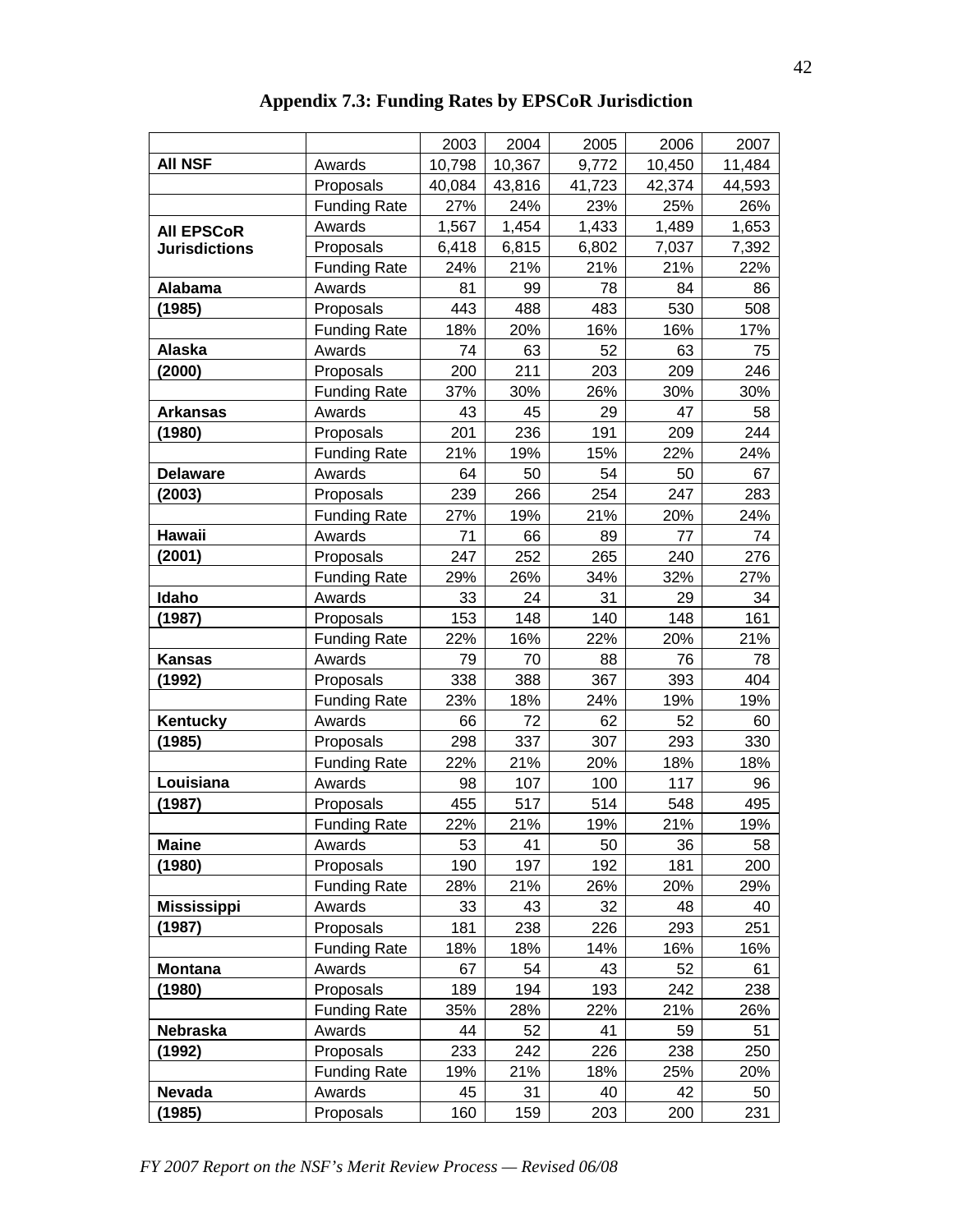| Nebraska                   | Awards              | 44           | 52             | 41             | 59  | 51  |
|----------------------------|---------------------|--------------|----------------|----------------|-----|-----|
| (1992)                     | Proposals           | 233          | 242            | 226            | 238 | 250 |
|                            | <b>Funding Rate</b> | 19%          | 21%            | 18%            | 25% | 20% |
| Nevada                     | Awards              | 45           | 31             | 40             | 42  | 50  |
| (1985)                     | Proposals           | 160          | 159            | 203            | 200 | 231 |
|                            | <b>Funding Rate</b> | 28%          | 19%            | 20%            | 21% | 22% |
| <b>New Hampshire</b>       | Awards              | 67           | 53             | 64             | 53  | 60  |
| (2004)                     | Proposals           | 244          | 232            | 280            | 243 | 240 |
|                            | <b>Funding Rate</b> | 27%          | 23%            | 23%            | 22% | 25% |
| <b>New Mexico</b>          | Awards              | 117          | 90             | 80             | 91  | 104 |
| (2001)                     | Proposals           | 406          | 378            | 352            | 348 | 401 |
|                            | <b>Funding Rate</b> | 29%          | 24%            | 23%            | 26% | 26% |
| <b>North Dakota</b>        | Awards              | 29           | 20             | 19             | 22  | 15  |
| (1985)                     | Proposals           | 127          | 140            | 154            | 170 | 139 |
|                            | <b>Funding Rate</b> | 23%          | 14%            | 12%            | 13% | 11% |
| <b>Oklahoma</b>            | Awards              | 61           | 65             | 55             | 74  | 66  |
| (1985)                     | Proposals           | 302          | 338            | 327            | 342 | 338 |
|                            | <b>Funding Rate</b> | 20%          | 19%            | 17%            | 22% | 20% |
| <b>Puerto Rico</b>         | Awards              | 20           | 20             | 16             | 19  | 32  |
| (1985)                     | Proposals           | 115          | 106            | 119            | 140 | 153 |
|                            | <b>Funding Rate</b> | 17%          | 19%            | 13%            | 14% | 21% |
| <b>Rhode Island</b>        | Awards              | 105          | 128            | 117            | 140 | 127 |
| (2004)                     | Proposals           | 291          | 340            | 334            | 353 | 390 |
|                            | <b>Funding Rate</b> | 36%          | 38%            | 35%            | 40% | 33% |
| <b>South Carolina</b>      | Awards              | 110          | 80             | 90             | 86  | 122 |
| (1980)                     | Proposals           | 472          | 452            | 453            | 464 | 523 |
|                            | <b>Funding Rate</b> | 23%          | 18%            | 20%            | 19% | 23% |
| <b>South Dakota</b>        | Awards              | 23           | 12             | 21             | 14  | 21  |
| (1987)                     | Proposals           | 86           | 93             | 101            | 97  | 97  |
|                            | <b>Funding Rate</b> | 27%          | 13%            | 21%            | 14% | 22% |
| <b>Tennessee</b>           | Awards              | 111          | 102            | 113            | 99  | 145 |
| (2004)                     | Proposals           | 521          | 540            | 585            | 564 | 642 |
|                            | <b>Funding Rate</b> | 21%          | 19%            | 19%            | 18% | 23% |
| <b>U.S. Virgin Islands</b> | Awards              | 0            | $\overline{c}$ | $\overline{c}$ | 1   | 0   |
| (2002)                     | Proposals           | $\mathbf{1}$ | 6              | 5              | 6   | 4   |
|                            | <b>Funding Rate</b> | 0%           | 33%            | 40%            | 17% | 0%  |
| Vermont                    | Awards              | 24           | 21             | 22             | 16  | 26  |
| (1985)                     | Proposals           | 113          | 111            | 129            | 119 | 129 |
|                            | <b>Funding Rate</b> | 21%          | 19%            | 17%            | 13% | 20% |
| <b>West Virginia</b>       | Awards              | 18           | 17             | 16             | 19  | 21  |
| (1980)                     | Proposals           | 111          | 105            | 100            | 121 | 128 |
|                            | <b>Funding Rate</b> | 16%          | 16%            | 16%            | 16% | 16% |
| Wyoming                    | Awards              | 31           | 27             | 29             | 23  | 26  |
| (1985)                     | Proposals           | 102          | 101            | 99             | 99  | 91  |
|                            | <b>Funding Rate</b> | 30%          | 27%            | 29%            | 23% | 29% |

Source: NSF Budget Internet Information System (BIIS)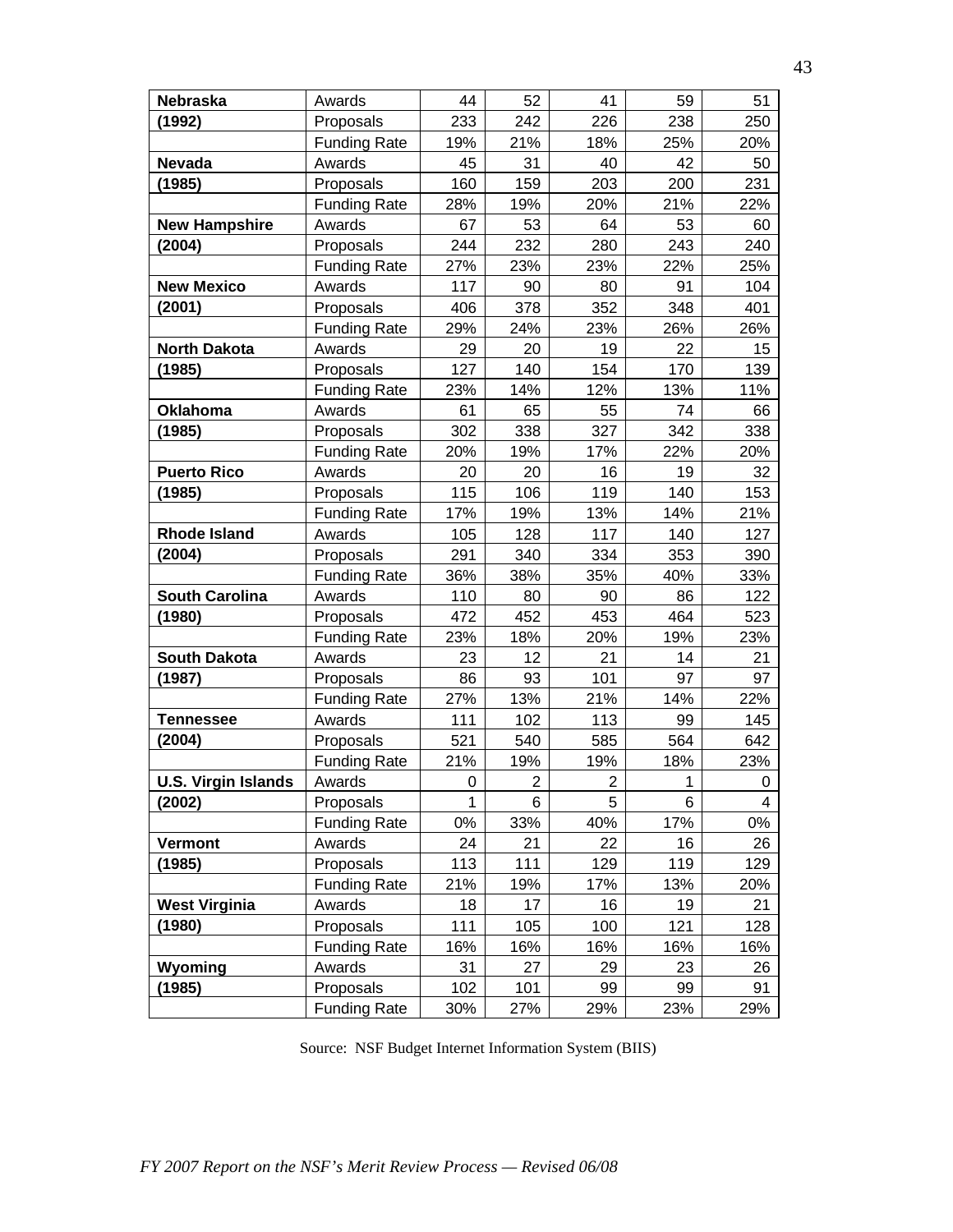#### **Appendix 8 Small Grants for Exploratory Research (SGER)**

Since the beginning of FY 1990, the Small Grants for Exploratory Research (SGER) option has permitted program officers throughout the Foundation to make small-scale grants without formal external review. Characteristics of activities that can be supported by an SGER award include:

- preliminary work on untested and novel ideas;
- ventures into emerging and potentially transformative research ideas;
- application of new expertise or new approaches to "established" research topics;
- having a severe urgency with regard to availability of, or access to data, facilities or specialized equipment, including quick-response research on natural or anthropogenic disasters and similar unanticipated events; or
- efforts of similar character likely to catalyze rapid and innovative advances.

The maximum SGER award size is \$200,000, and program officers may obligate up to five percent of their program budget per fiscal year for SGER awards.

Potential SGER applicants are encouraged to contact an NSF program officer before submitting an SGER proposal to determine its appropriateness for funding. Directoratelevel data on SGER proposals and awards are presented in the table in **Appendix 8.1**  (below). The number of SGER proposals may be impacted significantly by a major disaster. For example, the increase of SGER proposals in FY 2006 is in large part due to the number of SGERs awarded to collect ephemeral data immediately following Hurricane Katrina.

NSF initiated a study of the SGER portfolio in FY 2006 to determine the effectiveness and impact of the SGER mechanism. Preliminary results of the study were provided in FY 2007 and the final results are expected in FY 2008.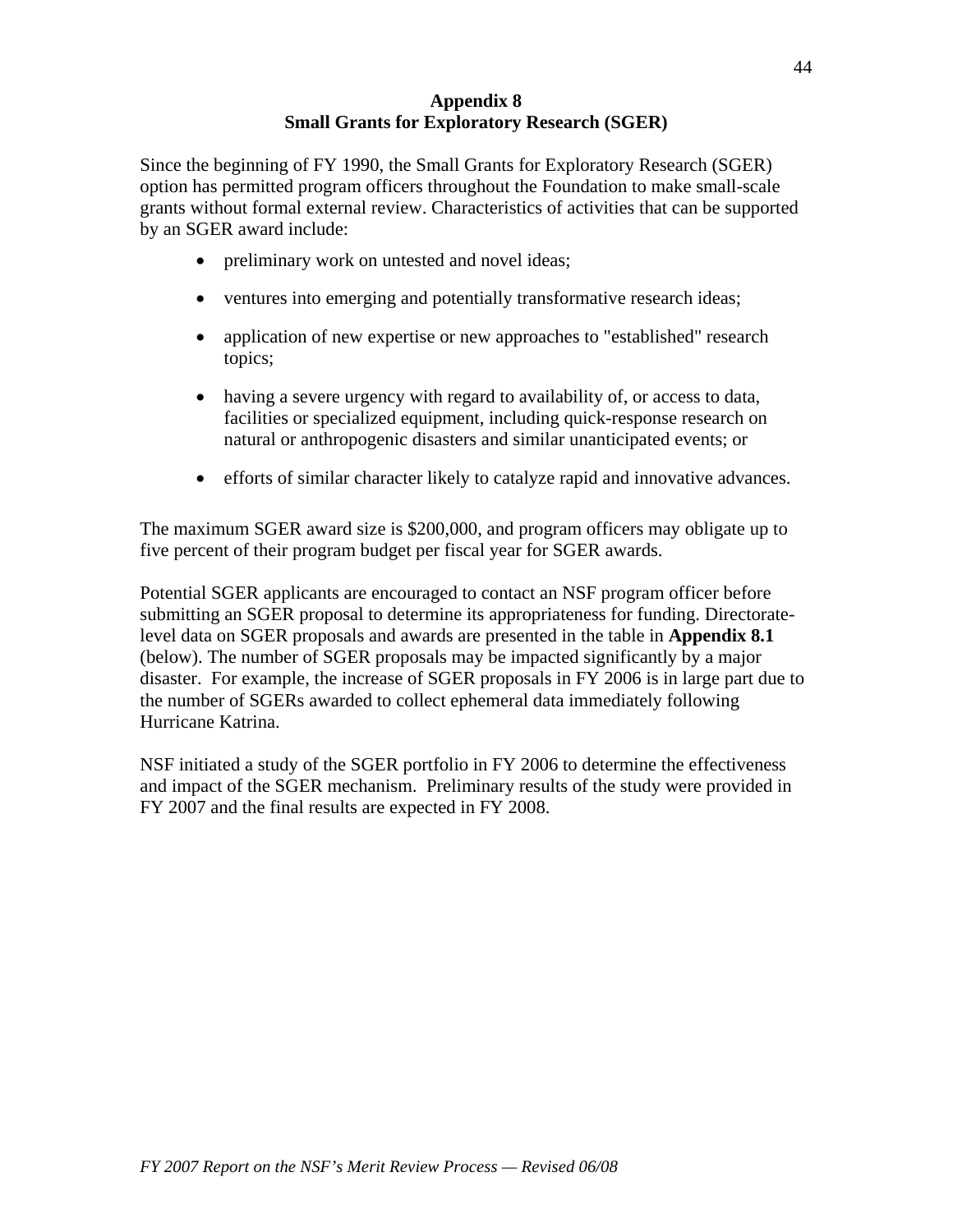|                         |                  |              |              | <b>Fiscal Year</b> |              |
|-------------------------|------------------|--------------|--------------|--------------------|--------------|
|                         |                  | 2004         | 2005         | 2006               | 2007         |
| <b>NSF</b>              | Proposals        | 640          | 504          | 697                | 469          |
|                         | Awards           | 382          | 387          | 472                | 410          |
|                         | Total \$         | \$29,493,932 | \$26,980,122 | \$40,022,729       | \$34,830,516 |
|                         | % of Obligations | 0.5%         | 0.5%         | 0.7%               | 0.6%         |
|                         | Average \$       | \$77,209     | \$69,716     | \$84,794           | \$84,952     |
| <b>BIO</b>              | Proposals        | 65           | 55           | 55                 | 29           |
|                         | Awards           | 52           | 38           | 49                 | 26           |
|                         | Total \$         | \$5,392,558  | \$3,020,321  | \$5,366,962        | \$2,715,405  |
|                         | % of Obligations | 0.9%         | 0.5%         | 0.9%               | 0.4%         |
|                         | Average \$       | \$103,703    | \$79,482     | \$109,530          | \$104,439    |
| $\overline{\text{CSE}}$ | Proposals        | 51           | 82           | 89                 | 136          |
|                         | Awards           | 48           | 71           | 88                 | 136          |
|                         | Total \$         | \$3,170,389  | \$6,678,905  | \$10,249,890       | \$14,601,606 |
|                         | % of Obligations | 0.6%         | 1.4%         | 2.0%               | 2.7%         |
|                         | Average \$       | \$87,814     | \$94,069     | \$116,476          | \$107,365    |
| <b>EHR</b>              | Proposals        | 17           | 15           | 16                 |              |
|                         | Awards           | 16           | 11           | 16                 |              |
|                         | Total \$         | \$2,092,916  | \$1,498,645  | \$818,176          | \$879,282    |
|                         | % of Obligations | 0.2%         | 0.2%         | 0.1%               | 0.1%         |
|                         | Average \$       | \$130,807    | \$136,240    | \$51,136           | \$125,612    |
| <b>ENG</b>              | Proposals        | 127          | 176          | 180                | 134          |
|                         | Awards           | 119          | 126          | 145                | 89           |
|                         | Total \$         | \$8,147,351  | \$6,708,778  | \$11,210,530       | \$5,767,069  |
|                         | % of Obligations | 1.4%         | 1.1%         | 1.8%               | 0.9%         |
|                         | Average \$       | \$68,465     | \$53,244     | \$77,314           | \$64,799     |
| <b>GEO</b>              | Proposals        | 68           | 62           | 83                 | 85           |
|                         | Awards           | 64           | 59           | 79                 | 81           |
|                         | Total \$         | \$3,508,457  | \$3,414,557  | \$4,393,904        | \$4,777,922  |
|                         | % of Obligations | 0.4%         | 0.5%         | 0.5%               | 0.6%         |
|                         | Average \$       | \$54,820     | \$57,874     | \$55,619           | \$58,987     |

**Appendix 8.1 Small Grants for Exploratory Research (SGER) Funding Trends by Directorate or Office**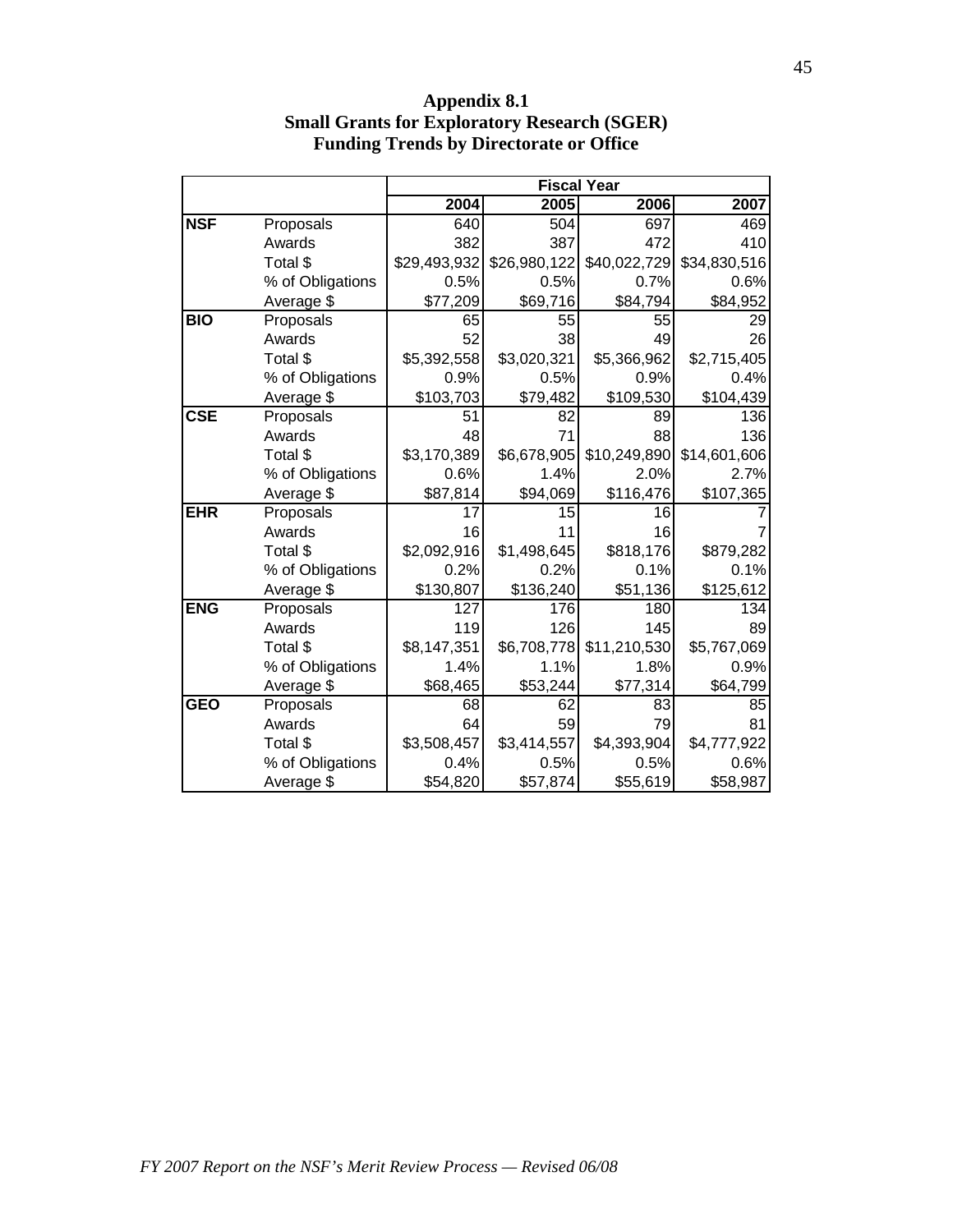|             |                  |             | <b>Fiscal Year</b> |                |             |
|-------------|------------------|-------------|--------------------|----------------|-------------|
|             |                  | 2004        | 2005               | 2006           | 2007        |
| <b>MPS</b>  | Proposals        | 272         | 21                 | 39             | 39          |
|             | Awards           | 45          | 18                 | 31             | 34          |
|             | Total \$         | \$4,423,294 | \$1,663,544        | \$2,636,865    | \$3,522,749 |
|             | % of Obligations | 0.4%        | 0.1%               | 0.2%           | 0.3%        |
|             | Average \$       | \$98,295    | \$92,419           | \$85,060       | \$103,610   |
| OCI         | Proposals        |             | 11                 | 2              |             |
|             | Awards           |             | 11                 | $\overline{2}$ |             |
|             | Total \$         | \$1,044,683 | \$1,458,472        | \$182,371      | \$249,119   |
|             | % of Obligations | 0.8%        | 1.2%               | 0.1%           | 0.1%        |
|             | Average \$       | N/A         | 132588.364         | 91185.5        | \$249,119   |
| <b>OISE</b> | Proposals        | ი           |                    | 0              |             |
|             | Awards           | O           | 0                  | 0              |             |
|             | Total \$         | \$62,200    | \$102,000          | \$147,753      | \$65,000    |
|             | % of Obligations | 0.2%        | 0.2%               | 0.3%           | 0.2%        |
|             | Average \$       | N/A         | N/A                | N/A            | N/A         |
| <b>OPP</b>  | Proposals        | 18          | 24                 | 16             | 23          |
|             | Awards           | 16          | 24                 | 16             | 23          |
|             | Total \$         | \$695,961   | \$1,197,306        | \$483,973      | \$1,234,698 |
|             | % of Obligations | 0.2%        | 0.3%               | 0.1%           | 0.3%        |
|             | Average \$       | \$43,498    | \$49,888           | \$30,248       | \$53,683    |
| <b>SBE</b>  | Proposals        | 22          | 58                 | 217            | 15          |
|             | Awards           | 22          | 29                 | 46             | 13          |
|             | Total \$         | \$820,999   | \$1,237,594        | \$4,532,305    | \$1,017,666 |
|             | % of Obligations | 0.4%        | 0.6%               | 2.0%           | 0.4%        |
|             | Average \$       | \$37,318    | \$42,676           | \$98,528       | \$78,282    |

**Appendix 8.1 Continued** 

Source: NSF Enterprise Information System 10/2/07

Note: OCI and OISE have obligations from split-funding awards that are managed by other directorates or offices.

#### **Appendix 9 Merit Review Process Oversight Mechanisms**

Performance evaluation of the operation of the merit review system is supported with information from the following activities:

• **Program Evaluation by Committees of Visitors.** To ensure the highest quality in processing and recommending proposals for awards, NSF convenes external groups of experts, called Committees of Visitors (COVs), to review each program approximately every three to five years. This includes disciplinary programs in the various directorates and offices, and the cross-disciplinary programs managed across directorates. The COVs (comprised of scientists, engineers and educators from academia, industry, and government) convene at NSF for a two to three day assessment. These experts evaluate the integrity and efficiency of the processes used for proposal review and program decision-making. In addition, the COVs provide a retrospective assessment of the quality of results of NSF's programmatic investments. The COV reports, written as answers and commentary to specific questions, are submitted for review through Advisory Committees to the directorates and the NSF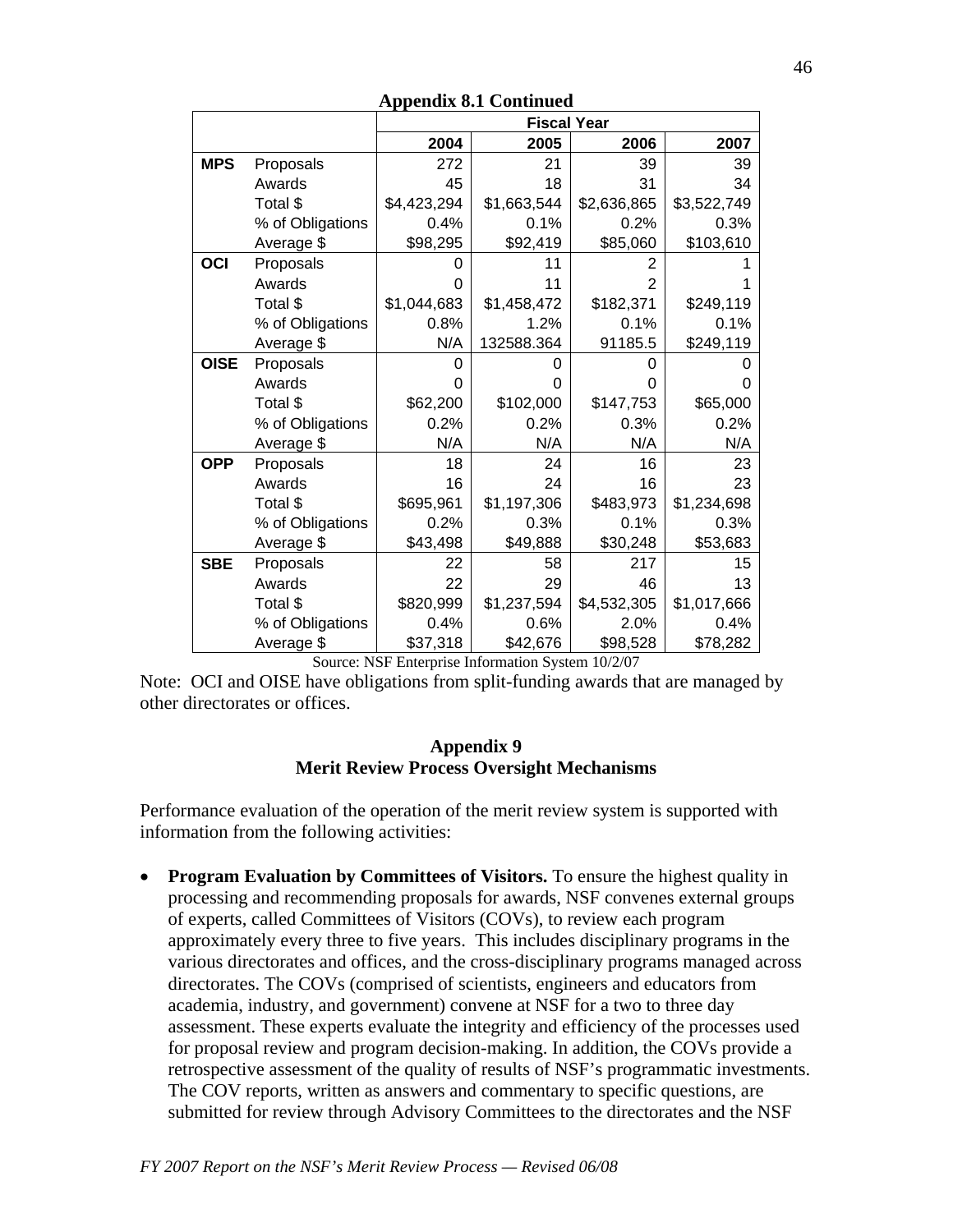Director. Questions include aspects of the program portfolio, such as the balance of high-risk, multidisciplinary, and innovative projects. The recommendations of COVs are reviewed by management and taken into consideration by NSF when evaluating existing programs and future directions for the Foundation.<sup>[12](#page-46-0)</sup>

#### • **Advisory Committee (AC) Reporting on Directorate/Office Performance.**

Advisory committees regularly provide community perspectives to the research and education directorates, Office of Cyberinfrastructure, Office of International Science and Engineering, and Office of Polar Programs. They are typically composed of 15- 25 experts who have experience relevant to the programs under review and are broadly drawn from academia, industry, and government.

### • **Advisory Committee for GPRA Performance Assessment.**

The Advisory Committee for GPRA Performance Assessment (AC/GPA) was established in June 2002 to provide advice and recommendations to the NSF Director regarding NSF's performance under the Government Performance and Results Act (GPRA). This is the only Foundation-wide external advisory committee that conducts an assessment of the entire portfolio of NSF investments in science, engineering, and education. The Committee, which is comprised of about 20 scientists, engineers, and educators, is drawn from academic, government research institutions, and private industry. Each year the Committee reviews the Foundation's investments in *Discovery*, *Learning*, and *Research Infrastructure* to determine if NSF demonstrated significant achievement under these strategic goals. The AC/GPA annual report is publically available on the NSF website.

 $\overline{a}$ 

<span id="page-46-0"></span> $12$  The COV reports and directorate responses are available electronically as a link from the NSF GPRA web page, [http://www.nsf.gov/about/performance/.](http://www.nsf.gov/about/performance/)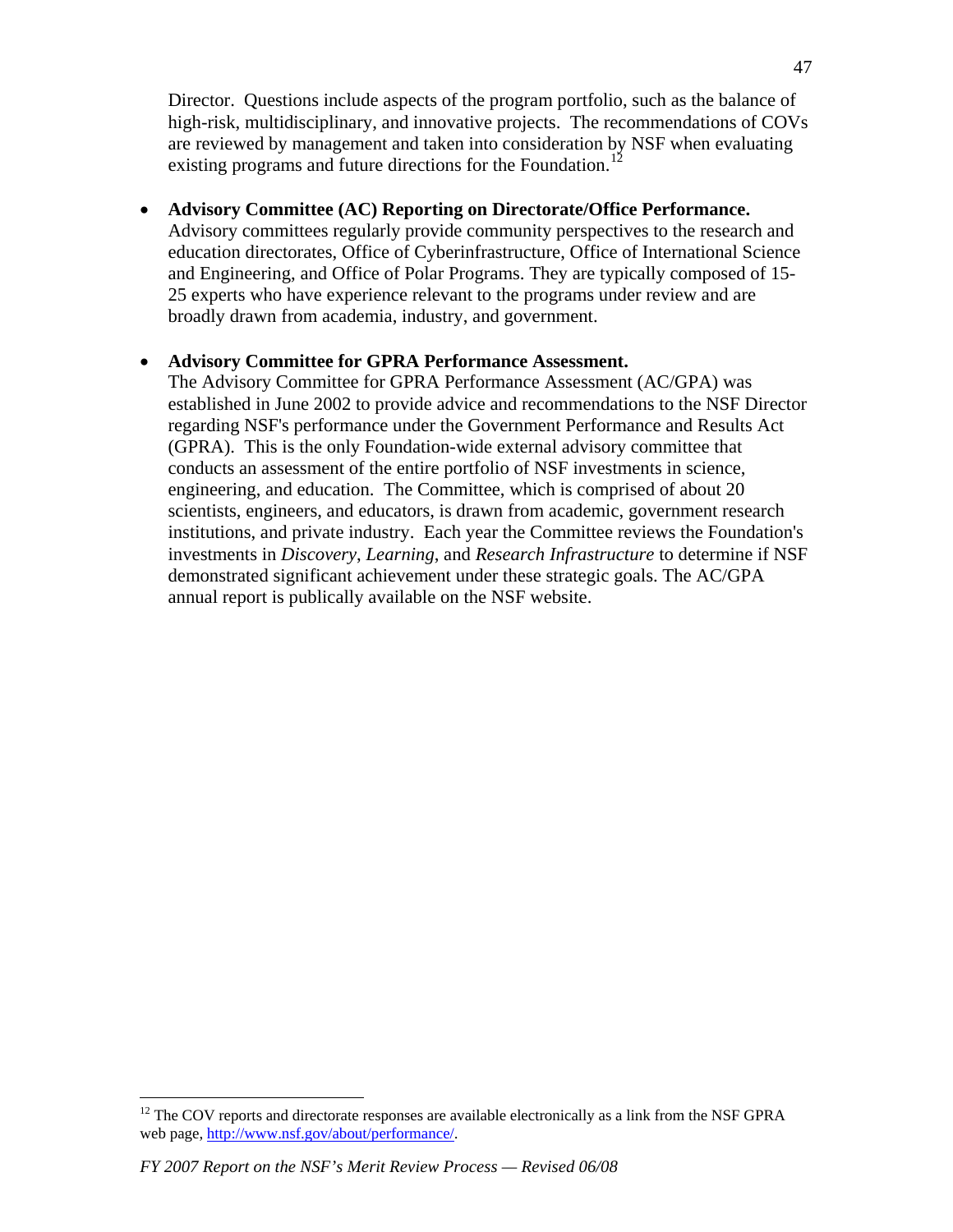|             |                                               | <b>Fiscal Year</b>      |                |                |                |                         |                |
|-------------|-----------------------------------------------|-------------------------|----------------|----------------|----------------|-------------------------|----------------|
|             |                                               | 2002                    | 2003           | 2004           | 2005           | 2006                    | 2007           |
|             | First Level Reviews (Assistant Directors):    |                         |                |                |                |                         |                |
| <b>BIO</b>  | Request                                       | 4                       | 4              | 3              | $\overline{2}$ | 4                       | 2              |
|             | - Upheld                                      | $\overline{\mathbf{4}}$ | 4              | 3              | $\overline{2}$ | $\overline{\mathbf{4}}$ | $\overline{2}$ |
|             | - Reversed                                    | $\overline{0}$          | 0              | $\overline{0}$ | 0              | $\overline{0}$          | 0              |
| <b>CISE</b> | Request                                       | $\overline{1}$          | 1              | $\overline{2}$ | 3              | 1                       | 1              |
|             | - Upheld                                      | $\overline{0}$          | 0              | $\overline{2}$ | 3              | 1                       | $\mathbf 1$    |
|             | - Reversed                                    | 0                       | 1              | 0              | $\overline{0}$ | 0                       | 0              |
| <b>EHR</b>  | Request                                       | $\overline{2}$          | 3              | $\overline{c}$ | $\overline{7}$ | 4                       | 6              |
|             | - Upheld                                      | $\overline{2}$          | 3              | $\overline{2}$ | $\overline{7}$ | $\overline{4}$          | 6              |
|             | - Reversed                                    | $\overline{0}$          | $\overline{0}$ | $\overline{0}$ | $\overline{0}$ | $\overline{0}$          | 0              |
| <b>ENG</b>  | Request                                       | $\overline{2}$          | $\overline{2}$ | 3              | 3              | 6                       | 3              |
|             | - Upheld                                      | $\overline{2}$          | $\overline{2}$ | 3              | 3              | 6                       | 3              |
|             | - Reversed                                    | $\overline{0}$          | 0              | 0              | 0              | 0                       | 0              |
| <b>GEO</b>  | Request                                       | 1                       | $\overline{4}$ | 4              | 0              | 0                       | $\overline{2}$ |
|             | - Upheld                                      | 1                       | 4              | 4              | $\overline{0}$ | $\mathbf 0$             | $\overline{2}$ |
|             | - Reversed                                    | $\overline{0}$          | 0              | 0              | $\overline{0}$ | $\overline{0}$          | 0              |
| <b>MPS</b>  | Request                                       | 15                      | $\overline{4}$ | 24             | 15             | 16                      | 16             |
|             | - Upheld                                      | 15                      | $\overline{4}$ | 24             | 15             | 15                      | 15             |
|             | - Reversed                                    | 0                       | 0              | $\mathbf 0$    | 0              | 1                       | 1              |
| <b>SBE</b>  | Request                                       | $\mathbf 1$             | $\overline{2}$ | 3              | 3              | $\overline{\mathbf{4}}$ | 0              |
|             | - Upheld                                      | $\overline{0}$          | $\overline{2}$ | 3              | 3              | 4                       | 0              |
|             | - Reversed                                    | $\overline{1}$          | $\overline{1}$ | $\overline{0}$ | $\overline{0}$ | $\overline{0}$          | 0              |
| Other*      | Request                                       | $\overline{0}$          | $\overline{0}$ | 0              | 0              | 0                       | 3              |
|             | - Upheld                                      | $\overline{0}$          | 0              | 0              | 0              | 0                       | 3              |
|             | - Reversed                                    | $\overline{0}$          | $\overline{0}$ | 0              | 0              | 0                       | $\overline{0}$ |
|             | Second Level Reviews (Deputy Director):       |                         |                |                |                |                         |                |
| O/DD        | Request                                       | 4                       | 5              | $\overline{7}$ | $\mathbf 2$    | 0                       | 1              |
|             | - Upheld                                      | 4                       | 4              | 7              | $\overline{2}$ | 0                       | 1              |
|             | - Reversed                                    | $\Omega$                | $\overline{1}$ | 0              | 0              | $\overline{0}$          | 0              |
|             | <b>Total Reviews First &amp; Second Level</b> |                         |                |                |                |                         |                |
| <b>NSF</b>  | Request                                       | 30                      | 26             | 49             | 35             | 35                      | 34             |
|             | - Upheld                                      | 29                      | 24             | 48             | 35             | 34                      | 33             |
|             | - Reversed                                    | 1                       | $\overline{2}$ | 1              | 0              | $\mathbf 1$             | $\overline{1}$ |

**Appendix 10 Requests for Formal Reconsideration of Declined Proposals** 

Source: Office of the Director

Note:

\*Other category includes OCI, OIA, OPP, and OISE.

The number of decisions (upheld or reversed) may not equal the number of requests in each year due to the carryover of the pending reconsideration request.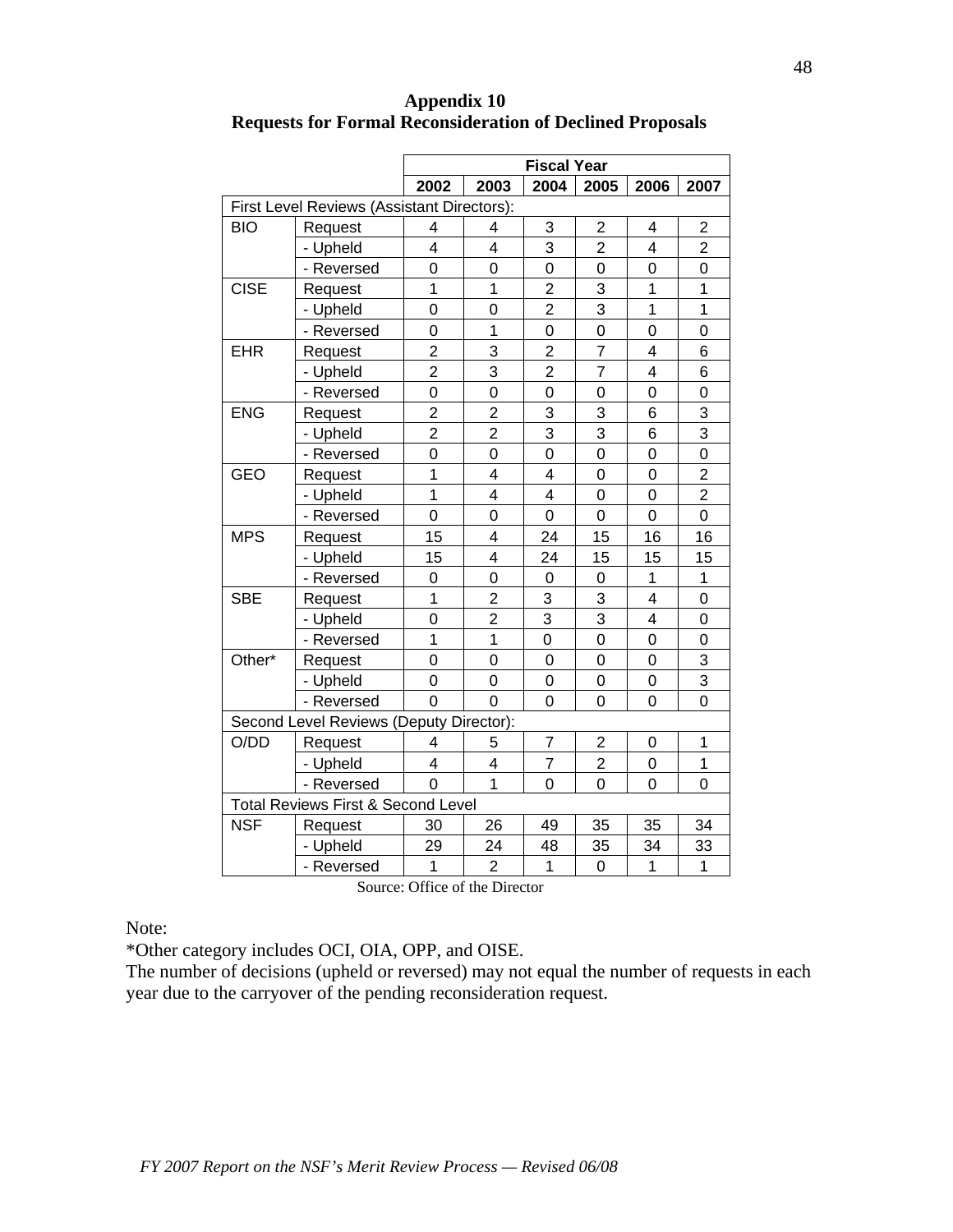|             |                |                    |                 |                  |            |            | Returned      |                  |
|-------------|----------------|--------------------|-----------------|------------------|------------|------------|---------------|------------------|
|             |                |                    |                 |                  |            | <b>Not</b> | without       | Withdrawn        |
|             |                | <b>All Methods</b> | Mail + Panel    | <b>Mail-Only</b> | Panel-Only | Reviewed * | <b>Review</b> | <b>Proposals</b> |
| <b>NSF</b>  | <b>Reviews</b> | 248,355            | 98.293          | 15,974           | 134,088    |            |               |                  |
|             | Proposals      | 43,164             | 14,292          | 3,737            | 25,135     | 1,413      | 1,405         | 301              |
|             | Rev/Prop       | 5.8                | 6.9             | 4.3              | 5.3        |            |               |                  |
| <b>BIO</b>  | Reviews        | 41,602             | 35,974          | 268              | 5,360      |            |               |                  |
|             | Proposals      | 6,574              | 5,301           | 47               | 1,226      | 154        | 249           | 62               |
|             | Rev/Prop       | 6.3                | 6.8             | 5.7              | 4.4        |            |               |                  |
| CSE         | <b>Reviews</b> | 28,668             | 1,912           | 308              | 26,448     |            |               |                  |
|             | Proposals      | 5,443              | 317             | 81               | 5,045      | 301        | 83            | 13               |
|             | Rev/Prop       | 5.3                | 6.0             | 3.8              | 5.2        |            |               |                  |
| <b>EHR</b>  | <b>Reviews</b> | 26,513             | 710             | 220              | 25,583     |            |               |                  |
|             | Proposals      | 4,217              | 123             | 61               | 4,033      | 31         | 70            | 10               |
|             | Rev/Prop       | 6.3                | 5.8             | 3.6              | 6.3        |            |               |                  |
| <b>ENG</b>  | <b>Reviews</b> | 46,160             | 2,608           | 653              | 42,899     |            |               |                  |
|             | Proposals      | 9,320              | 451             | 175              | 8,694      | 254        | 604           | 16               |
|             | Rev/Prop       | 5.0                | 5.8             | 3.7              | 4.9        |            |               |                  |
| <b>GEO</b>  | Reviews        | 28,210             | 22,885          | 2,961            | 2,364      |            |               |                  |
|             | Proposals      | 4,223              | 3,157           | 649              | 417        | 144        | 41            | 32               |
|             | Rev/Prop       | 6.7                | 7.2             | 4.6              | 5.7        |            |               |                  |
| <b>MPS</b>  | Reviews        | 41,661             | 11,210          | 9,120            | 21,331     |            |               |                  |
|             | Proposals      | 7,022              | 1,448           | 2,086            | 3,488      | 293        | 240           | 92               |
|             | Rev/Prop       | 5.9                | 7.7             | 4.4              | 6.1        |            |               |                  |
| OCI         | <b>Reviews</b> | 1,537              | 114             | 48               | 1,375      |            |               |                  |
|             | Proposals      | 294                | 16              | 13               | 265        | 10         | 5             | $\,6$            |
|             | Rev/Prop       | 5.2                | 7.1             | 3.7              | 5.2        |            |               |                  |
| <b>OISE</b> | <b>Reviews</b> | 2,699              | 563             | 976              | 1,160      |            |               |                  |
|             | Proposals      | 646                | 77              | 281              | 288        | 130        | 46            | 31               |
|             | Rev/Prop       | 4.2                | 7.3             | 3.5              | 4.0        |            |               |                  |
| <b>OPP</b>  | Reviews        | 6,328              | 4,405           | 747              | 1,176      |            |               |                  |
|             | Proposals      | 1,161              | 727             | 171              | 263        | 39         | 4             | $\overline{4}$   |
|             | Rev/Prop       | 5.5                | 6.1             | 4.4              | 4.5        |            |               |                  |
| <b>SBE</b>  | <b>Reviews</b> | 24,840             | 17,825          | 623              | 6,392      |            |               |                  |
|             | Proposals      | 4,240              | 2,666           | 158              | 1,416      | 44         | 32            | 35               |
|             | Rev/Prop       | 5.9                | 6.7             | 3.9              | 4.5        |            |               |                  |
| Other       | <b>Reviews</b> | 137                | $\overline{87}$ | $\overline{50}$  | 0          |            |               |                  |
|             | Proposals      | 24                 | 9               | 15               | 0          | 13         | 31            | $\mathbf 0$      |
|             | Rev/Prop       | 5.7                | 9.7             | 3.3              | N/A        |            |               |                  |

**Appendix 11 Average Number of Reviews Per Proposal By Method and Directorate or Office, FY 2007** 

Source: NSF Enterprise Information System 10/2/07

Notes:

- The "Not Reviewed" category includes award and decline actions on proposals for which external reviews are not required, e.g., SGER and certain workshop proposals. The "Returned without Review" (proposals returned for failing to comply with submission requirements) and "Withdrawn Proposals" categories include proposals that were neither awarded nor declined.
- The proposal totals shown in the "All Methods" category do not include the proposals shown in the "Not Externally Reviewed" category.
- There were 41,719 panel summaries in FY 2007. The review counts in the "all" methods", "mail + panel" and "panel-only" columns include both individual reviews and panel summaries.
- Withdrawn proposals include only those that underwent merit review.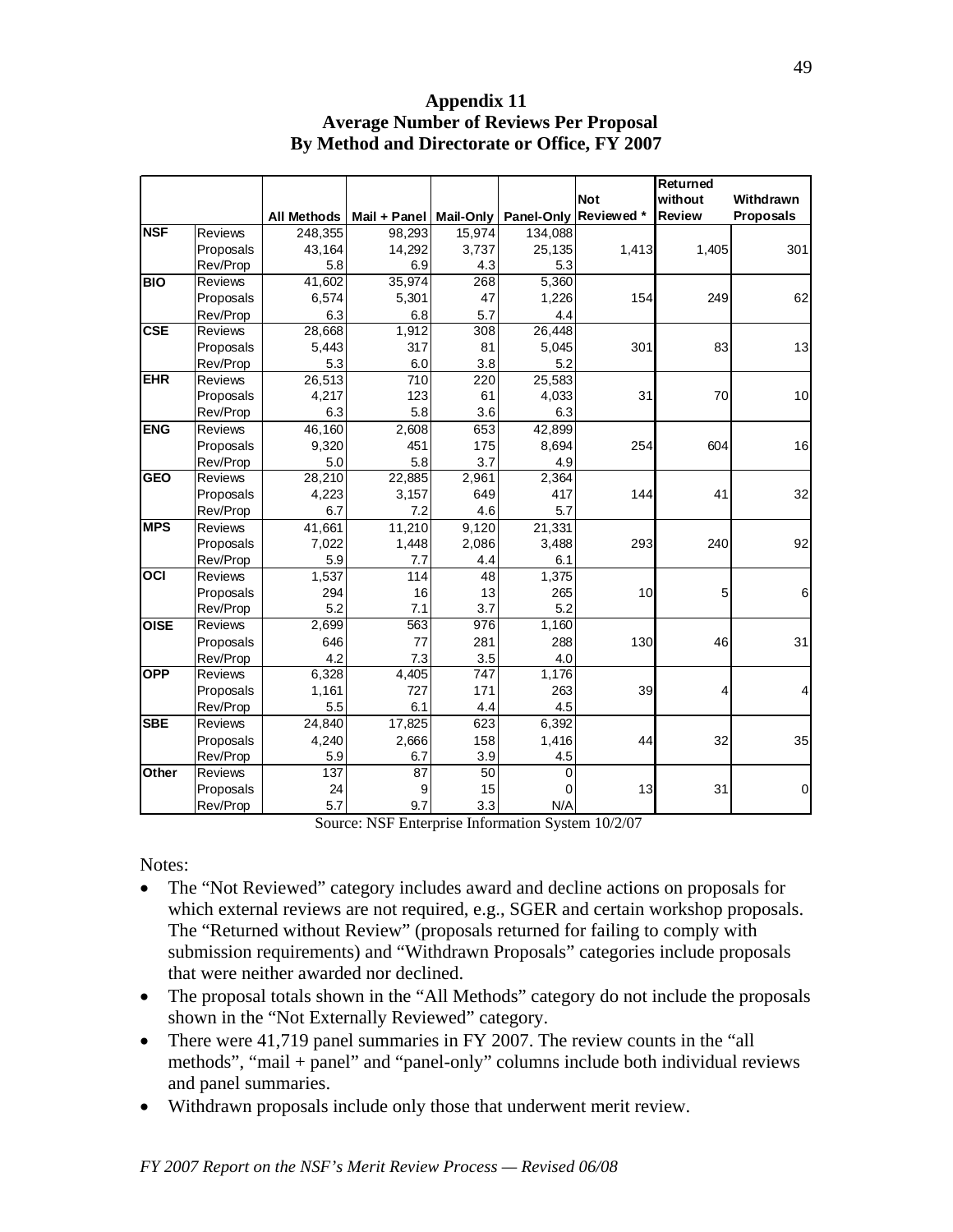|      |           |              |         |           |            |            |         | Not Externally |         |
|------|-----------|--------------|---------|-----------|------------|------------|---------|----------------|---------|
|      | Total     | Mail + Panel |         | Mail Only |            | Panel Only |         | Reviewed       |         |
| FY.  | Proposals | Proposals    | Percent | Proposals | Percent    | Proposals  | Percent | Proposals      | Percent |
| 2007 | 44,577    | 14,292       | 32%     | 3,737     | 8%         | 25,135     | 56%     | 1,413          | 3%      |
| 2006 | 42.352    | 14.349       | 34%     | 3.895     | 9%         | 22.384     | 53%     | 1.724          | 4%      |
| 2005 | 41,722    | 13,919       | 33%     | 3,656     | 9%         | 22,735     | 54%     | 1,412          | 3%      |
| 2004 | 43,851    | 13,345       | 30%     | 4,496     | 10%        | 24,553     | 56%     | 1,457          | 3%      |
| 2003 | 40,075    | 12,683       | 32%     | 4,579     | 11%        | 21,391     | 53%     | 1,388          | 3%      |
| 2002 | 35,164    | 11.346       | 32%     | 4,838     | 14%        | 17.616     | 50%     | 1,364          | 4%      |
| 2001 | 31,942    | 9,367        | 29%     | 5,460     | 17%        | 15.751     | 49%     | 1.364          | 4%      |
| 2000 | 29,507    | 9,296        | 32%     | 6,048     | <b>20%</b> | 12,886     | 44%     | 1,277          | 4%      |
| 1999 | 28,579    | 8,918        | 31%     | 6,452     | 23%        | 12,046     | 42%     | 1,163          | 4%      |
| 1998 | 28,422    | 8,486        | 30%     | 6.974     | 25%        | 11,396     | 40%     | 1,566          | 6%      |
| 1997 | 30,258    | 8,812        | 29%     | 7,855     | 26%        | 12,109     | 40%     | 1,482          | 5%      |
| 1996 | 30,199    | 8,562        | 28%     | 7,812     | 26%        | 12,490     | 41%     | 1,335          | 4%      |

**Appendix 12 Methods of NSF Proposal Review** 

Source: NSF Enterprise Information System 10/2/07

Panel-Only includes cases where panel was mailed proposal for review prior to panel.

### **Appendix 12.1 Methods of NSF Proposal Review by Directorate or Office FY 2007**

|             | Total     | Mail + Panel      |     | Mail-Only |         | Panel-Only |         | Not Reviewed      |     |
|-------------|-----------|-------------------|-----|-----------|---------|------------|---------|-------------------|-----|
| Directorate | Proposals | Proposals Percent |     | Proposals | Percent | Proposals  | Percent | Proposals Percent |     |
| <b>NSF</b>  | 44,577    | 14,292            | 32% | 3,737     | 8%      | 25,135     | 56%     | 1,413             | 3%  |
| <b>BIO</b>  | 6,728     | 5,301             | 79% | 47        | 1%      | 1,226      | 18%     | 154               | 2%  |
| CSE         | 5,744     | 317               | 6%  | 81        | 1%      | 5,045      | 88%     | 301               | 5%  |
| <b>EHR</b>  | 4,248     | 123               | 3%  | 61        | 1%      | 4,033      | 95%     | 31                | 1%  |
| <b>ENG</b>  | 9,574     | 451               | 5%  | 175       | 2%      | 8,694      | 91%     | 254               | 3%  |
| <b>GEO</b>  | 4,367     | 3,157             | 72% | 649       | 15%     | 417        | 10%     | 144               | 3%  |
| <b>MPS</b>  | 7,315     | 1.448             | 20% | 2.086     | 29%     | 3.488      | 48%     | 293               | 4%  |
| <b>OCI</b>  | 304       | 16                | 5%  | 13        | 4%      | 265        | 87%     | 10                | 3%  |
| <b>OISE</b> | 776       | 77                | 10% | 281       | 36%     | 288        | 37%     | 130               | 17% |
| <b>OPP</b>  | 200, ا    | 727               | 61% | 171       | 14%     | 263        | 22%     | 39                | 3%  |
| <b>SBE</b>  | 4,284     | 2,666             | 62% | 158       | 4%      | 1,416      | 33%     | 44                | 1%  |
| Other       | 37        | 9                 | 24% | 15        | 41%     | 0          | 0%      | 13                | 35% |

Source: NSF Enterprise Information System 10/2/07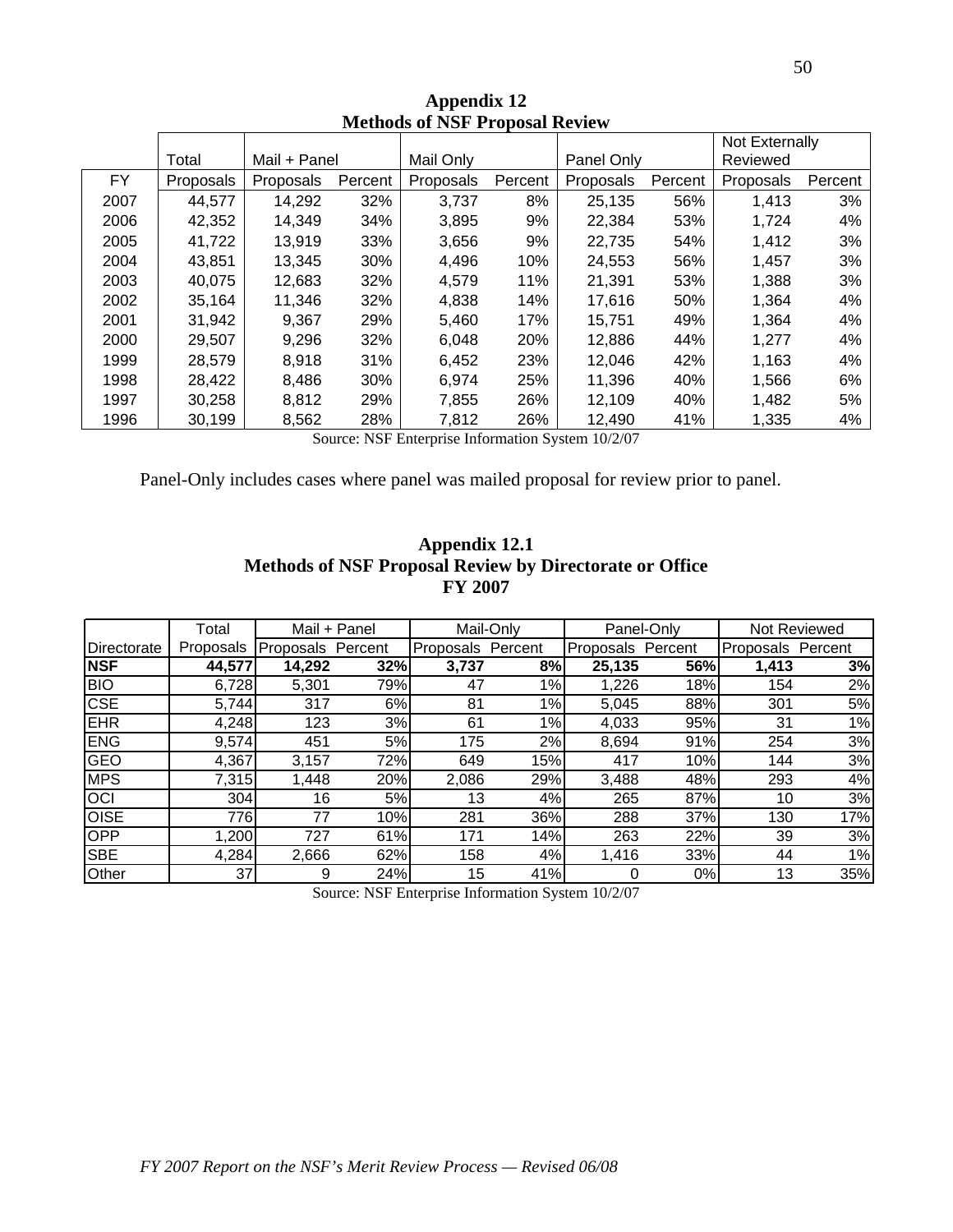

**Appendix 13 Distribution of Average Reviewer Ratings Panel-Only Reviewed, FY 2007** 

Source: NSF Enterprise Information System 10/2/07

Note: Number of FY 2007 Proposals – 19,461 Declines, 5,674 Awards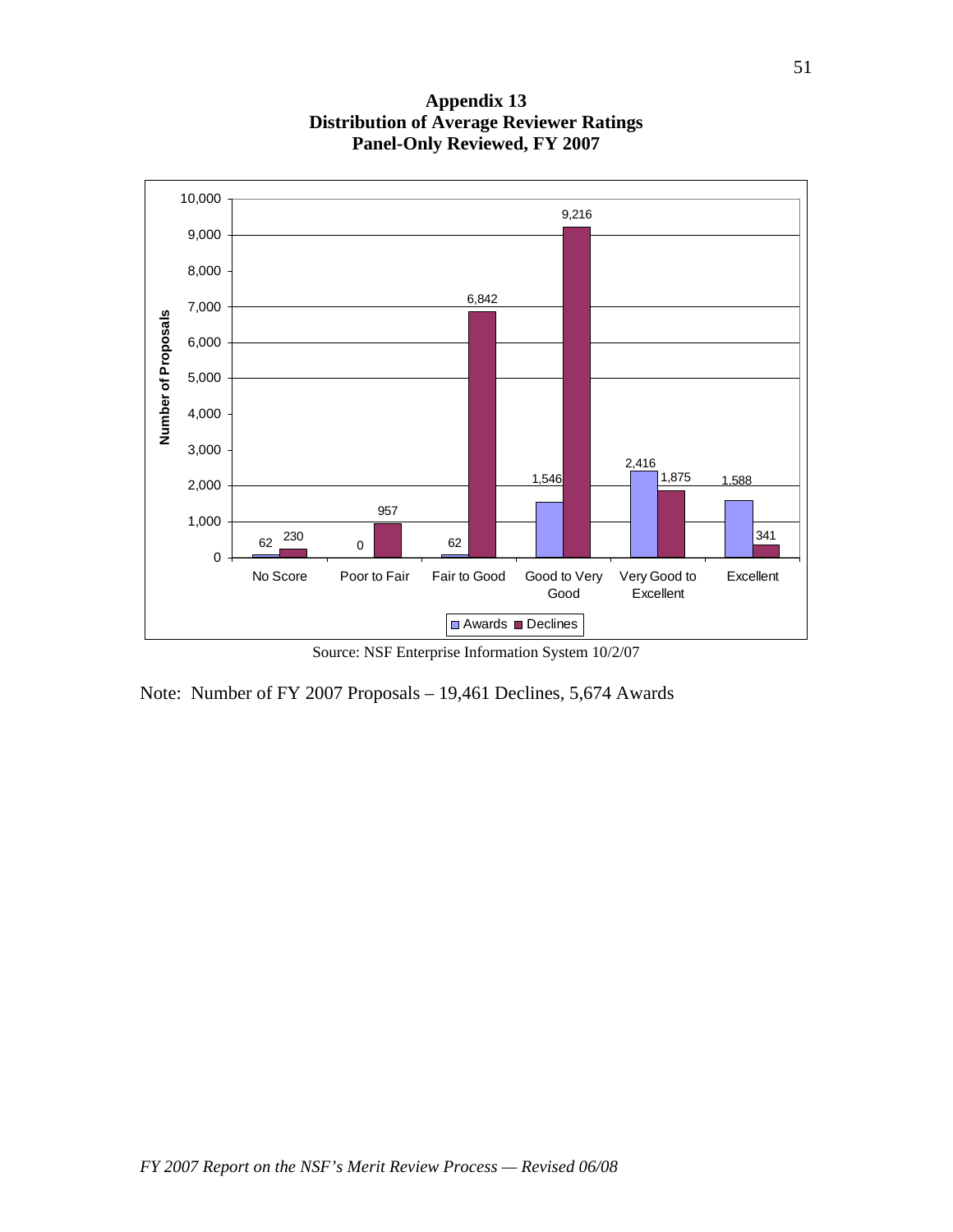

**Appendix 13.1 Distribution of Average Reviewer Ratings Mail-Only Reviewed, FY 2007** 

Source: NSF Enterprise Information System 10/2/07

Note: Number of FY 2007 Proposals – 2,442 Declines, 1,295 Awards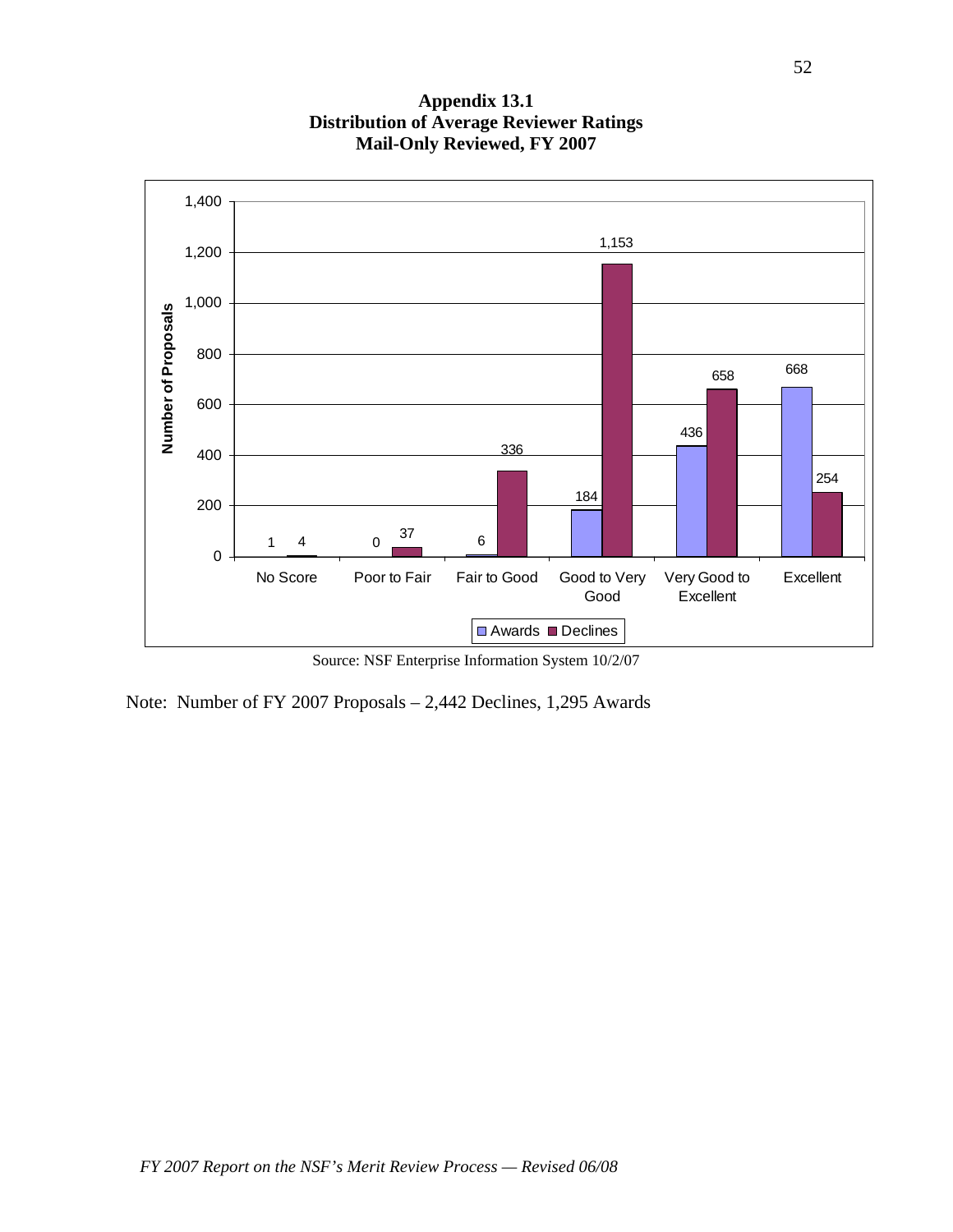#### **Appendix 13.2 Distribution of Average Reviewer Ratings Mail and Panel Reviewed, FY 2007**



Source: NSF Enterprise Information System 10/2/07

Note: Number of FY 2007 Proposals – 11,056 Declines, 3,236 Awards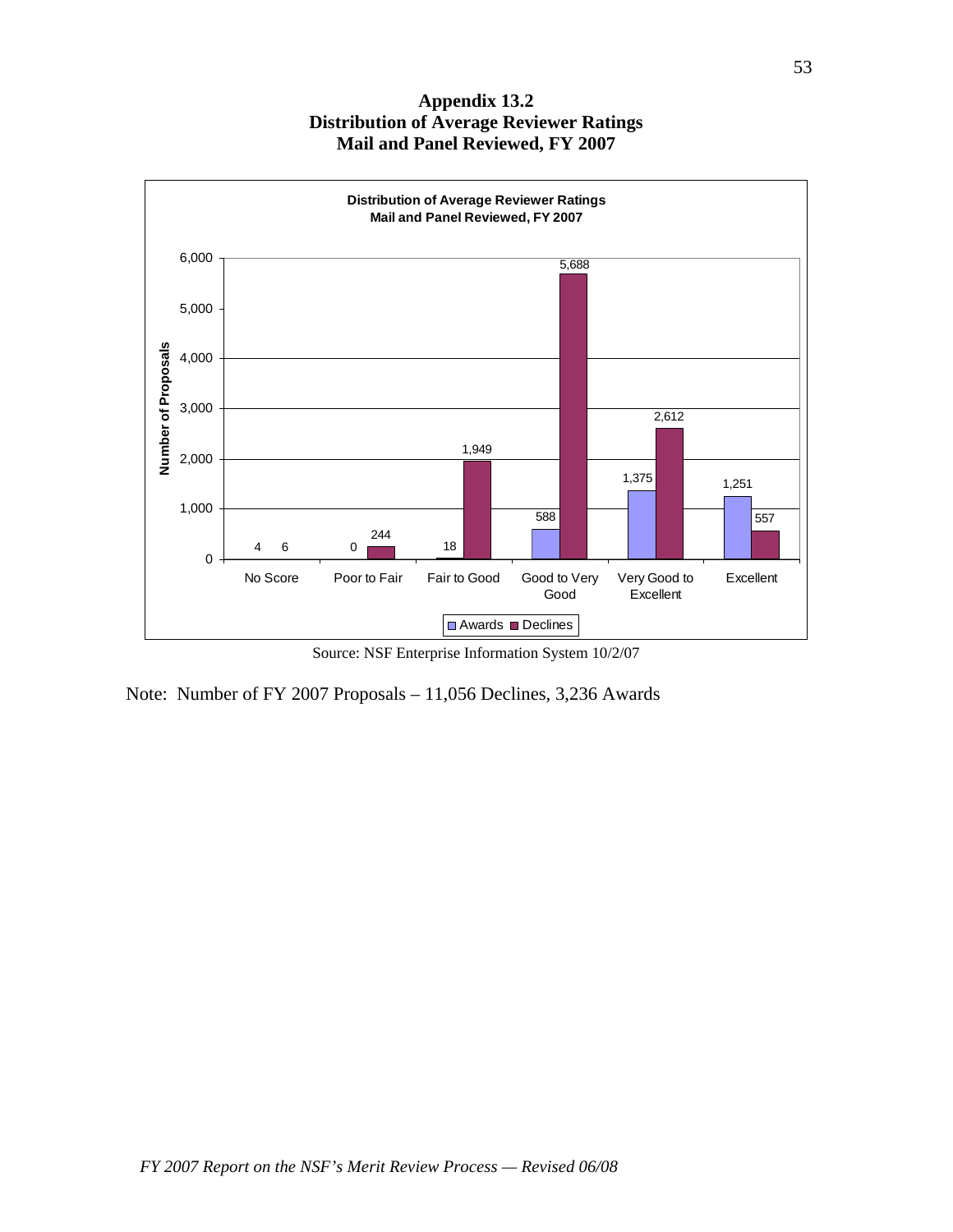#### **Appendix 14 Accomplishment Based Renewals and Creativity Extensions**

#### **Accomplishment Based Renewals**

In an accomplishment based renewal, the project description is replaced by copies of no more than six reprints of publications resulting from the research supported by NSF (or research supported by other sources that is closely related to the NSF-supported research) during the preceding three to five year period. In addition, a brief (not to exceed four pages) summary of plans for the proposed support period must be submitted. All other information required for NSF proposal submission remains the same. The proposals undergo merit review in the tradition of the specific program. In 2007 there were 100 requests for accomplishment based renewals, 28 of which were awarded.

#### **Creativity Extensions**

A program officer may recommend the extension of funding for certain research grants beyond the initial period for which the grant was awarded for a period of up to two years. The objective is to offer the most creative investigators an extension to address opportunities in the same general research area, but not necessarily covered by the original/current proposal. Awards eligible for such an extension are generally three-year continuing grants. Special Creativity Extensions are usually initiated by the NSF program officer based on progress during the first two years of a three-year grant.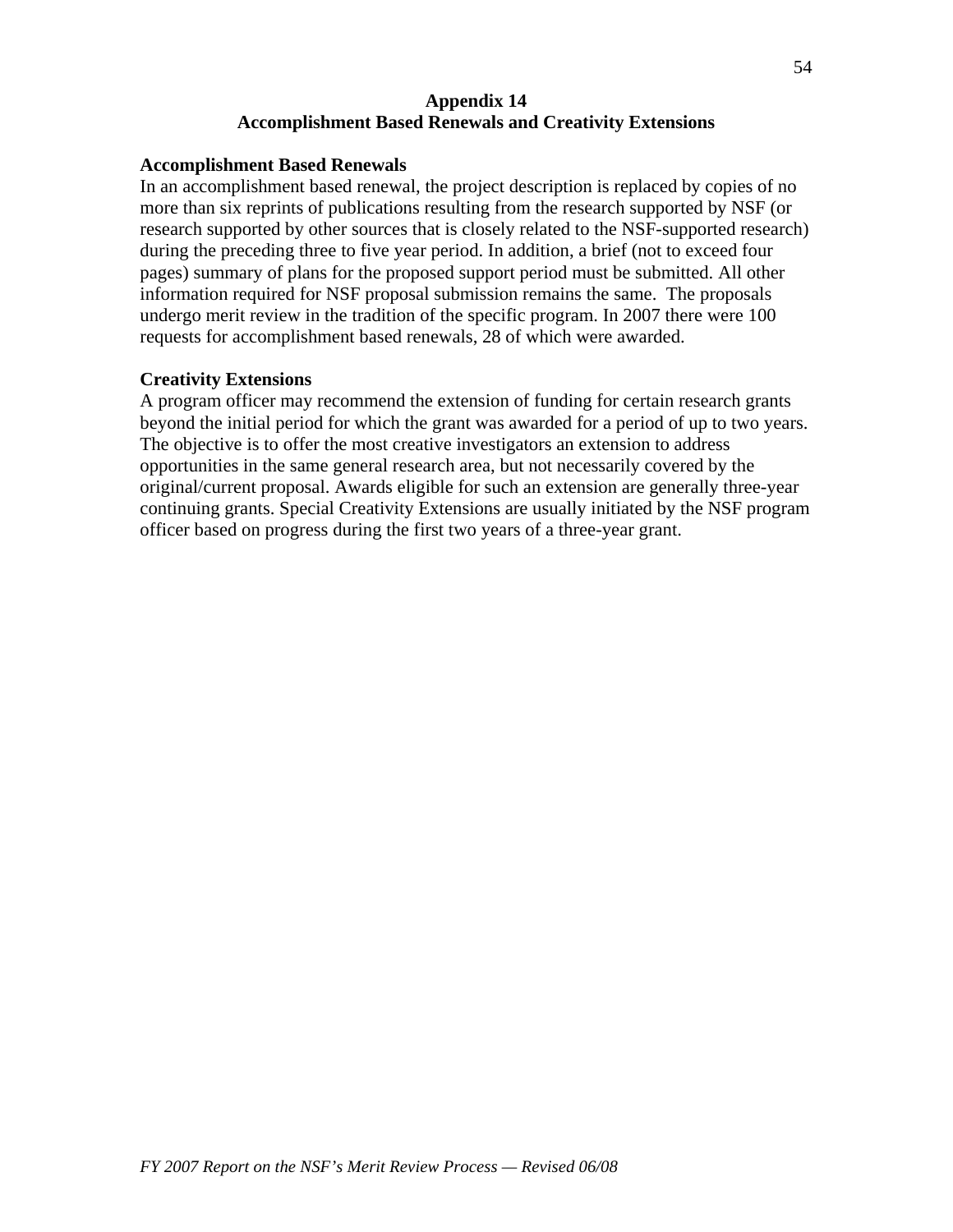**Appendix 15 National Science Foundation Organization Chart**